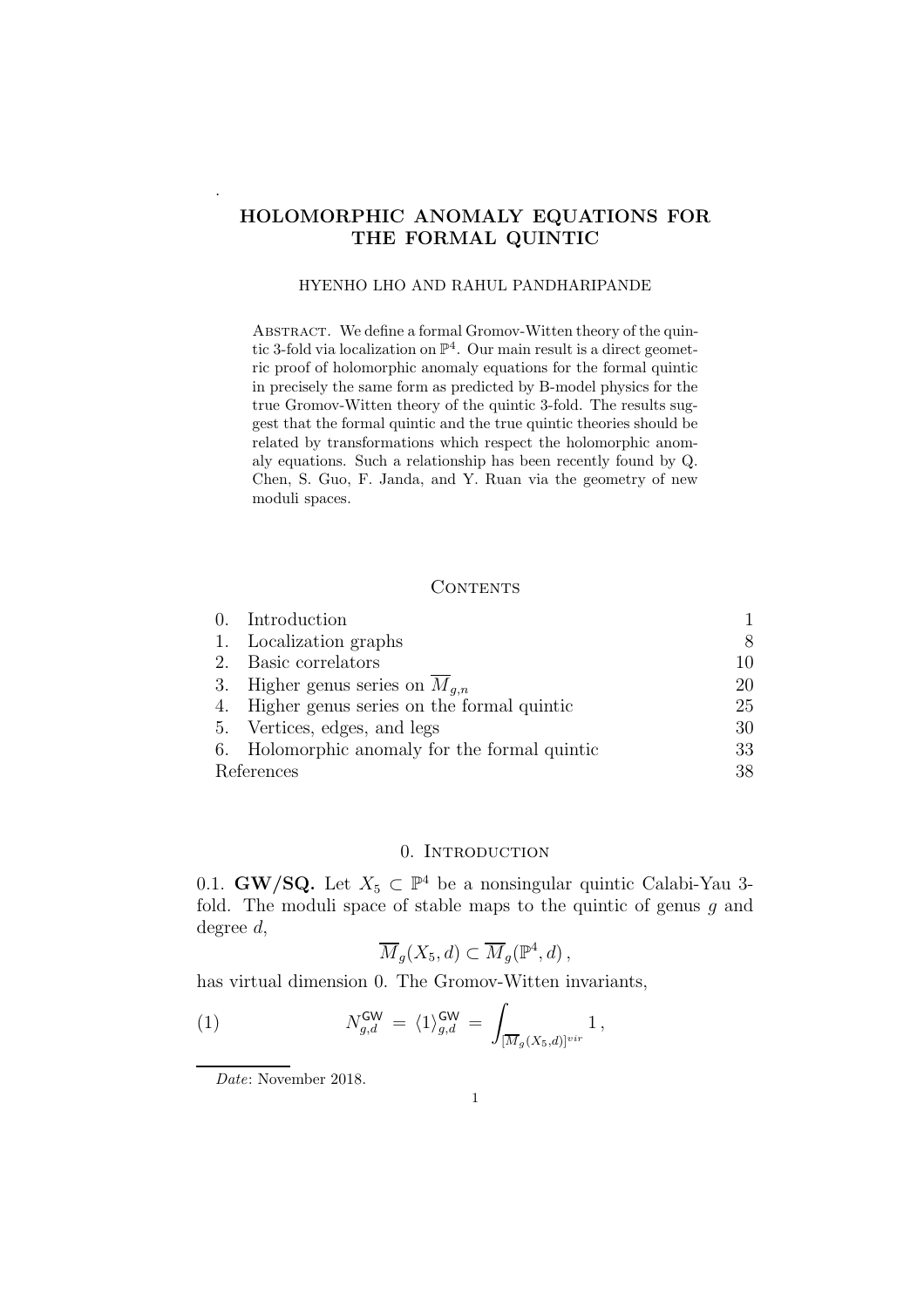have been studied for more than 20 years, see [12, 13, 19] for an introduction to the subject.

The theory of stable quotients developed in [24] was partially inspired by the question of finding a geometric approach to a higher genus linear sigma model. The moduli space of stable quotients for the quintic,

$$
\overline{Q}_g(X_5, d) \subset \overline{Q}_g(\mathbb{P}^4, d) ,
$$

was defined in [24, Section 9]. The existence of a natural obstruction theory on  $\overline{Q}_g(X_5, d)$  and a virtual fundamental class  $[\overline{Q}_g(X_5, d)]^{vir}$  is easily seen<sup>1</sup> in genus 0 and 1. A proposal in higher genus for the obstruction theory and virtual class was made in [24] and was carried out in significantly greater generality in the setting of quasimaps in [9]. The associated integral theory is defined by

(2) 
$$
N_{g,d}^{\mathsf{SQ}} = \langle 1 \rangle_{g,d}^{\mathsf{SQ}} = \int_{[\overline{Q}_g(X_5,d)]^{vir}} 1.
$$

In genus 0 and 1, the invariants (2) were calculated in [11] and [18] respectively. The answers on the stable quotient side *exactly* match the string theoretic B-model for the quintic in genus 0 and 1.

A relationship in every genus between the Gromov-Witten and stable quotient invariants of the quintic has been proven by Ciocan-Fontanine and Kim [7].<sup>2</sup> Let  $H \in H^2(X_5, \mathbb{Z})$  be the hyperplane class of the quintic, and let

$$
\mathcal{F}_{g,n}^{\mathsf{GW}}(Q) = \langle \underbrace{H,\ldots,H}_{n} \rangle_{g,n}^{\mathsf{GW}} = \sum_{d=0}^{\infty} Q^d \int_{[\overline{M}_{g,n}(X_5,d)]^{vir}} \prod_{i=1}^n \text{ev}_i^*(H),
$$
  

$$
\mathcal{F}_{g,n}^{\mathsf{SQ}}(q) = \langle \underbrace{H,\ldots,H}_{n} \rangle_{g,n}^{\mathsf{SQ}} = \sum_{d=0}^{\infty} q^d \int_{[\overline{Q}_{g,n}(X_5,d)]^{vir}} \prod_{i=1}^n \text{ev}_i^*(H)
$$

be the Gromov-Witten and stable quotient series respectively (involving the pointed moduli spaces and the evaluation morphisms at the markings). Let

$$
I_0(q) = \sum_{d=0}^{\infty} q^d \frac{(5d)!}{(d!)^5}, \quad I_1(q) = \log(q)I_0(q) + 5\sum_{d=1}^{\infty} q^d \frac{(5d)!}{(d!)^5} \left(\sum_{r=d+1}^{5d} \frac{1}{r}\right).
$$

<sup>1</sup>For stability, marked points are required in genus 0 and positive degree is required in genus 1.

 ${}^{2}$ A second proof (in most cases) can be found in [10].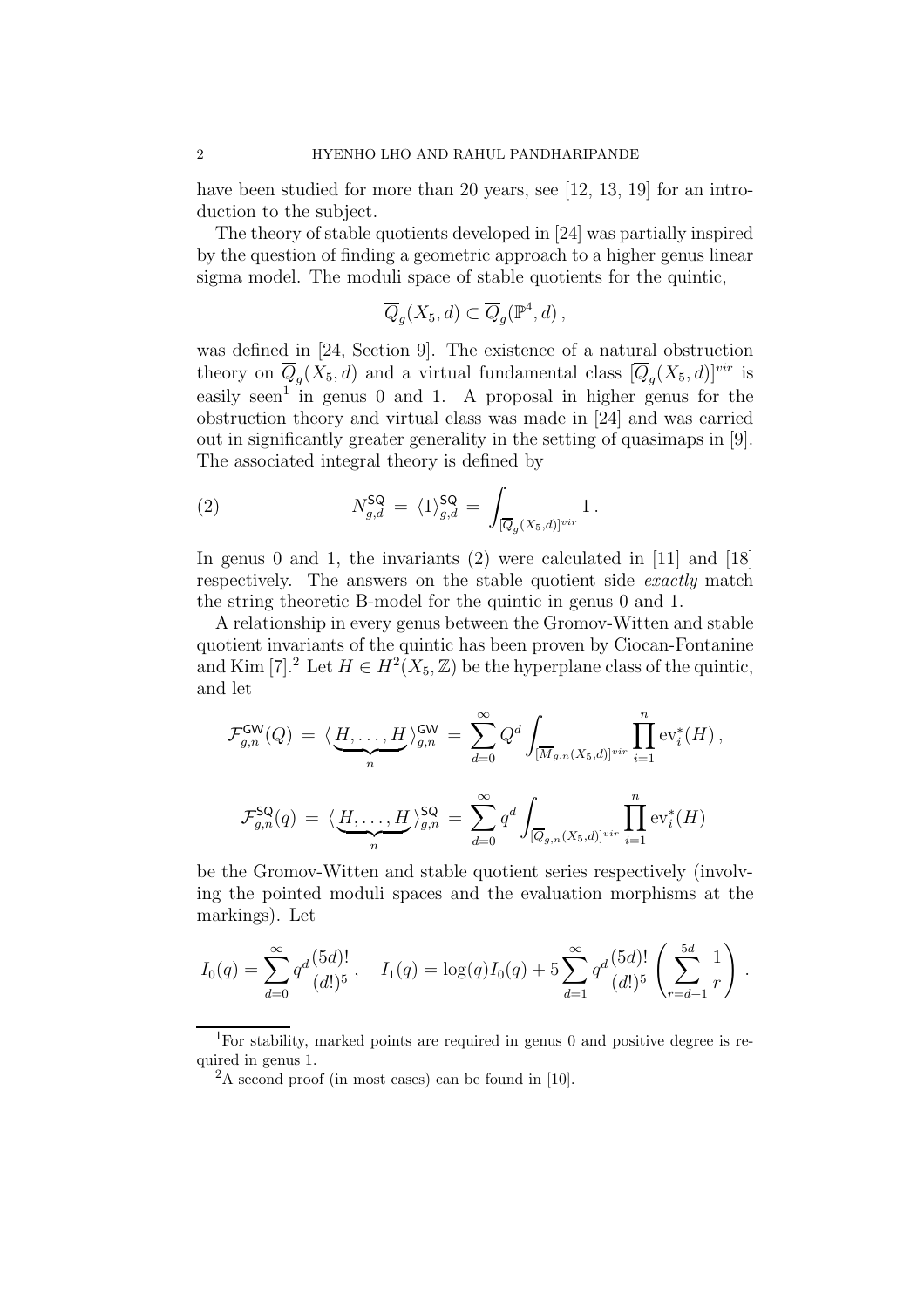The mirror map is defined by

$$
Q(q) = \exp\left(\frac{I_1(q)}{I_0(q)}\right) = q \cdot \exp\left(\frac{5\sum_{d=1}^{\infty} q^d \frac{(5d)!}{(d!)^5} \left(\sum_{r=d+1}^{5d} \frac{1}{r}\right)}{\sum_{d=0}^{\infty} q^d \frac{(5d)!}{(d!)^5}}\right).
$$

The relationship between the Gromov-Witten and stable quotient invariants of the quintic in case

$$
2g - 2 + n > 0
$$

is given by the following result [7]:

(3) 
$$
\mathcal{F}_{g,n}^{\mathsf{GW}}(Q(q)) = I_0(q)^{2g-2+n} \cdot \mathcal{F}_{g,n}^{\mathsf{SQ}}(q).
$$

The transformation (3) shows the stable quotient theory matches the string theoretic B-model series for the quintic  $X_5$ .

0.2. Formal quintic invariants. The (conjectural) holomorphic anomaly equation is a beautiful property of the string theoretic B-model series which has been used effectively since [3]. Since the stable quotients invariants provide a geometric proposal for the B-model series, we should look for the geometry of the holomorphic anomaly equation in the moduli space of stable quotients.

A particular twisted theory on  $\mathbb{P}^4$  is related to the quintic 3-fold. Let the algebraic torus

$$
\mathsf{T}=(\mathbb{C}^*)^5
$$

act with the standard linearization on  $\mathbb{P}^4$  with weights  $\lambda_0, \ldots, \lambda_4$  on the vector space  $H^0(\mathbb{P}^4, \mathcal{O}_{\mathbb{P}^4}(1))$ . Let

(4) 
$$
\qquad \mathsf{C} \to \overline{M}_g(\mathbb{P}^4, d), \quad f : \mathsf{C} \to \mathbb{P}^4, \quad \mathsf{S} = f^* \mathcal{O}_{\mathbb{P}^4}(-1) \to \mathsf{C}
$$

be the universal curve, the universal map, and the universal bundle over the moduli space of stable maps — all equipped with canonical T-actions. We define the *formal quintic invariants* following [22] by<sup>3</sup>

(5) 
$$
\widetilde{N}_{g,d}^{\mathsf{GW}} = \int_{[\overline{M}_g(\mathbb{P}^4,d)]^{vir}} e(R\pi_*(\mathsf{S}^{-5})) ,
$$

where  $e(R\pi_*(S^{-5}))$  is the equivariant Euler class defined *after* localization. More precisely, on each T-fixed locus of  $\overline{M}_g(\mathbb{P}^4, d)$ , both

$$
R^0 \pi_*(S^{-5})
$$
 and  $R^1 \pi_*(S^{-5})$ 

are vector bundles with moving weights, so

$$
e(R\pi_*(\mathsf{S}^{-5})) = \frac{c_{\text{top}}(R^0\pi_*(\mathsf{S}^{-5}))}{c_{\text{top}}(R^1\pi_*(\mathsf{S}^{-5}))}
$$

<sup>&</sup>lt;sup>3</sup>The negative exponent denotes the dual: **S** is a line bundle and  $S^{-5} = (S^{\star})^{\otimes 5}$ .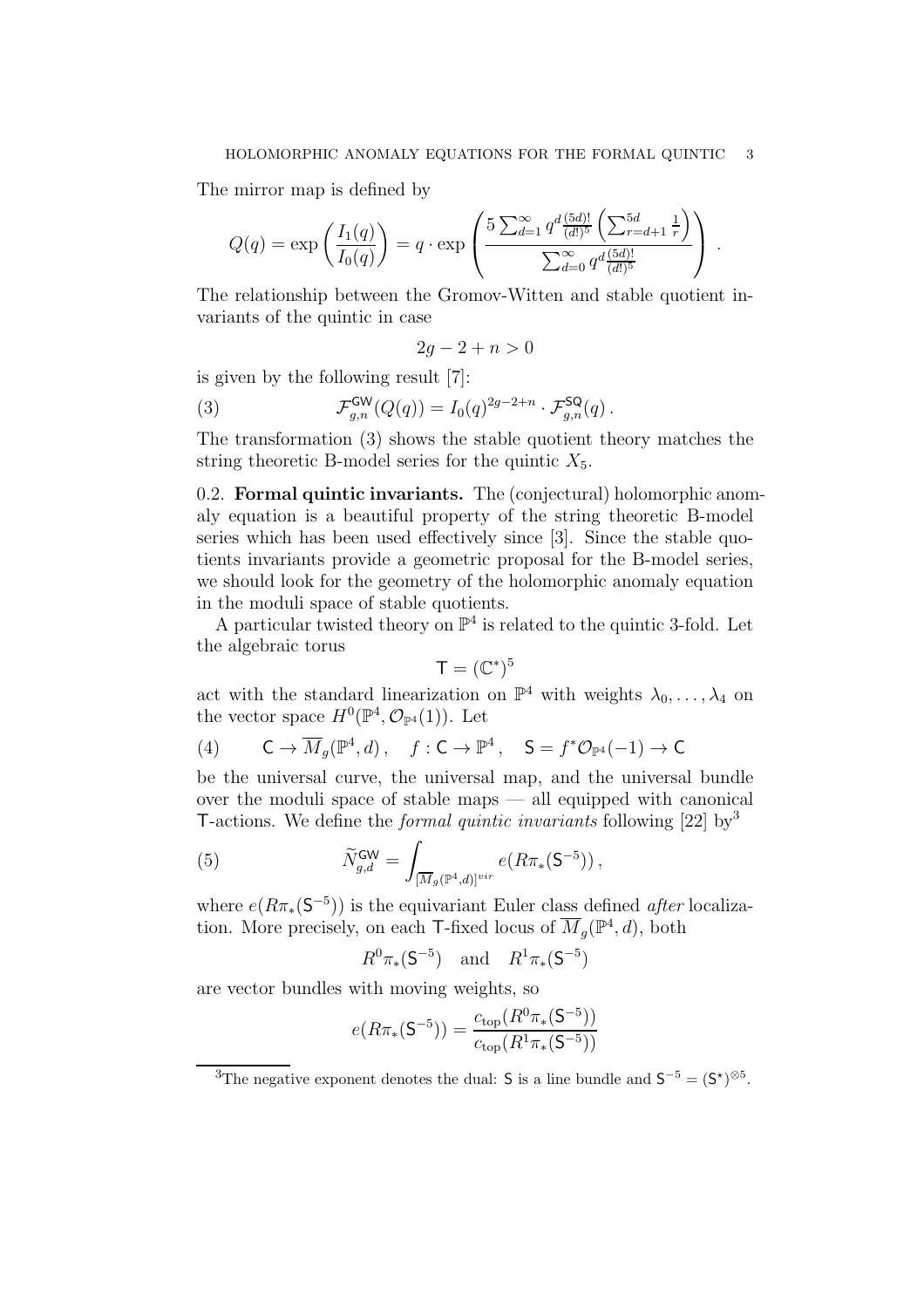is well-defined. The integral (5) is homogeneous of degree 0 in localized equivariant cohomology,

$$
\int_{[\overline{M}_g(\mathbb{P}^4,d)]^{vir}} e(R\pi_*(\mathsf{S}^{-5})) \in \mathbb{Q}(\lambda_0,\ldots,\lambda_4),
$$

and defines a rational number  $\widetilde{N}_{g,d}^{\mathsf{GW}} \in \mathbb{Q}$  after the specialization<sup>4</sup>

 $\lambda_i=\zeta^i$ 

for a primitive fifth root of unity  $\zeta^5 = 1$ .

Our main result here is that the holomorphic anomaly equations conjectured for the true quintic theory (1) are satisfied by the formal quintic theory (5). In particular, the formal quintic theory and the true quintic theory should be related by transformations which respect the holomorphic anomaly equations. In a recent breakthrough by Q. Chen, S. Guo, F. Janda, and Y. Ruan, precisely such a transformation was found via the virtual geometry of new moduli spaces intertwining the formal and true theories of the quintic.

0.3. Holomorphic anomaly for the formal quintic. We state here the precise form of the holomorphic anomaly equations for the formal quintic.

Let  $H \in H^2(\mathbb{P}^4, \mathbb{Z})$  be the hyperplane class on  $\mathbb{P}^4$ , and let

$$
\widetilde{\mathcal{F}}_g^{\mathsf{GW}}(Q) = \sum_{d=0}^{\infty} Q^d \int_{[\overline{M}_g(\mathbb{P}^4,d)]^{vir}} e(R\pi_*(\mathsf{S}^{-5})),
$$
  

$$
\widetilde{\mathcal{F}}_g^{\mathsf{SQ}}(Q) = \sum_{d=0}^{\infty} Q^d \int_{[\overline{Q}_g(\mathbb{P}^4,d)]^{vir}} e(R\pi_*(\mathsf{S}^{-5}))
$$

be the formal Gromov-Witten and formal stable quotient series respectively (involving the evaluation morphisms at the markings). The relationship between the formal Gromov-Witten and formal stable quotient invariants of quintic in case of  $2g - 2 + n > 0$  follows from [8]:

(6) 
$$
\widetilde{\mathcal{F}}_g^{\mathsf{GW}}(Q(q)) = I_0(q)^{2g-2} \cdot \widetilde{\mathcal{F}}_g^{\mathsf{SQ}}(q)
$$

<sup>&</sup>lt;sup>4</sup>Since the formal quintic theory is homogeneous of degreee 0, the specialization  $\lambda_i = \zeta^i \lambda_0$  could also be taken as in [22]. However, for other specializations, we expect the finite generation of Theorem 1 and the holomorphic anomaly equation of Theorem 2 to take different forms. A study of the dependence on specialization will appear in [21]. For local  $\mathbb{P}^2$  considered in [22] and  $\mathbb{C}^3/\mathbb{Z}_3$  considered in [23], the theories are independent of specialization.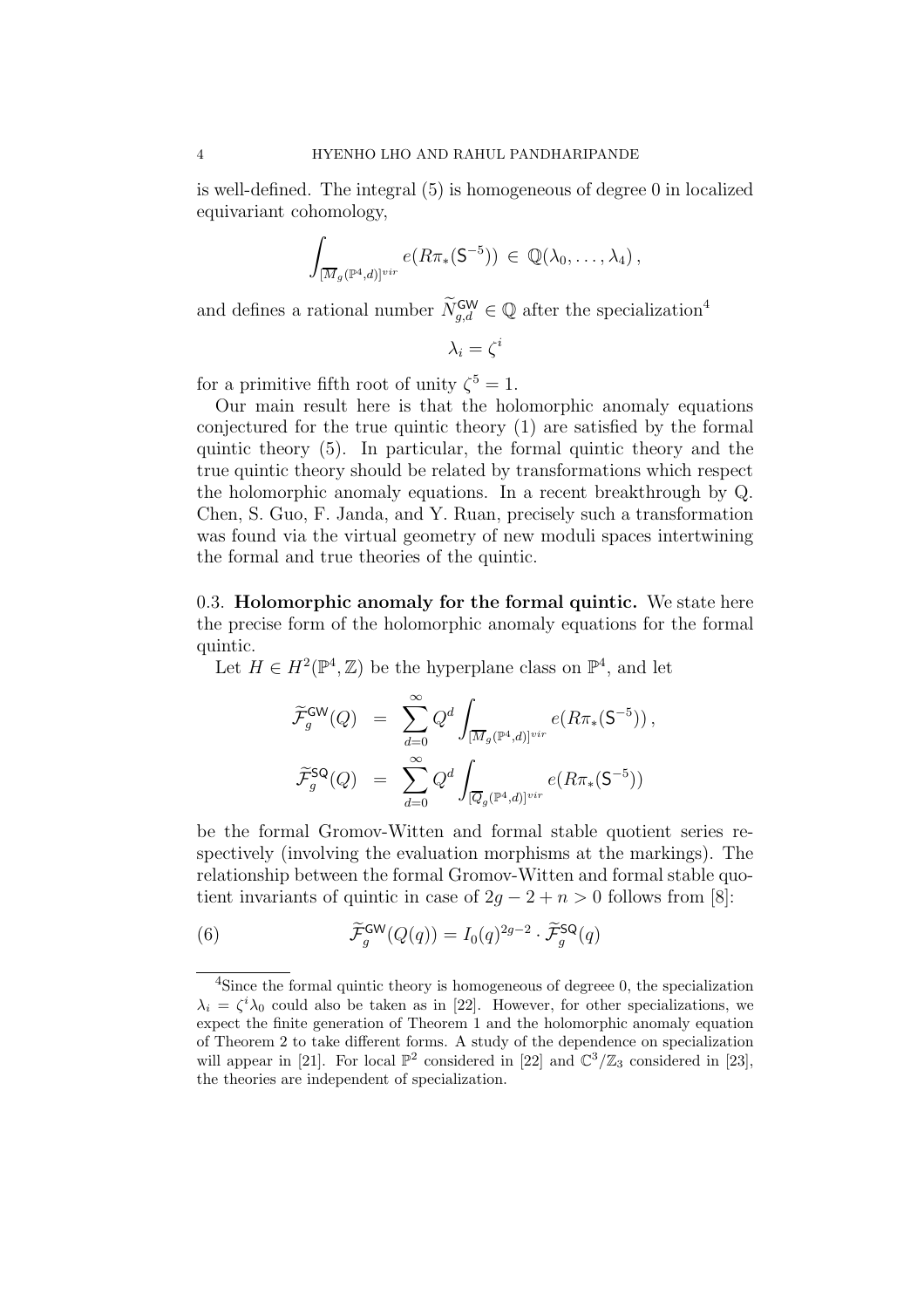with respect to the true quintic mirror map

$$
Q(q) = \exp\left(\frac{I_1(q)}{I_0(q)}\right) = q \cdot \exp\left(\frac{5\sum_{d=1}^{\infty} q^d \frac{(5d)!}{(d!)^5} \left(\sum_{r=d+1}^{5d} \frac{1}{r}\right)}{\sum_{d=0}^{\infty} q^d \frac{(5d)!}{(d!)^5}}\right).
$$

In order to state the holomorphic anomaly equations, we require several series in q. First, let

$$
L(q) = (1 - 5^5 q)^{-\frac{1}{5}} = 1 + 625q + 117185q^2 + \dots
$$

Let  $D = q \frac{d}{dq}$ , and let

$$
C_0(q) = I_0, \quad C_1(q) = \mathsf{D}\left(\frac{I_1}{I_0}\right),
$$

where  $I_0$  and  $I_1$  are the hypergeometric series appearing in the mirror map for the true quintic theory. We define

$$
K_{2}(q) = -\frac{1}{L^{5}} \frac{DC_{0}}{C_{0}},
$$
  
\n
$$
A_{2}(q) = \frac{1}{L^{5}} \left( -\frac{1}{5} \frac{DC_{1}}{C_{1}} - \frac{2}{5} \frac{DC_{0}}{C_{0}} - \frac{3}{25} \right),
$$
  
\n
$$
A_{4}(q) = \frac{1}{L^{10}} \left( -\frac{1}{25} \left( \frac{DC_{0}}{C_{0}} \right)^{2} - \frac{1}{25} \left( \frac{DC_{0}}{C_{0}} \right) \left( \frac{DC_{1}}{C_{1}} \right) + \frac{1}{25} D \left( \frac{DC_{0}}{C_{0}} \right) + \frac{2}{25^{2}} \right),
$$
  
\n
$$
A_{6}(q) = \frac{1}{31250L^{15}} \left( 4 + 125D \left( \frac{DC_{0}}{C_{0}} \right) + 50 \left( \frac{DC_{0}}{C_{0}} \right) \left( 1 + 10D \left( \frac{DC_{0}}{C_{0}} \right) \right) - 5L^{5} \left( 1 + 10 \left( \frac{DC_{0}}{C_{0}} \right) + 25 \left( \frac{DC_{0}}{C_{0}} \right)^{2} + 25D \left( \frac{q\frac{d}{dq}C_{0}}{C_{0}} \right) \right) + 125D^{2} \left( \frac{DC_{0}}{C_{0}} \right) - 125 \left( \frac{DC_{0}}{C_{0}} \right)^{2} \left( \left( \frac{DC_{1}}{C_{1}} \right) - 1 \right) \right).
$$

Let T be the standard coordinate mirror to  $t = \log(q)$ ,

$$
T = \frac{I_1(q)}{I_0(q)}.
$$

Then  $Q(q) = \exp(T)$  is the mirror map.

Define a new series

$$
\widetilde{\mathcal{F}}_g^{\mathsf{B}} = I_0^{2g-2} \cdot \widetilde{\mathcal{F}}_g^{\mathsf{SQ}}
$$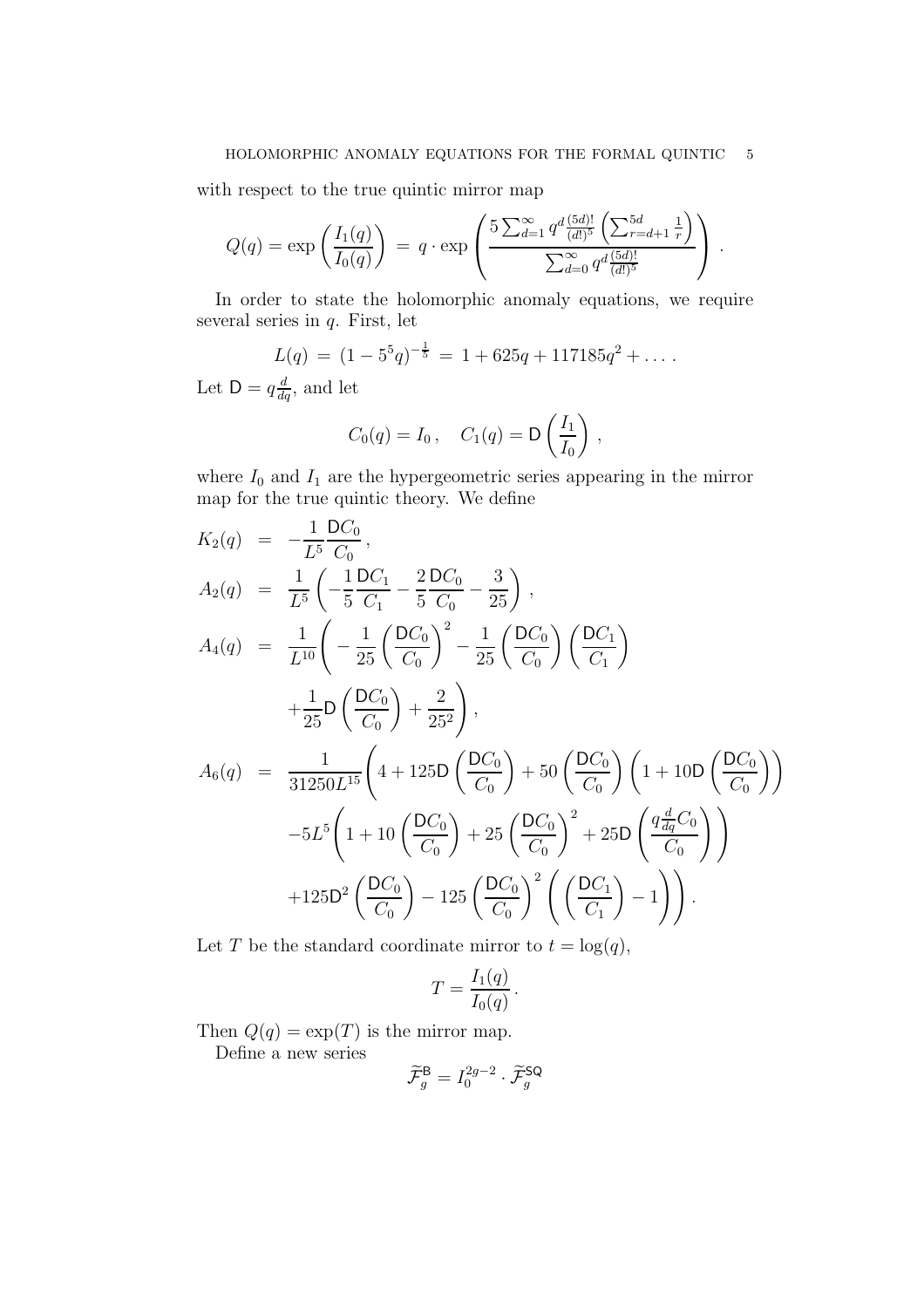motivated by  $(6)$ . The superscript B here is for the B-model. Let

$$
\mathbb{C}[L^{\pm 1}][A_2, A_4, A_6, C_0^{\pm 1}, C_1^{-1}, K_2]
$$

be the free polynomial ring over  $\mathbb{C}[L^{\pm 1}]$ .

**Theorem 1.** For the series  $\mathcal{F}_{g}^{\mathsf{B}}$  associated to the formal quintic,

- (i)  $\widetilde{\mathcal{F}}_g^{\mathsf{B}}(q) \in \mathbb{C}[L^{\pm 1}][A_2, A_4, A_6, C_0^{\pm 1}, C_1^{-1}, K_2]$  for  $g \geq 2$ , (ii)  $\frac{\partial^k \tilde{\mathcal{F}}_g^{\mathsf{B}}}{\partial T^k}(q) \in \mathbb{C}[L^{\pm 1}][A_2, A_4, A_6, C_0^{\pm 1}, C_1^{-1}, K_2] \text{ for } g \ge 1, k \ge 1,$
- (iii)  $\frac{\partial^k \tilde{\mathcal{F}}_g^{\mathsf{B}}}{\partial T^k}$  is homogeneous with respect to  $C_1^{-1}$  of degree k.

We follow here the *canonical lift* convention of [22, Section 0.4]. When we write

$$
\widetilde{\mathcal{F}}_g^{\mathsf{B}}(q) \in \mathbb{C}[L^{\pm 1}][A_2, A_4, A_6, C_0^{\pm 1}, C_1^{-1}, K_2],
$$

we mean that the series  $\widetilde{\mathcal{F}}_g^{\mathsf{B}}(q)$  has a canonical lift to the free algebra. The question of uniqueness of the lift has to do with the algebraic independence of the series

 $A_2(q)$ ,  $A_4(q)$ ,  $A_6(q)$ ,  $C_0^{\pm}(q)$ ,  $C_1^{-1}(q)$ ,  $K_2(q)$ 

which we do not address nor require.

**Theorem 2.** The holomorphic anomaly equations for the series  $\mathcal{F}_{g}^{\mathbf{B}}$ associated to the formal quintic hold for  $q \geq 2$ :

$$
\label{eq:2d} \begin{split} \frac{1}{C_0^2C_1^2}\frac{\partial \widetilde{\mathcal{F}}_g^{\mathsf{B}}}{\partial A_2}-\frac{1}{5C_0^2C_1^2}\frac{\partial \widetilde{\mathcal{F}}_g^{\mathsf{B}}}{\partial A_4}K_2+\frac{1}{50C_0^2C_1^2}\frac{\partial \widetilde{\mathcal{F}}_g^{\mathsf{B}}}{\partial A_6}K_2^2=\frac{1}{2}\sum_{i=1}^{g-1}\frac{\partial \widetilde{\mathcal{F}}_g^{\mathsf{B}}}{\partial T}-\frac{\partial \widetilde{\mathcal{F}}_g^{\mathsf{B}}}{\partial T}+\frac{1}{2}\frac{\partial^2 \widetilde{\mathcal{F}}_g^{\mathsf{B}}}{\partial T^2}\,,\\ \frac{\partial \widetilde{\mathcal{F}}_g^{\mathsf{B}}}{\partial K_2}=0\,. \end{split}
$$

The equality of Theorem 2 holds in the ring

$$
\mathbb{C}[L^{\pm 1}][A_2, A_4, A_6, C_0^{\pm 1}, C_1^{-1}, K_2].
$$

Theorem 2 exactly matches<sup>5</sup> the conjectural holomorphic anomaly equations [1, (2.52)] for the true quintic theory  $I_0^{2g-2}$  $\mathcal{F}_g^{\mathsf{SQ}-2} \cdot \mathcal{F}_g^{\mathsf{SQ}}.$ 

The first holomorphic anomaly equation of Theorem 2 was announced in our paper [22] in February 2017 where a parallel study of the toric Calabi-Yau  $K\mathbb{P}^2$  was developed. In January 2018 at the Workshop on

<sup>&</sup>lt;sup>5</sup>Our functions  $K_2$  and  $A_{2k}$  are normalized differently with respect to  $C_0$  and  $C_1$ . The dictionary to exactly match the notation of  $[1, (2.52)]$  is to multiply our  $K_2$  by  $(C_0C_1)^2$  and our  $A_{2k}$  by  $(C_0C_1)^{2k}$ .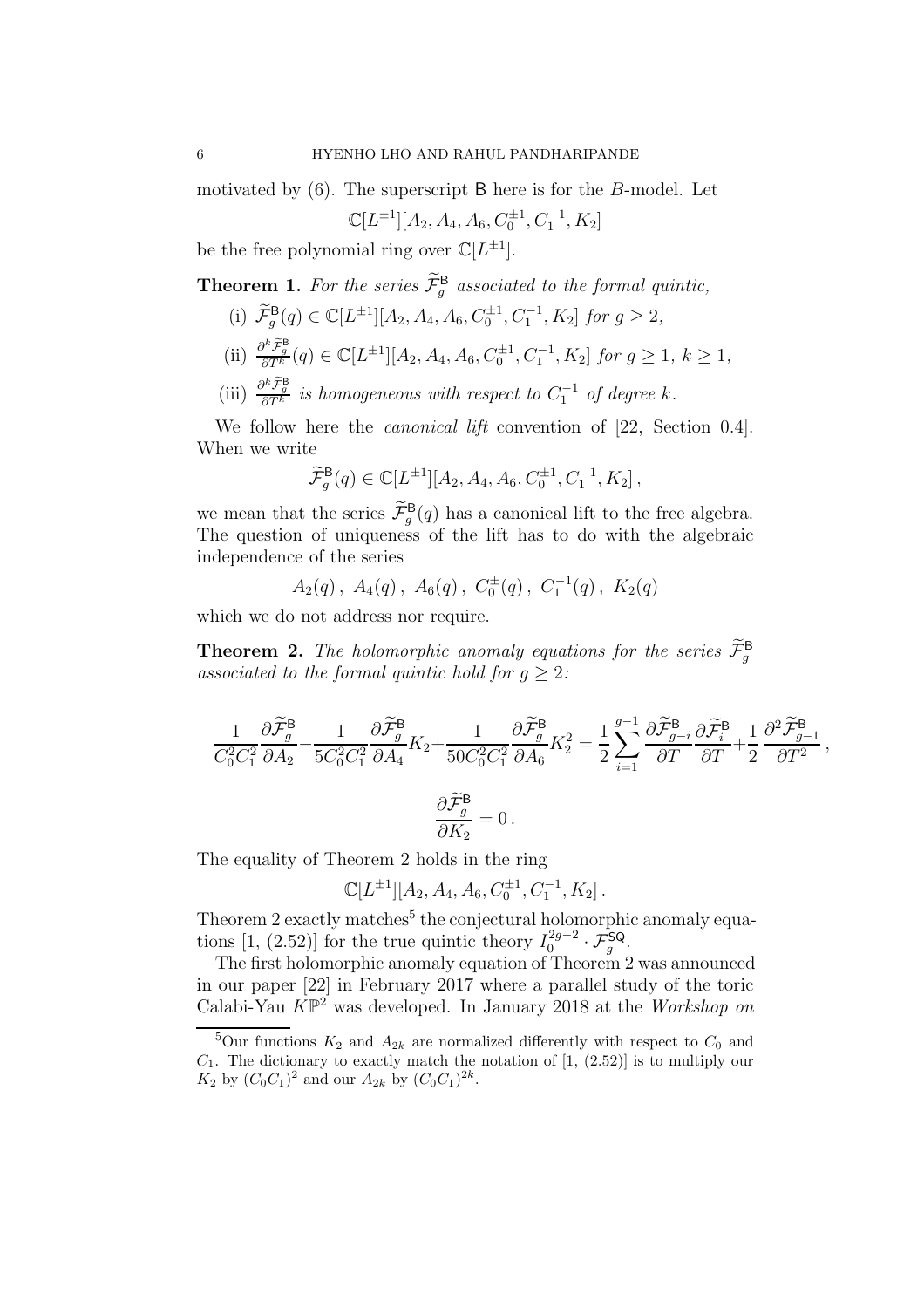higher genus at ETH Zürich, Shuai Guo of Peking University informed us that our same argument also yields the second holomorphic anomaly equation

(7) 
$$
\frac{\partial \mathcal{F}_g^{\mathsf{B}}}{\partial K_2} = 0.
$$

In fact, we had incorrectly thought (7) would fail in the formal theory and would not have included (7) without communication with Guo, so Guo should be credited with the first proof of (7).

0.4. Constants. Theorem 2 and a few observations determine  $\mathcal{F}_{g}^{\mathbf{B}}$ from the lower genus data

$$
\left\{\,h < g\,\middle|\, \widetilde{\mathcal{F}}_h^{\mathrm{B}}\,\right\}
$$

and finitely many constants of integration. The additional observations<sup>6</sup> required are:

(i) The proof of part (i) of Theorem 1 shows that

$$
\widetilde{\mathcal{F}}_g^{\mathsf{B}} \in \mathbb{C}[L^{\pm 1}][A_2, A_4, A_6, C_0^{\pm 1}, C_1^{-1}, K_2]
$$

does *not* depend on  $C_1^{-1}$ . Hence, every term (both on the left and right) in the first holomorphic anomaly equation of Theorem 2 is of degree 2 in  $C_1^{-1}$ . After multiplying by  $C_1^2$ , no  $C_1$ dependence remains.

(ii) The proof of Theorem 1 shows that all terms in the first equation are homogeneous of degree  $2g-4$  with respect to  $C_0$ . After dividing by  $C_0^{2g-4}$  $_{0}^{2g-4}$ , no  $C_{0}$  dependence remains.

Therefore, the first holomorphic anomaly equation of Theorem 2 may be viewed as holding in  $\mathbb{C}[L^{\pm 1}][A_2, A_4, A_6, K_2]$ .

Since the second holomorphic anomaly equation (7) implies  $\mathcal{F}_{g}^{\mathbf{B}}$  has no  $K_2$  dependence, the first holomorphic anomaly equation determines the each of the three derivatives

$$
\frac{\partial \widetilde{\mathcal{F}}_g^{\mathsf{B}}}{\partial A_2}, \quad \frac{\partial \widetilde{\mathcal{F}}_g^{\mathsf{B}}}{\partial A_4}, \quad \frac{\partial \widetilde{\mathcal{F}}_g^{\mathsf{B}}}{\partial A_6}.
$$

Hence, Theorem 2 determines

$$
C_0^{2-2g}\cdot\widetilde{\mathcal{F}}_g^{\mathsf{B}}
$$

uniquely as a polynomial in  $A_2, A_4, A_6$  up to a constant term in  $\mathbb{C}[L^{\pm 1}]$ . In fact, the degree of the constant term can be bounded (as will be seen

 ${}^{6}$ See Remark 27.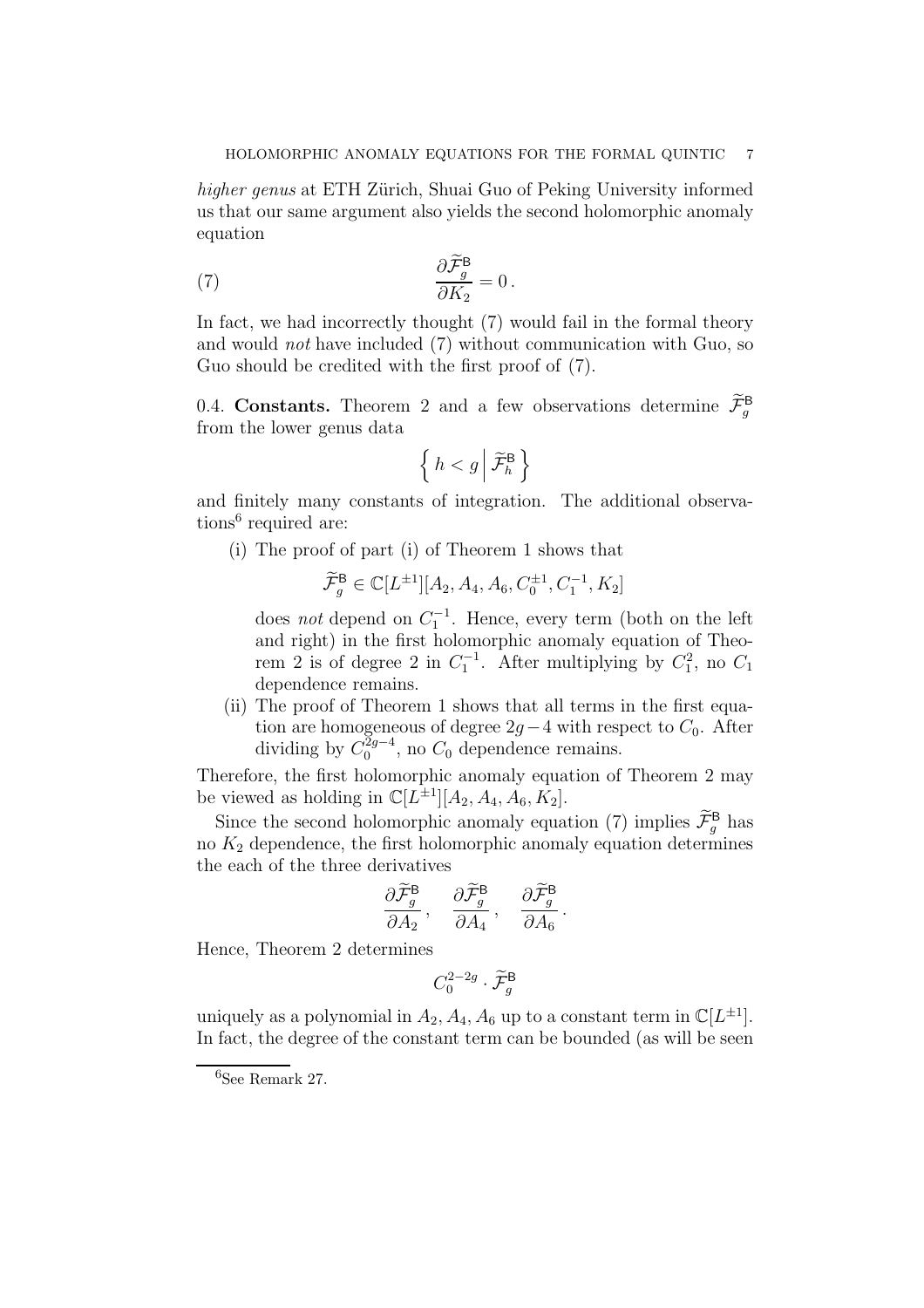in Section 6.5). So Theorem 2 determines  $\mathcal{F}_g^{\mathsf{B}}$  from lower genus data together with finitely many constants of integration.

The constants of integration for the formal quintic can be effectively computed via the localization formula, but whether there exists a closed formula determining the constants is an interesting open question.

0.5. Acknowledgments. We thank I. Ciocan-Fontanine, E. Clader, Y. Cooper, B. Kim, A. Klemm, Y.-P. Lee, A. Marian, M. Mariño, D. Maulik, D. Oprea, E. Scheidegger, Y. Toda, and A. Zinger for discussions over the years about the moduli space of stable quotients and the invariants of Calabi-Yau geometries. The work of Q. Chen, F. Janda, S. Guo, and Y. Ruan as presented at the Workshop on higher genus is crucial for the wider study of the formal (and true) quintic. We are very grateful to them for sharing their ideas with us.

R.P. was partially supported by SNF-200020182181, ERC-2012-AdG-320368-MCSK, ERC-2017-AdG-786580-MACI, SwissMAP, and the Einstein Stiftung. H.L. was supported by the grant ERC-2012-AdG-320368- MCSK and ERC-2017-AdG-786580-MACI.

This project has received funding from the European Research Council (ERC) under the European Union's Horizon 2020 research and innovation program (grant agreement No 786580).

## 1. Localization graphs

1.1. Torus action. Let  $\mathsf{T} = (\mathbb{C}^*)^{m+1}$  act diagonally on the vector space  $\mathbb{C}^{m+1}$  with weights

$$
-\lambda_0,\ldots,-\lambda_m.
$$

Denote the T-fixed points of the induced T-action on  $\mathbb{P}^m$  by

$$
p_0,\ldots,p_m.
$$

The weights of T on the tangent space  $T_{p_j}(\mathbb{P}^m)$  are

$$
\lambda_j-\lambda_0,\ldots,\widehat{\lambda_j-\lambda_j},\ldots,\lambda_j-\lambda_m.
$$

There is an induced T-action on the moduli space  $\overline{Q}_{g,n}(\mathbb{P}^m,d)$ . The localization formula of [17] applied to the virtual fundamental class  $[\overline{Q}_{g,n}(\mathbb{P}^m,d)]^{vir}$  will play a fundamental role our paper. The T-fixed loci are represented in terms of dual graphs, and the contributions of the T-fixed loci are given by tautological classes. The formulas here are standard. We precisely follow the notation of [22, Section 2].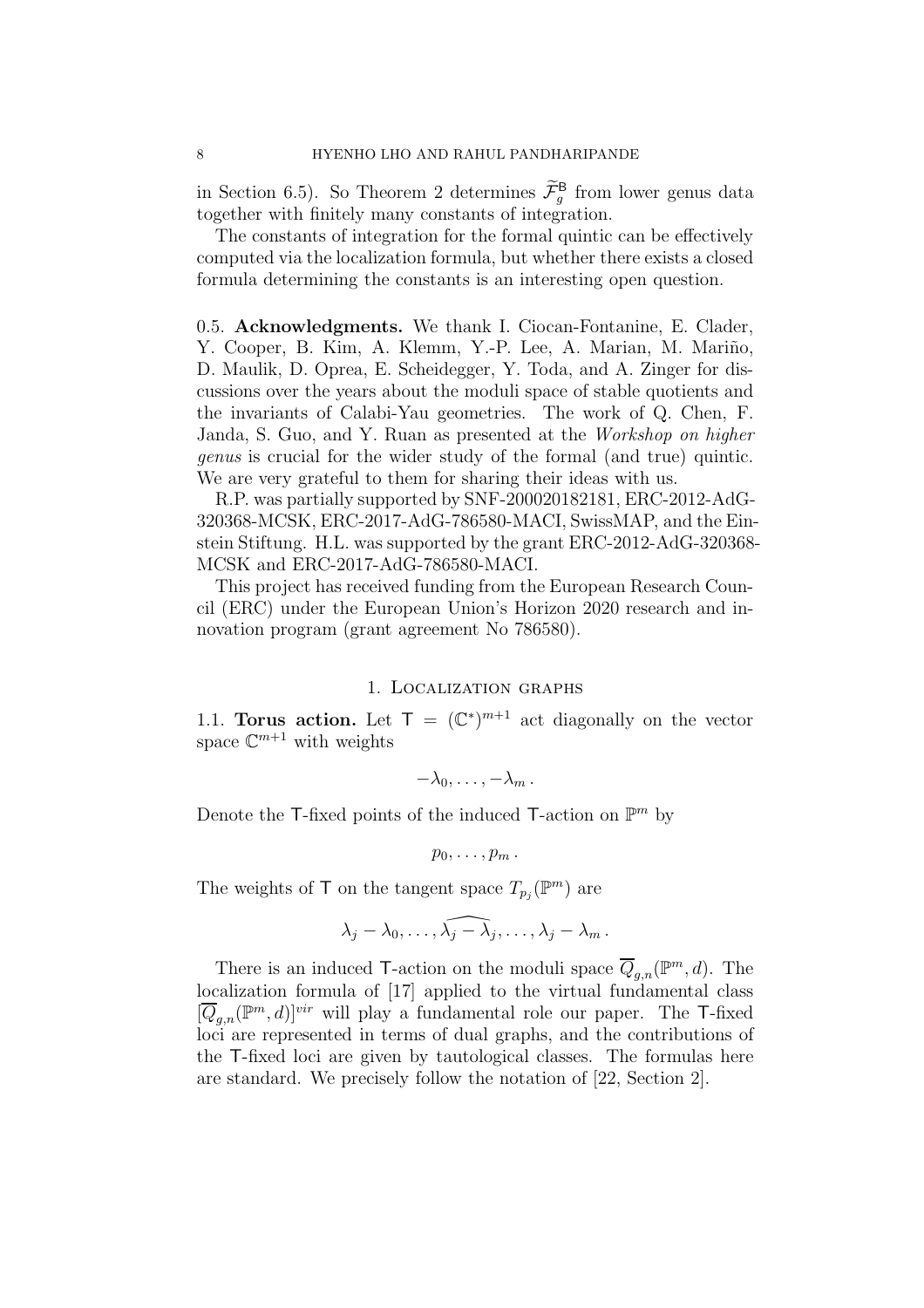1.2. Graphs. Let the genus q and the number of markings  $n$  for the moduli space be in the stable range

(8) 
$$
2g - 2 + n > 0
$$
.

We can organize the T-fixed loci of  $\overline{Q}_{g,n}(\mathbb{P}^m,d)$  according to decorated graphs. A *decorated graph*  $\Gamma \in \tilde{\mathsf{G}}_{g,n}(\mathbb{P}^m)$  consists of the data  $(V, E, N, g, p)$  where

- (i) V is the vertex set,
- (ii) E is the edge set (including possible self-edges),
- (iii)  $N : \{1, 2, ..., n\} \rightarrow V$  is the marking assignment,
- (iv)  $g: V \to \mathbb{Z}_{\geq 0}$  is a genus assignment satisfying

$$
g=\sum_{v\in V}\operatorname{g}(v)+h^1(\Gamma)
$$

and for which  $(V, E, N, g)$  is stable graph<sup>7</sup>,

(v)  $p: V \to (\mathbb{P}^m)^\top$  is an assignment of a T-fixed point  $p(v)$  to each vertex  $v \in V$ .

The markings  $L = \{1, \ldots, n\}$  are often called *legs*.

To each decorated graph  $\Gamma \in \mathsf{G}_{g,n}(\mathbb{P}^m)$ , we associate the set of T-fixed loci of

$$
\sum_{d\geq 0} \left[\overline{Q}_{g,n}({\mathbb{P}}^m,d)\right]^{\operatorname{vir}} q^d
$$

with elements described as follows:

- (a) If  $\{v_{i_1}, \ldots, v_{i_k}\} = \{v \mid \mathbf{p}(v) = p_i\}$ , then  $f^{-1}(p_i)$  is a disjoint union of connected stable curves of genera  $\mathbf{g}(v_{i_1}), \ldots, \mathbf{g}(v_{i_k})$  and finitely many points.
- (b) There is a bijective correspondence between the connected components of  $C \setminus D$  and the set of edges<sup>8</sup> and legs of  $\Gamma$  respecting vertex incidence where  $C$  is domain curve and  $D$  is union of all subcurves of  $C$  which appear in  $(a)$ .

We write the localization formula as

$$
\sum_{d\geq 0} \left[\overline{Q}_{g,n}({\mathbb{P}}^m,d)\right]^{\operatorname{vir}} q^d = \sum_{\Gamma \in \mathsf{G}_{g,n}({\mathbb{P}}^m)} \operatorname{Cont}_\Gamma.
$$

While  $\mathsf{G}_{g,n}(\mathbb{P}^m)$  is a finite set, each contribution Cont<sub>r</sub> is a series in q obtained from an infinite sum over all edge possibilities (b).

<sup>&</sup>lt;sup>7</sup>Corresponding to a stratum of the moduli space of stable curves  $\overline{M}_{q,n}$ . <sup>8</sup>Self-edges correspond to loops of T-invariant rational curves.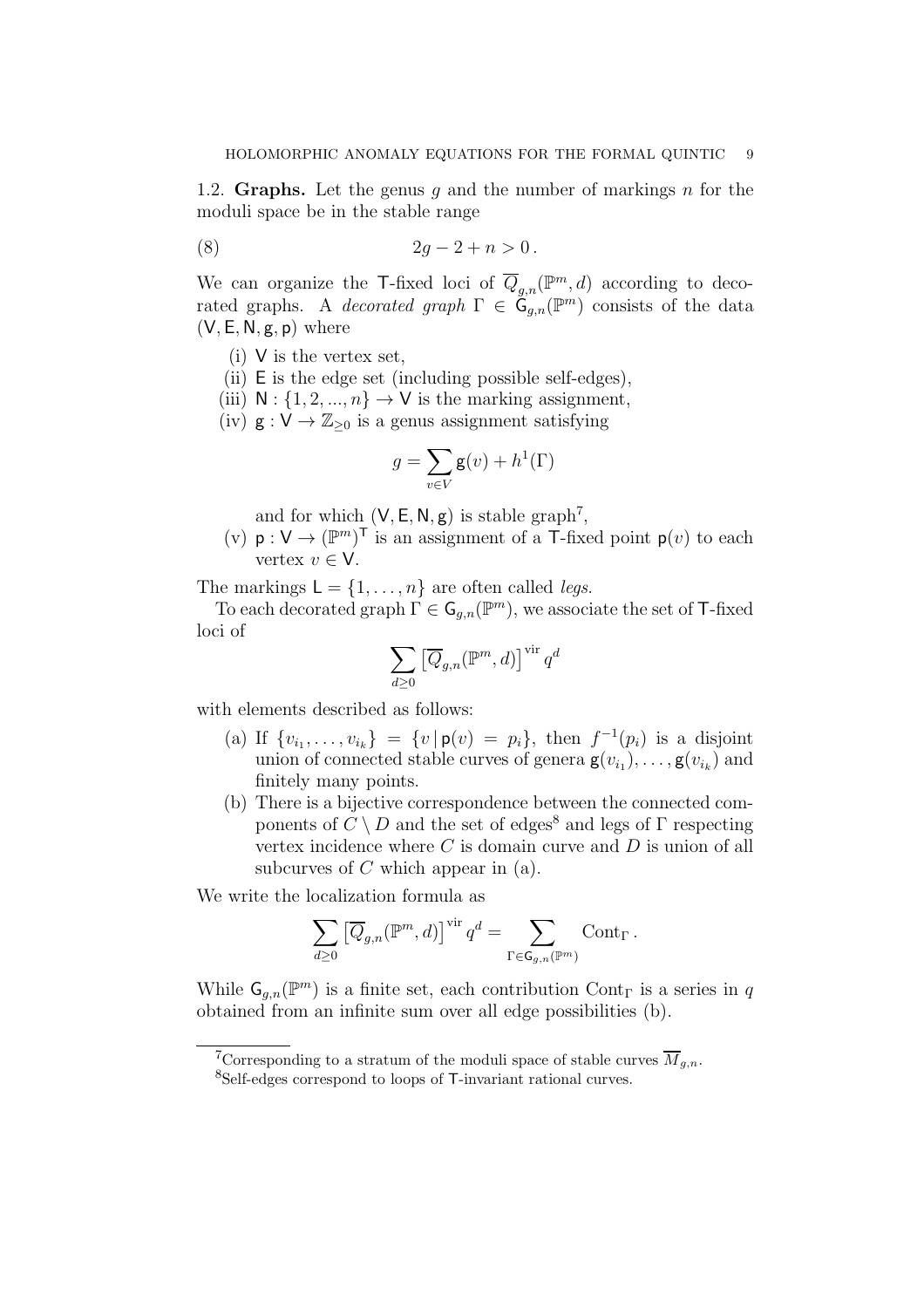#### 1.3. Unstable graphs. The moduli spaces of stable quotients

$$
\overline{Q}_{0,2}(\mathbb{P}^m,d)
$$
 and  $\overline{Q}_{1,0}(\mathbb{P}^m,d)$ 

for  $d > 0$  are the only<sup>9</sup> cases where the pair  $(g, n)$  does not satisfy the Deligne-Mumford stability condition (8).

An appropriate set of decorated graphs  $\mathsf{G}_{0,2}(\mathbb{P}^m)$  is easily defined: The graphs  $\Gamma \in \mathsf{G}_{0,2}(\mathbb{P}^m)$  all have 2 vertices connected by a single edge. Each vertex carries a marking. All of the conditions (i)-(v) of Section 1.2 are satisfied except for the stability of  $(V, E, N, \gamma)$ . The localization formula holds,

(9) 
$$
\sum_{d\geq 1} \left[ \overline{Q}_{0,2}(\mathbb{P}^m,d) \right]^{\text{vir}} q^d = \sum_{\Gamma \in \mathsf{G}_{0,2}(\mathbb{P}^m)} \text{Cont}_{\Gamma},
$$

For  $\overline{Q}_{1,0}(\mathbb{P}^m,d)$ , the matter is more problematic — usually a marking is introduced to break the symmetry.

### 2. Basic correlators

2.1. Overview. We review here basic generating series in  $q$  which arise in the genus 0 theory of quasimap invariants. The series will play a fundamental role in the calculations of Sections 3 - 6 related to the holomorphic anomaly equation for formal quintic invariants.

We fix a torus action  $\mathsf{T} = (\mathbb{C}^*)^5$  on  $\mathbb{P}^4$  with weights<sup>10</sup>

$$
-\lambda_0, -\lambda_1, -\lambda_2, -\lambda_3, -\lambda_4
$$

on the vector space  $\mathbb{C}^5$ . The T-weight on the fiber over  $p_i$  of the canonical bundle

$$
(10) \t\t \t\t \mathcal{O}_{\mathbb{P}^4}(5) \to \mathbb{P}^4
$$

is  $5\lambda_i$ .

For our formal quintic theory, we will use the specialization

$$
\lambda_i = \zeta^i
$$

<sup>&</sup>lt;sup>9</sup>The moduli spaces  $\overline{Q}_{0,0}(\mathbb{P}^m,d)$  and  $\overline{Q}_{0,1}(\mathbb{P}^m,d)$  are empty by the definition of a stable quotient.

<sup>&</sup>lt;sup>10</sup>The associated weights on  $H^0(\mathbb{P}^4, \mathcal{O}_{\mathbb{P}^4}(1))$  are  $\lambda_0, \lambda_1, \lambda_2, \lambda_3, \lambda_4$  and so match the conventions of Section 0.2.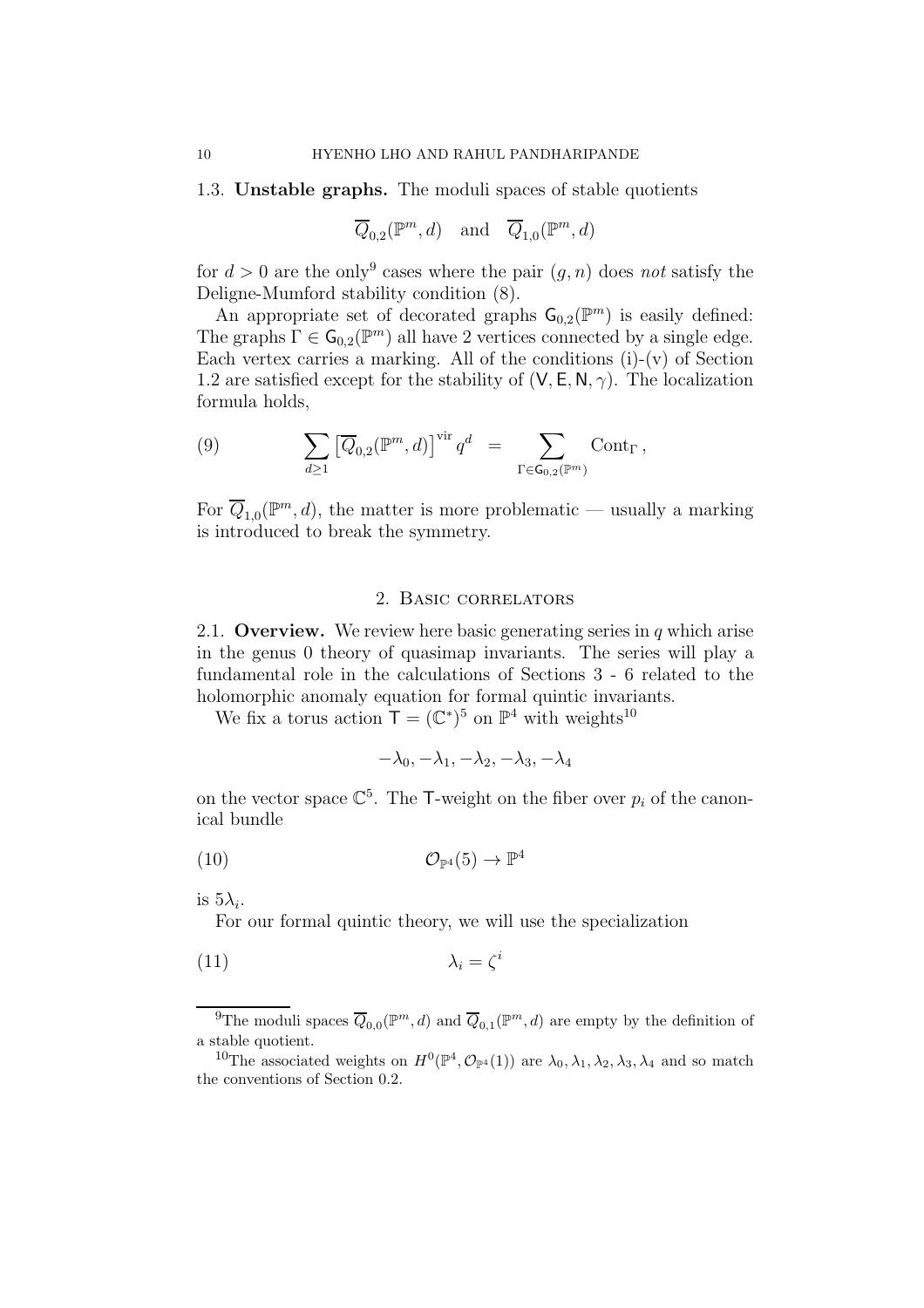where  $\zeta$  is the primitive fifth root of unity. Of course, we then have

$$
\lambda_0 + \lambda_1 + \lambda_2 + \lambda_3 + \lambda_4 = 0,
$$
  

$$
\sum_{i \neq j} \lambda_i \lambda_j = 0,
$$
  

$$
\sum_{i \neq j \neq k} \lambda_i \lambda_j \lambda_k = 0,
$$
  

$$
\sum_{i \neq j \neq k \neq l} \lambda_i \lambda_j \lambda_k \lambda_l = 0.
$$

2.2. First correlators. We will require several correlators defined via the Euler class<sup>11</sup>,

(12) 
$$
e(\text{Obs}) = e(R\pi_*(\mathsf{S}^{-5}))\,,
$$

associated to the formal quintic geometry on the moduli space  $\overline{Q}_{g,n}(\mathbb{P}^4, d)$ . The first two are obtained from standard stable quotient invariants. For  $\gamma_i \in H^*_{\mathsf{T}}(\mathbb{P}^4)$ , let

$$
\left\langle \gamma_1 \psi^{a_1}, \dots, \gamma_n \psi^{a_n} \right\rangle_{g,n,d}^{\mathsf{SQ}} = \int_{[\overline{Q}_{g,n}(\mathbb{P}^4,d)]^{\text{vir}}} e(\text{Obs}) \cdot \prod_{i=1}^n \text{ev}_i^*(\gamma_i) \psi_i^{a_i},
$$
  

$$
\left\langle \left\langle \gamma_1 \psi^{a_1}, \dots, \gamma_n \psi^{a_n} \right\rangle \right\rangle_{0,n}^{\mathsf{SQ}} = \sum_{d \geq 0} \sum_{k \geq 0} \frac{q^d}{k!} \left\langle \gamma_1 \psi^{a_1}, \dots, \gamma_n \psi^{a_n}, t, \dots, t \right\rangle_{0,n+k,d}^{\mathsf{SQ}},
$$

where, in the second series,  $t \in H^*_{\mathsf{T}}(\mathbb{P}^4)$ . We will systematically use the quasimap notation  $0+$  for stable quotients,

$$
\left\langle \gamma_1 \psi^{a_1}, \dots, \gamma_n \psi^{a_n} \right\rangle_{g,n,d}^{0+} = \left\langle \gamma_1 \psi^{a_1}, \dots, \gamma_n \psi^{a_n} \right\rangle_{g,n,d}^{\mathsf{SQ}} \left\langle \left\langle \gamma_1 \psi^{a_1}, \dots, \gamma_n \psi^{a_n} \right\rangle \right\rangle_{0,n}^{0+} = \left\langle \left\langle \gamma_1 \psi^{a_1}, \dots, \gamma_n \psi^{a_n} \right\rangle \right\rangle_{0,n}^{\mathsf{SQ}}.
$$

2.3. Light markings. Moduli of quasimaps can be considered with  $n$ ordinary (weight 1) markings and k light (weight  $\epsilon$ ) markings<sup>12</sup>,

$$
\overline{Q}_{g,n|k}^{0+,0+}(\mathbb{P}^4,d)\,.
$$

Let  $\gamma_i \in H^*_{\mathsf{T}}(\mathbb{P}^4)$  be equivariant cohomology classes, and let

$$
\delta_j \in H^*_{\mathsf{T}}([\mathbb{C}^5/\mathbb{C}^*])
$$

be classes on the stack quotient. Following the notation of [18], we define series for the formal quintic geometry,

<sup>&</sup>lt;sup>11</sup>Equation (12) is the definition of  $e(\text{Obs})$ . The right side of (12) is defined after localization as explained in Section 0.2.

 $12$ See Sections 2 and 5 of [6].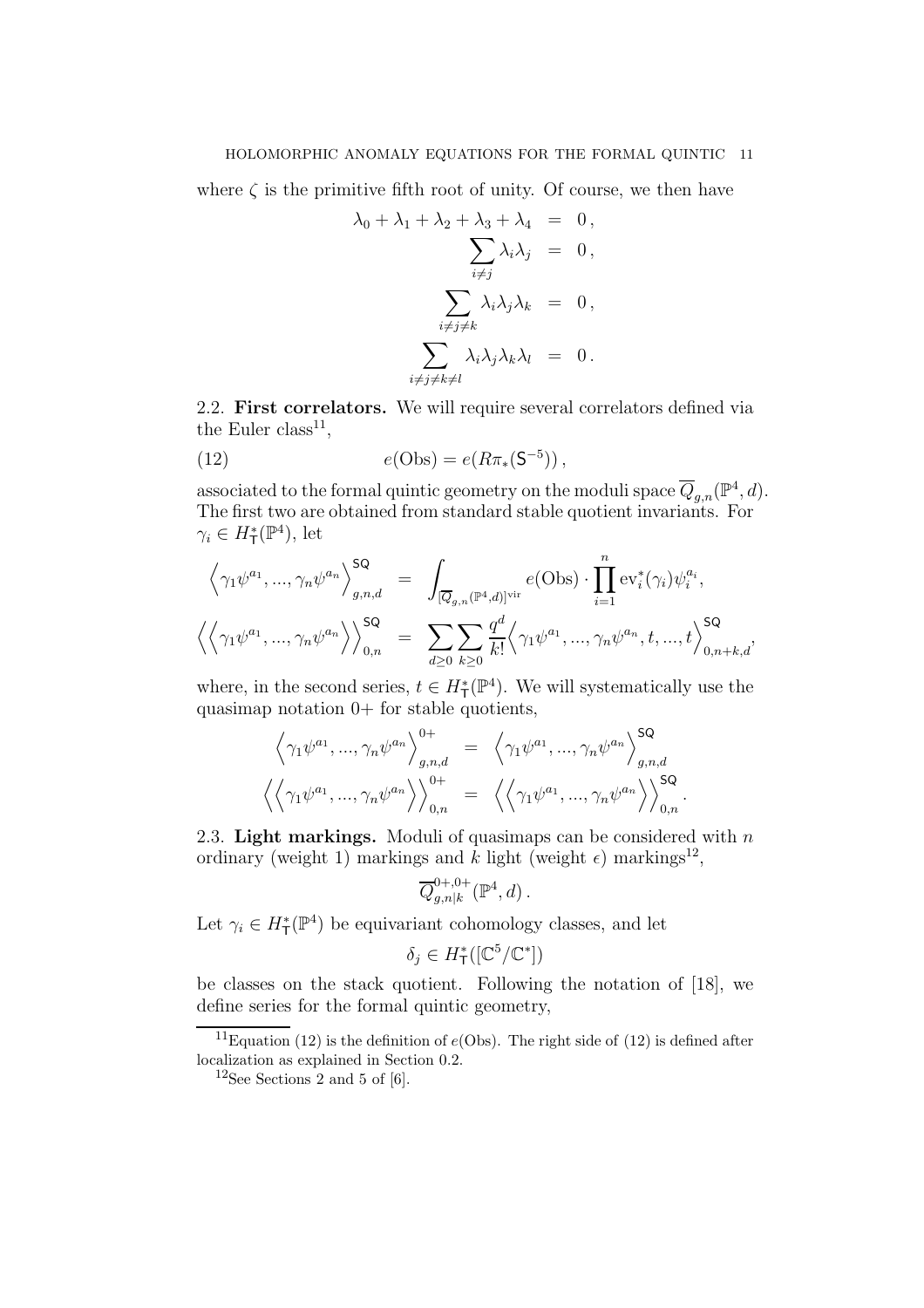$$
\left\langle \gamma_1 \psi^{a_1}, \dots, \gamma_n \psi^{a_n}; \delta_1, \dots, \delta_k \right\rangle_{g,n|k,d}^{\theta+,0+} =
$$
\n
$$
\int_{[\overline{Q}_{g,n|k}^{0+,0+} (\mathbb{P}^4,d)]^{\text{vir}}} e(\text{Obs}) \cdot \prod_{i=1}^n \text{ev}_i^*(\gamma_i) \psi_i^{a_i} \cdot \prod_{j=1}^k \hat{\text{ev}}_j^*(\delta_j),
$$

$$
\left\langle \left\langle \gamma_1 \psi^{a_1}, \dots, \gamma_n \psi^{a_n} \right\rangle \right\rangle_{0,n}^{0+,0+} =
$$

$$
\sum_{d \geq 0} \sum_{k \geq 0} \frac{q^d}{k!} \left\langle \gamma_1 \psi^{a_1}, \dots, \gamma_n \psi^{a_n}; t, \dots, t \right\rangle_{0,n|k,d}^{0+,0+},
$$

where, in the second series,  $t \in H^*_{\mathsf{T}}([\mathbb{C}^5/\mathbb{C}^*]).$ For each T-fixed point  $p_i \in \mathbb{P}^4$ , let

$$
e_i = \frac{e(T_{p_i}(\mathbb{P}^4))}{5\lambda_i}
$$

be the equivariant Euler class of the tangent space of  $\mathbb{P}^4$  at  $p_i$  with twist by  $\mathcal{O}_{\mathbb{P}^4}(5)$ . Let

$$
\phi_i = \frac{\prod_{j \neq i} (H - \lambda_j)}{5\lambda_i e_i}, \quad \phi^i = e_i \phi_i \in H^*_{\mathsf{T}}(\mathbb{P}^4)
$$

be cycle classes. Crucial for us are the series

$$
\mathbb{S}_{i}(\gamma) = e_{i} \left\langle \left\langle \frac{\phi_{i}}{z - \psi}, \gamma \right\rangle \right\rangle_{0,2}^{0+,0+},
$$

$$
\mathbb{V}_{ij} = \left\langle \left\langle \frac{\phi_{i}}{x - \psi}, \frac{\phi_{j}}{y - \psi} \right\rangle \right\rangle_{0,2}^{0+,0+}
$$

.

Unstable degree 0 terms are included by hand in the above formulas. For  $\mathbb{S}_i(\gamma)$ , the unstable degree 0 term is  $\gamma|_{p_i}$ . For  $\mathbb{V}_{ij}$ , the unstable degree 0 term is  $\frac{\delta_{ij}}{e_i(x+y)}$ .

We also write

$$
\mathbb{S}(\gamma) = \sum_{i=0}^{4} \phi_i \mathbb{S}_i(\gamma) .
$$

The series  $\mathbb{S}_i$  and  $\mathbb{V}_{ij}$  satisfy the basic relation

(13) 
$$
e_i \mathbb{V}_{ij}(x, y) e_j = \frac{\sum_{k=0}^4 \mathbb{S}_i(\phi_k)|_{z=x} \mathbb{S}_j(\phi^k)|_{z=y}}{x+y}
$$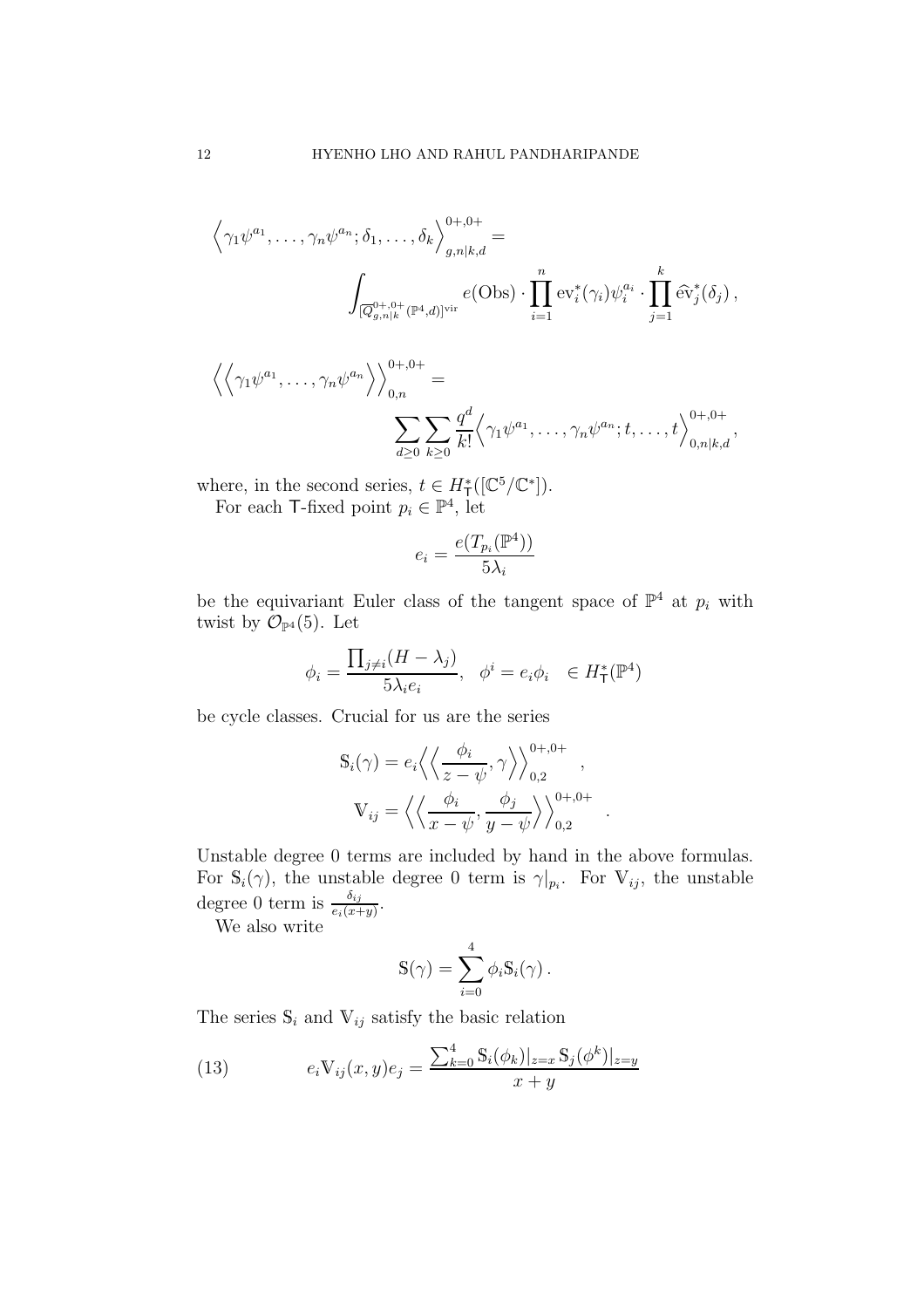proven<sup>13</sup> in [8].

Associated to each  $\mathsf{T}\text{-fixed}$  point  $p_i \in \mathbb{P}^4$ , there is a special  $\mathsf{T}\text{-fixed}$ point locus,

(14) 
$$
\overline{Q}_{0,k|m}^{0+,0+}(\mathbb{P}^4,d)^{\mathsf{T},p_i} \subset \overline{Q}_{0,k|m}^{0+,0+}(\mathbb{P}^4,d)\,,
$$

where all markings lie on a single connected genus 0 domain component contracted to  $p_i$ . Let Nor denote the equivariant normal bundle of  $Q_{0\;nlk}^{0+,0+}$  $_{0,n|k}^{0+,0+}$  ( $\mathbb{P}^4$ , d)<sup>T</sup>, $p_i$  with respect to the embedding (14). Define

$$
\left\langle \gamma_1 \psi^{a_1}, \dots, \gamma_n \psi^{a_n}; \delta_1, \dots, \delta_k \right\rangle_{0,n|k,d}^{0+,0+,p_i} =
$$
\n
$$
\int_{[\overline{Q}_{0,n|k}^{0+,0+} (\mathbb{P}^4,d)^{\mathsf{T},p_i}]} \frac{e(\text{Obs})}{e(\text{Nor})} \cdot \prod_{i=1}^n \text{ev}_i^*(\gamma_i) \psi_i^{a_i} \cdot \prod_{j=1}^k \widehat{\text{ev}}_j^*(\delta_j),
$$
\n
$$
\left\langle \left\langle \gamma_1 \psi^{a_1}, \dots, \gamma_n \psi^{a_n} \right\rangle \right\rangle_{0,n}^{0+,0+,p_i} =
$$
\n
$$
\sum_{d \geq 0} \sum_{k \geq 0} \frac{q^d}{k!} \left\langle \gamma_1 \psi^{a_1}, \dots, \gamma_n \psi^{a_n}; t, \dots, t \right\rangle_{0,n|k,\beta}^{0+,0+,p_i}.
$$

#### 2.4. Graph spaces and I-functions.

2.4.1. Graph spaces. The big I-function is defined in [6] via the geometry of weighted quasimap graph spaces. We briefly summarize the constructions of [6] in the special case of  $(0+, 0+)$ -stability. The more general weightings discussed in [6] will not be needed here.

As in Section 2.3, we consider the quotient

 $\mathbb{C}^5/\mathbb{C}^*$ 

associated to  $\mathbb{P}^4$ . Following [6], there is a  $(0+,0+)$ -stable quasimap graph space

(15) 
$$
\mathsf{QG}_{g,n|k,d}^{0+,0+}([\mathbb{C}^5/\mathbb{C}^*])\,.
$$

A C-point of the graph space is described by data

$$
((C, \mathbf{x}, \mathbf{y}), (f, \varphi) : C \longrightarrow [\mathbb{C}^5/\mathbb{C}^*] \times [\mathbb{C}^2/\mathbb{C}^*]).
$$

By the definition of stability,  $\varphi$  is a regular map to

$$
\mathbb{P}^1=\mathbb{C}^2/\!\!/\mathbb{C}^*
$$

<sup>13</sup>In Gromov-Witten theory, a parallel relation is obtained immediately from the WDDV equation and the string equation. Since the map forgetting a point is not always well-defined for quasimaps, a different argument is needed here [8]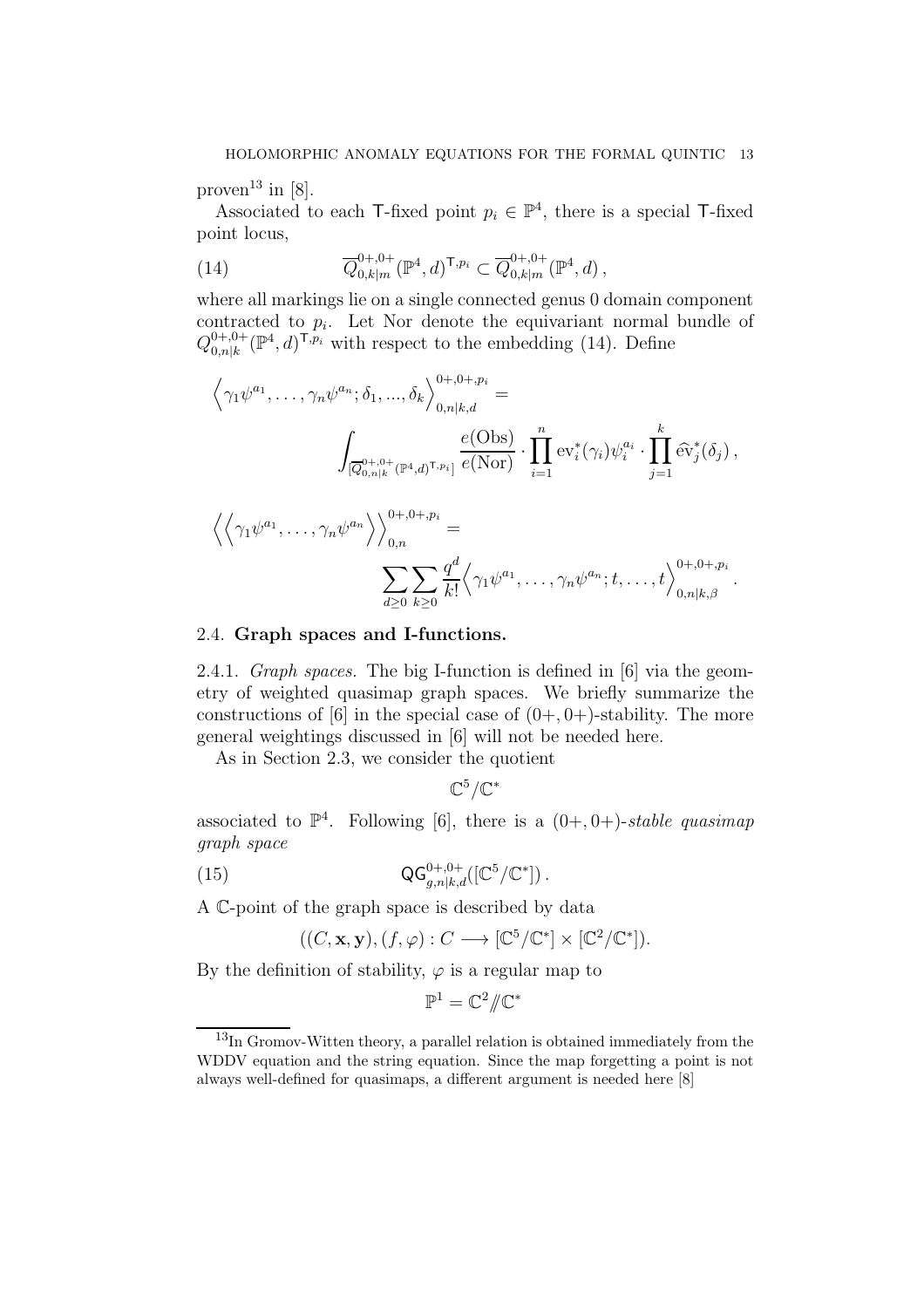of class 1. Hence, the domain curve  $C$  has a distinguished irreducible component  $C_0$  canonically isomorphic to  $\mathbb{P}^1$  via  $\varphi$ . The *standard*  $\mathbb{C}^*$ action,

(16) 
$$
t \cdot [\xi_0, \xi_1] = [t\xi_0, \xi_1], \text{ for } t \in \mathbb{C}^*, [\xi_0, \xi_1] \in \mathbb{P}^1,
$$

induces a C ∗ -action on the graph space.

The  $\mathbb{C}^*$ -equivariant cohomology of a point is a free algebra with generator z,

$$
H_{\mathbb{C}^*}^*(\mathrm{Spec}(\mathbb{C})) = \mathbb{Q}[z].
$$

Our convention is to define  $z$  as the  $\mathbb{C}^*$ -equivariant first Chern class of the tangent line  $T_0\mathbb{P}^1$  at  $0 \in \mathbb{P}^1$  with respect to the action (16),

$$
z=c_1(T_0\mathbb{P}^1).
$$

The T-action on  $\mathbb{C}^5$  lifts to a T-action on the graph space (15) which commutes with the C ∗ -action obtained from the distinguished domain component. As a result, we have a  $\mathsf{T} \times \mathbb{C}^*$ -action on the graph space and  $T \times \mathbb{C}^*$ -equivariant evaluation morphisms

$$
\begin{aligned}\n\operatorname{ev}_i: \mathsf{QG}_{g,n|k,\beta}^{0+,0+}([\mathbb{C}^5/\mathbb{C}^*]) &\to \mathbb{P}^4, & i = 1,\dots,n, \\
\widehat{\operatorname{ev}}_j: \mathsf{QG}_{g,n|k,\beta}^{0+,0+}([\mathbb{C}^5/\mathbb{C}^*]) &\to [\mathbb{C}^5/\mathbb{C}^*], & j = 1,\dots,k.\n\end{aligned}
$$

Since a morphism

$$
f: C \to [\mathbb{C}^5/\mathbb{C}^*]
$$

is equivalent to the data of a principal  $G$ -bundle  $P$  on  $C$  and a section u of  $P \times_{\mathbb{C}^*} \mathbb{C}^5$ , there is a natural morphism

$$
C \to E\mathbb{C}^* \times_{\mathbb{C}^*} \mathbb{C}^5
$$

and hence a pull-back map

$$
f^*: H_{\mathbb{C}^*}^*([\mathbb{C}^5/\mathbb{C}^*]) \to H^*(C).
$$

The above construction applied to the universal curve over the moduli space and the universal morphism to  $[\mathbb{C}^5/\mathbb{C}^*]$  is T-equivariant. Hence, we obtain a pull-back map

$$
\widehat{\text{ev}}_j^*: H^*_\mathsf{T}(\mathbb{C}^5, \mathbb{Q}) \otimes_{\mathbb{Q}} \mathbb{Q}[z] \to H^*_{\mathsf{T} \times \mathbb{C}^*}(\mathsf{Q} \mathsf{G}^{0+,0+}_{g,n|k,\beta}([\mathbb{C}^5/\mathbb{C}^*]), \mathbb{Q})
$$

associated to the evaluation map  $\widehat{\text{ev}}_j$ .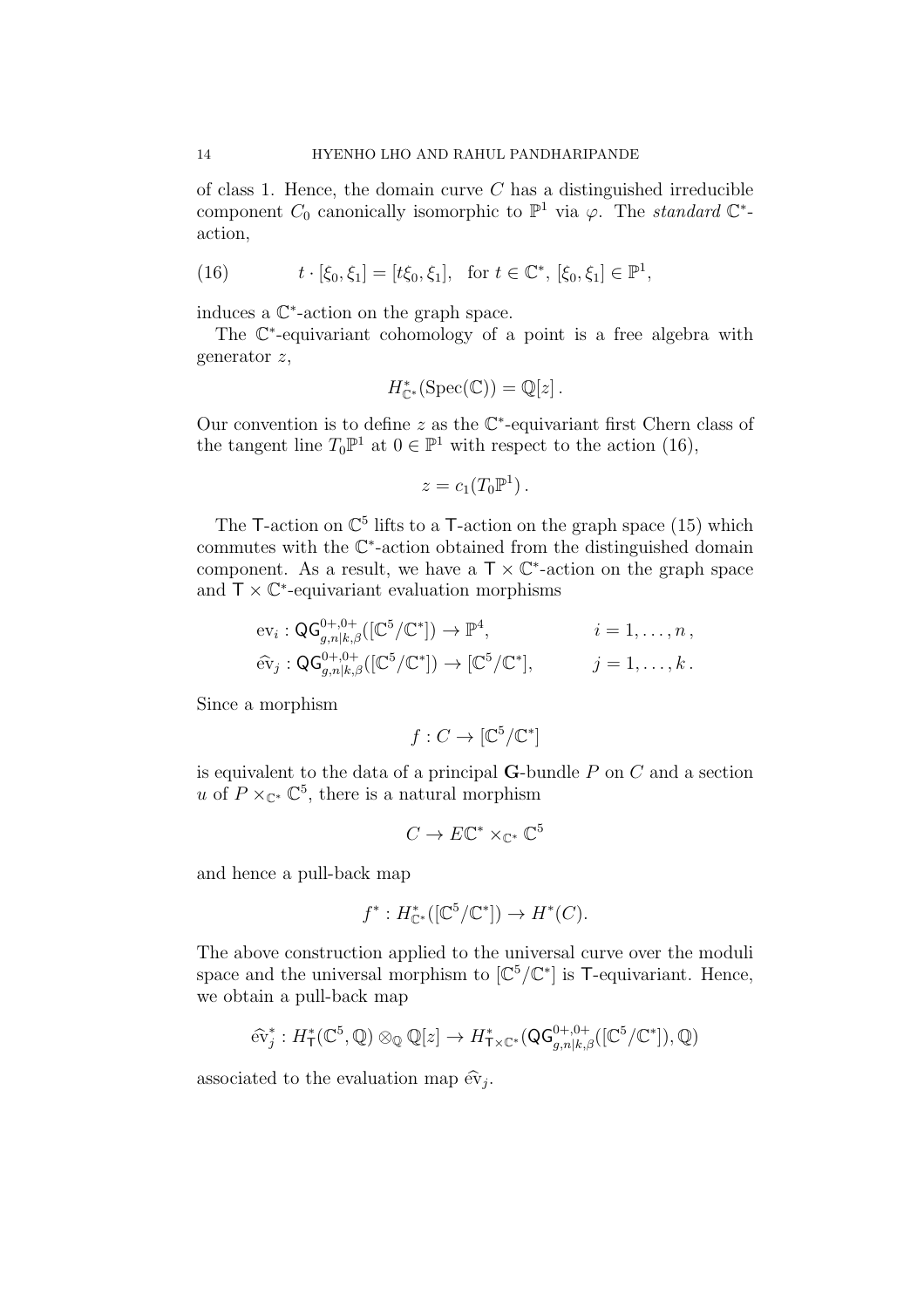2.4.2. I-functions. The description of the fixed loci for the  $\mathbb{C}^*$ -action on

$$
\mathsf{QG}_{g,0|k,d}^{0+,0+}([\mathbb{C}^5/\mathbb{C}^*])
$$

is parallel to the description in [5, §4.1] for the unweighted case. In particular, there is a distinguished subset  $\mathsf{M}_{k,d}$  of the  $\mathbb{C}^*$ -fixed locus for which all the markings and the entire curve class d lie over  $0 \in \mathbb{P}^1$ . The locus  $M_{k,d}$  comes with a natural *proper* evaluation map  $ev_{\bullet}$  obtained from the generic point of  $\mathbb{P}^1$ :

$$
\mathrm{ev}_{\bullet}: \mathsf{M}_{k,d} \to \mathbb{C}^5/\!\!/ \mathbb{C}^* = \mathbb{P}^4.
$$

We can explicitly write

$$
\mathsf{M}_{k,d} \cong \mathsf{M}_d \times 0^k \subset \mathsf{M}_d \times (\mathbb{P}^1)^k,
$$

where  $\mathsf{M}_d$  is the  $\mathbb{C}^*$ -fixed locus in  $\mathsf{QG}_{0,0,d}^{0+}([\mathbb{C}^5/\mathbb{C}^*])$  for which the class d is concentrated over  $0 \in \mathbb{P}^1$ . The locus  $\mathsf{M}_d$  parameterizes quasimaps of class  $d$ ,

$$
f:\mathbb{P}^1\longrightarrow\left[\mathbb{C}^5/\mathbb{C}^*\right],
$$

with a base-point of length d at  $0 \in \mathbb{P}^1$ . The restriction of f to  $\mathbb{P}^1 \setminus \{0\}$ is a constant map to  $\mathbb{P}^4$  defining the evaluation map  $ev_{\bullet}$ .

As in [4, 5, 9], we define the big I-function as the generating function for the push-forward via  $ev_{\bullet}$  of localization residue contributions of  $\mathsf{M}_{k,d}$ . For  $\mathbf{t} \in H^*_{\mathsf{T}}([\mathbb{C}^5/\mathbb{C}^*], \mathbb{Q}) \otimes_{\mathbb{Q}} \mathbb{Q}[z]$ , let

$$
\operatorname{Res}_{\mathsf{M}_{k,d}}(\mathbf{t}^{k}) = \prod_{j=1}^{k} \widehat{\mathrm{ev}}_{j}^{*}(\mathbf{t}) \cap \operatorname{Res}_{\mathsf{M}_{k,d}}[\mathsf{QG}_{g,0|k,d}^{0+,0+}([\mathbb{C}^{5}/\mathbb{C}^{*}])]^{\operatorname{vir}} \\
= \frac{\prod_{j=1}^{k} \widehat{\mathrm{ev}}_{j}^{*}(\mathbf{t}) \cap [\mathsf{M}_{k,d}]^{\operatorname{vir}}}{\mathrm{e}(\mathrm{Nor}_{\mathsf{M}_{k,d}}^{\operatorname{vir}})},
$$

where  $\text{Nor}_{\mathsf{M}_{k,d}}^{\text{vir}}$  is the virtual normal bundle.

**Definition 3.** The big I-function for the  $(0+, 0+)$ -stability condition, as a formal function in t, is

$$
\mathbb{I}(q, \mathbf{t}, z) = \sum_{d \ge 0} \sum_{k \ge 0} \frac{q^d}{k!} \text{ev}_{\bullet *} \left( \text{Res}_{\mathsf{M}_{k,d}}(\mathbf{t}^k) \right)
$$

.

2.4.3. Evaluations. Let  $H \in H^*_{\mathsf{T}}([\mathbb{C}^5/\mathbb{C}^*])$  and  $H \in H^*_{\mathsf{T}}(\mathbb{P}^4)$  denote the respective hyperplane classes. The I-function of Definition 3 is evaluated in [6].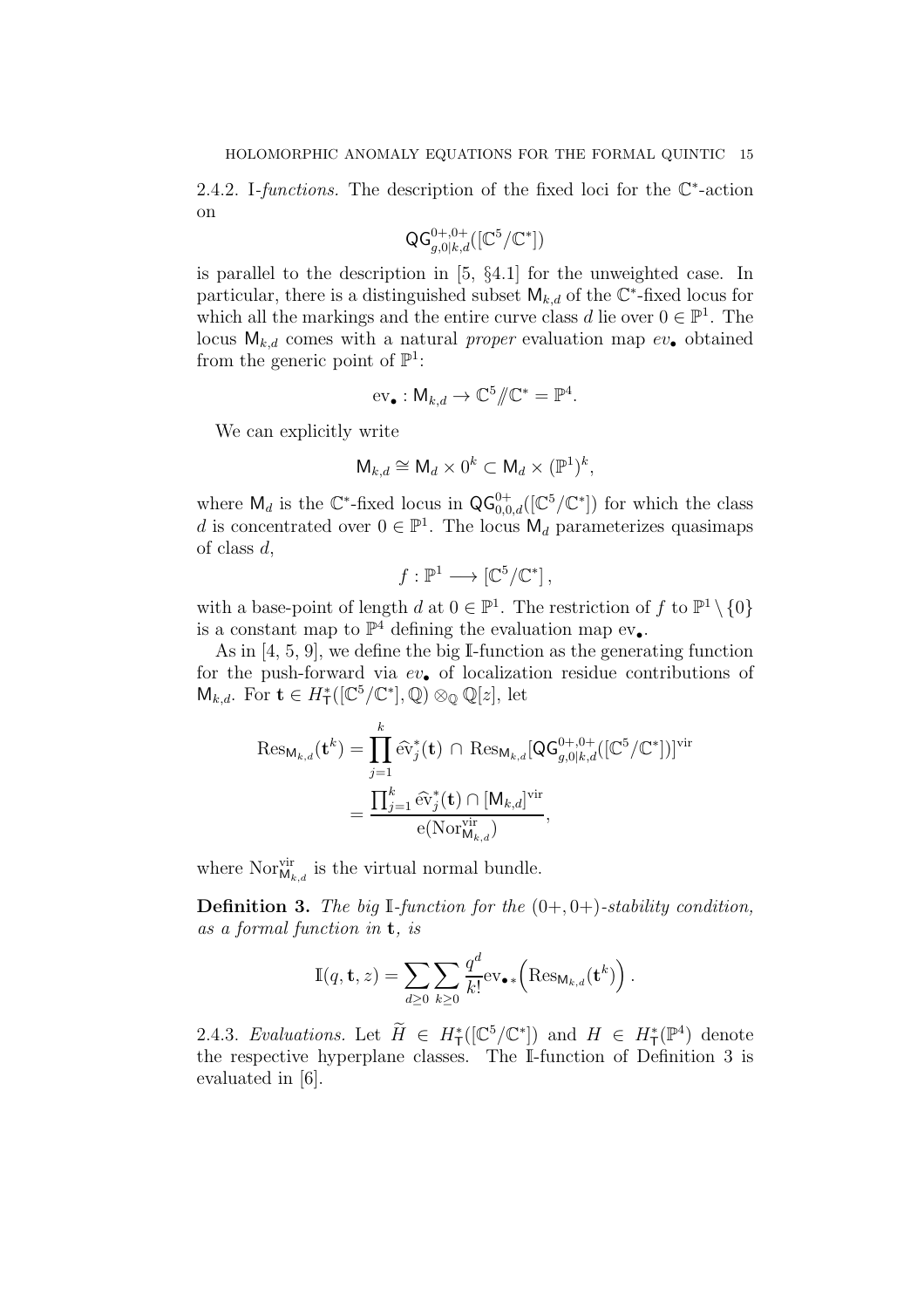**Proposition 4.** For the restriction  $\mathbf{t} = t\tilde{H} \in H^*_{\mathsf{T}}([\mathbb{C}^5/\mathbb{C}^*], \mathbb{Q}),$ 

$$
\mathbb{I}(t) = \sum_{d=0}^{\infty} q^d e^{t(H+dz)/z} \frac{\prod_{k=0}^{5d} (5H+kz)}{\prod_{i=0}^{4} \prod_{k=1}^{d} (H-\lambda_i+kz)}.
$$

We return now to the functions  $\mathbb{S}_i(\gamma)$  defined in Section 2.3. Using Birkhoff factorization, an evaluation of the series  $\mathbb{S}(H^j)$  can be obtained from the I-function, see [18]:

$$
S(1) = \frac{I}{I|_{t=0, H=1, z=\infty}},
$$
  
\n
$$
S(H) = \frac{z\frac{d}{dt}S(1)}{z\frac{d}{dt}S(1)|_{t=0, H=1, z=\infty}},
$$
  
\n
$$
S(H^2) = \frac{z\frac{d}{dt}S(H)}{z\frac{d}{dt}S(H)|_{t=0, H=1, z=\infty}},
$$
  
\n
$$
S(H^3) = \frac{z\frac{d}{dt}S(H^2)}{z\frac{d}{dt}S(H^2)|_{t=0, H=1, z=\infty}},
$$
  
\n
$$
S(H^4) = \frac{z\frac{d}{dt}S(H^3)}{z\frac{d}{dt}S(H^3)|_{t=0, H=1, z=\infty}},
$$
  
\n
$$
S(1) = \frac{z\frac{d}{dt}S(H^4)}{z\frac{d}{dt}S(H^4)|_{t=0, H=1, z=\infty}}.
$$

For a series  $F \in \mathbb{C}[[\frac{1}{z}]]$ , the specialization  $F|_{z=\infty}$  denotes constant term of F with respect to  $\frac{1}{z}$ .

2.4.4. Further calculations. Define small I-function

$$
\overline{\mathbb{I}}(q) \in H^*_{\mathsf{T}}(\mathbb{P}^4, \mathbb{Q})[[q]]
$$

by the restriction

$$
\overline{\mathbb{I}}(q) = \mathbb{I}(q,t)|_{t=0}.
$$

Define differential operators

$$
D = q \frac{d}{dq}, \quad M = H + zD.
$$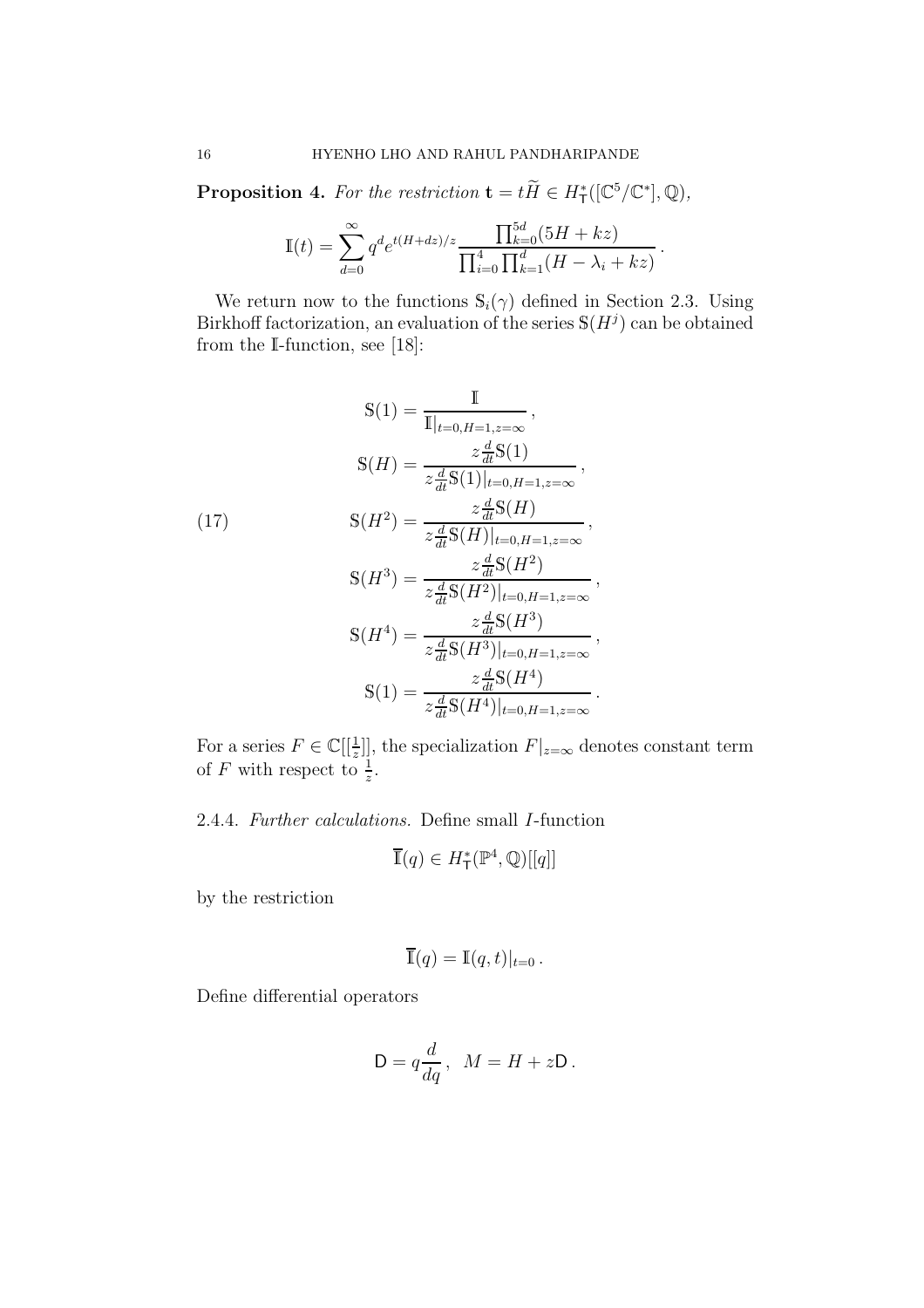Applying  $z\frac{d}{dt}$  to I and then restricting to  $t = 0$  has same effect as applying M to  $\overline{\mathbb{I}}$ 

$$
\left[ \left( z \frac{d}{dq} \right)^k \mathbb{I} \right] |_{t=0} = M^k \overline{\mathbb{I}}.
$$

The function  $\overline{\mathbb{I}}$  satisfies the following Picard-Fuchs equation  $(M^5 - 1 - q(5M + z)(5M + 2z)(5M + 3z)(5M + 4z)(5M + 5z))$ **I** = 0 implied by the Picard-Fuchs equation for I,

$$
\left( \left( z \frac{d}{dt} \right)^5 - 1 - q \prod_{k=1}^5 \left( 5 \left( z \frac{d}{dt} \right) + kz \right) \right) \mathbb{I} = 0 \,.
$$

The restriction  $\overline{\mathbb{I}}|_{H=\lambda_i}$  admits the following asymptotic form

(18) 
$$
\overline{\mathbb{I}}|_{H=\lambda_i}=e^{\mu\lambda_i/z}\left(R_0+R_1\left(\frac{z}{\lambda_i}\right)+R_2\left(\frac{z}{\lambda_i}\right)^2+\ldots\right)
$$

with series  $\mu, R_k \in \mathbb{C}[[q]]$ .

A derivation of (18) is obtained in [27] via the Picard-Fuchs equation for  $\overline{\mathbb{I}}|_{H=\lambda_i}$ . The series  $\mu$  and  $R_k$  are found by solving differential equations obtained from the coefficient of  $z^k$ . For example,

$$
1 + D\mu = L,
$$
  
\n
$$
R_0 = L,
$$
  
\n
$$
R_1 = \frac{3}{20}(L - L^5),
$$
  
\n
$$
R_2 = \frac{9L}{800}(1 - L^4)^2,
$$

where  $L(q) = (1 - 5^5 q)^{-1/5}$ . The specialization (11) is used for these results.

Define the series  $C_i$  by the equations

(19) 
$$
C_0 = \mathbb{I}|_{z=\infty,t=0,H=1},
$$

(20) 
$$
C_i = z \frac{d}{dt} \mathbb{S}(H^{i-1})|_{z=\infty, t=0, H=1}, \text{ for } i=1,2,3,4.
$$

The following relations were proven in [27],

$$
C_0C_1C_2C_3C_4 = L^5
$$
,  
\n $C_i = C_{4-i}$  for  $i = 0, 1, 2, 3, 4$ .

From the equations (17) and (18), we can show the series

$$
\overline{\mathbb{S}}_i(H^k) = \mathbb{S}(H^k)|_{H=\lambda_i, t=0}
$$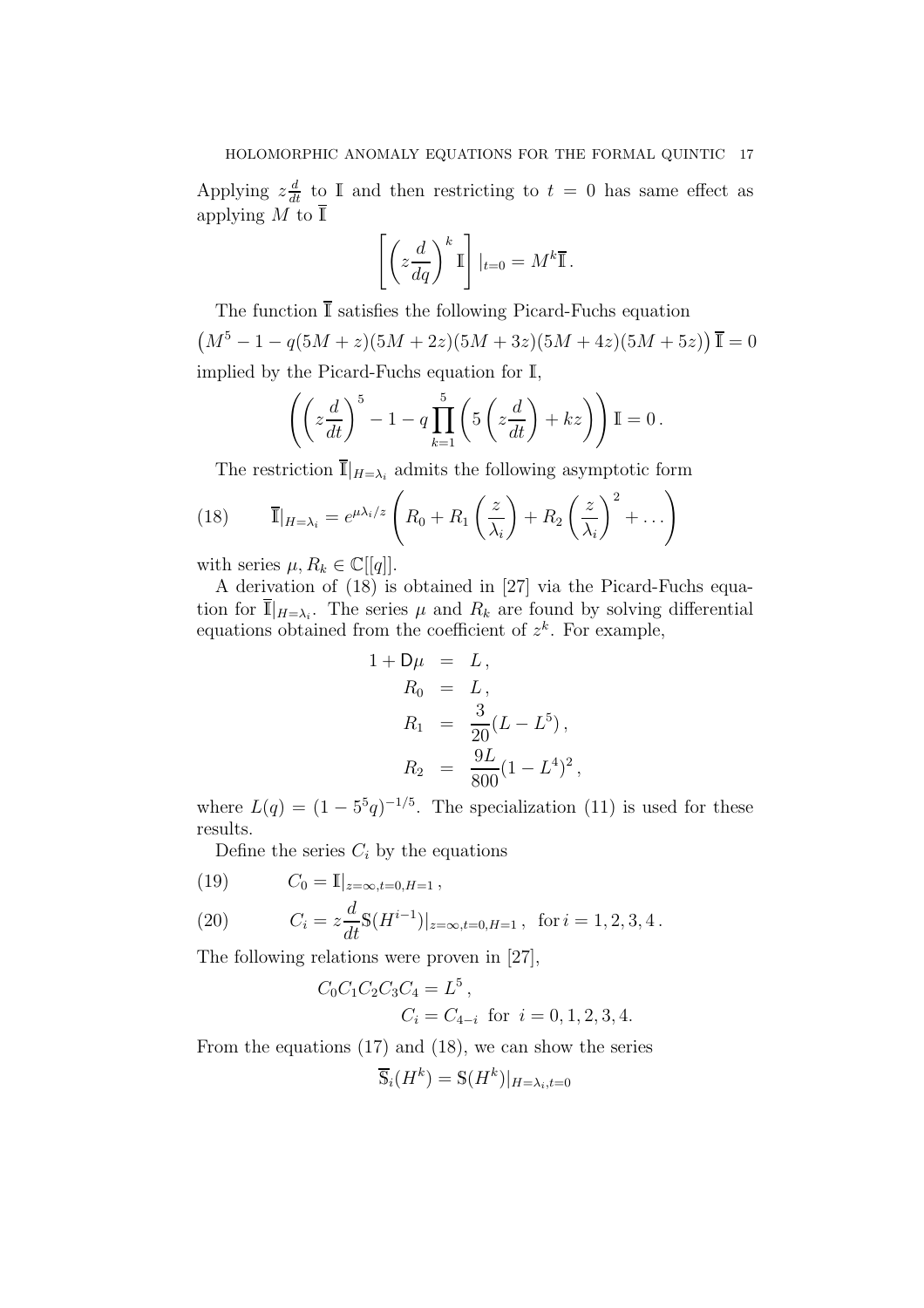have the following asymptotic expansion:

$$
\overline{\mathbf{S}}_{i}(1) = e^{\frac{\mu\lambda_{i}}{z}} \frac{1}{C_{0}} \Big( R_{00} + R_{01} \big( \frac{z}{\lambda_{i}} \big) + R_{02} \big( \frac{z}{\lambda_{i}} \big)^{2} + \dots \Big),
$$
\n
$$
(21) \quad \overline{\mathbf{S}}_{i}(H) = e^{\frac{\mu\lambda_{i}}{z}} \frac{L\lambda_{i}}{C_{0}C_{1}} \Big( R_{10} + R_{11} \big( \frac{z}{\lambda_{i}} \big) + R_{12} \big( \frac{z}{\lambda_{i}} \big)^{2} + \dots \Big),
$$
\n
$$
\overline{\mathbf{S}}_{i}(H^{2}) = e^{\frac{\mu\lambda_{i}}{z}} \frac{L^{2}\lambda_{i}^{2}}{C_{0}C_{1}C_{2}} \Big( R_{20} + R_{21} \big( \frac{z}{\lambda_{i}} \big) + R_{22} \big( \frac{z}{\lambda_{i}} \big)^{2} + \dots \Big),
$$
\n
$$
\overline{\mathbf{S}}_{i}(H^{3}) = e^{\frac{\mu\lambda_{i}}{z}} \frac{L^{3}\lambda_{i}^{3}}{C_{0}C_{1}C_{2}C_{3}} \Big( R_{30} + R_{31} \big( \frac{z}{\lambda_{i}} \big) + R_{32} \big( \frac{z}{\lambda_{i}} \big)^{2} + \dots \Big),
$$
\n
$$
\overline{\mathbf{S}}_{i}(H^{4}) = e^{\frac{\mu\lambda_{i}}{z}} \frac{L^{4}\lambda_{i}^{4}}{C_{0}C_{1}C_{2}C_{3}C_{4}} \Big( R_{40} + R_{41} \big( \frac{z}{\lambda_{i}} \big) + R_{42} \big( \frac{z}{\lambda_{i}} \big)^{2} + \dots \Big).
$$

We follow here the normalization of [27]. Note

$$
R_{0k}=R_k.
$$

As in [27, Theorem 4], we obtain the following constraints.

**Proposition 5.** (Zagier-Zinger [27]) For all  $k \geq 0$ , we have

 $R_k \in \mathbb{C}[L^{\pm 1}]$ .

Define generators

$$
\mathcal{X}=\frac{DC_0}{C_0}, \quad \mathcal{X}_1=D\mathcal{X}, \quad \mathcal{X}_2=D\mathcal{X}_1\,, \quad \mathcal{Y}=\frac{DC_1}{C_1}\,.
$$

From (17), we obtain the following result.

**Lemma 6.** For  $k \geq 0$  wee have

$$
R_{1\,k+1} = R_{0\,k+1} + \frac{DR_{0k}}{L} - \frac{\mathcal{X}}{L} R_{0k} ,
$$
  
\n
$$
R_{2\,k+1} = R_{1\,k+1} + \frac{DR_{1k}}{L} - \frac{\mathcal{X}}{L} R_{1k} - \frac{\mathcal{Y}}{L} R_{1k} + \frac{DL}{L^2} R_{1k} ,
$$
  
\n(22) 
$$
R_{3\,k+1} = R_{2\,k+1} + \frac{DR_{2k}}{L} + \frac{\mathcal{X}}{L} R_{2k} + \frac{\mathcal{Y}}{L} R_{2k} - 3\frac{DL}{L^2} R_{2k} ,
$$
  
\n
$$
R_{4\,k+1} = R_{3\,k+1} + \frac{DR_{3k}}{L} + \frac{\mathcal{X}}{L} R_{3k} - 2\frac{DL}{L^2} R_{3k} ,
$$
  
\n
$$
R_{0\,k+1} = R_{4\,k+1} + \frac{DR_{4k}}{L} - \frac{DL}{L^2} R_{4k} .
$$

Applying Lemma 6 for  $k = 0, 1$ , we obtain the following two equations among above generators which were also proven in [26, Section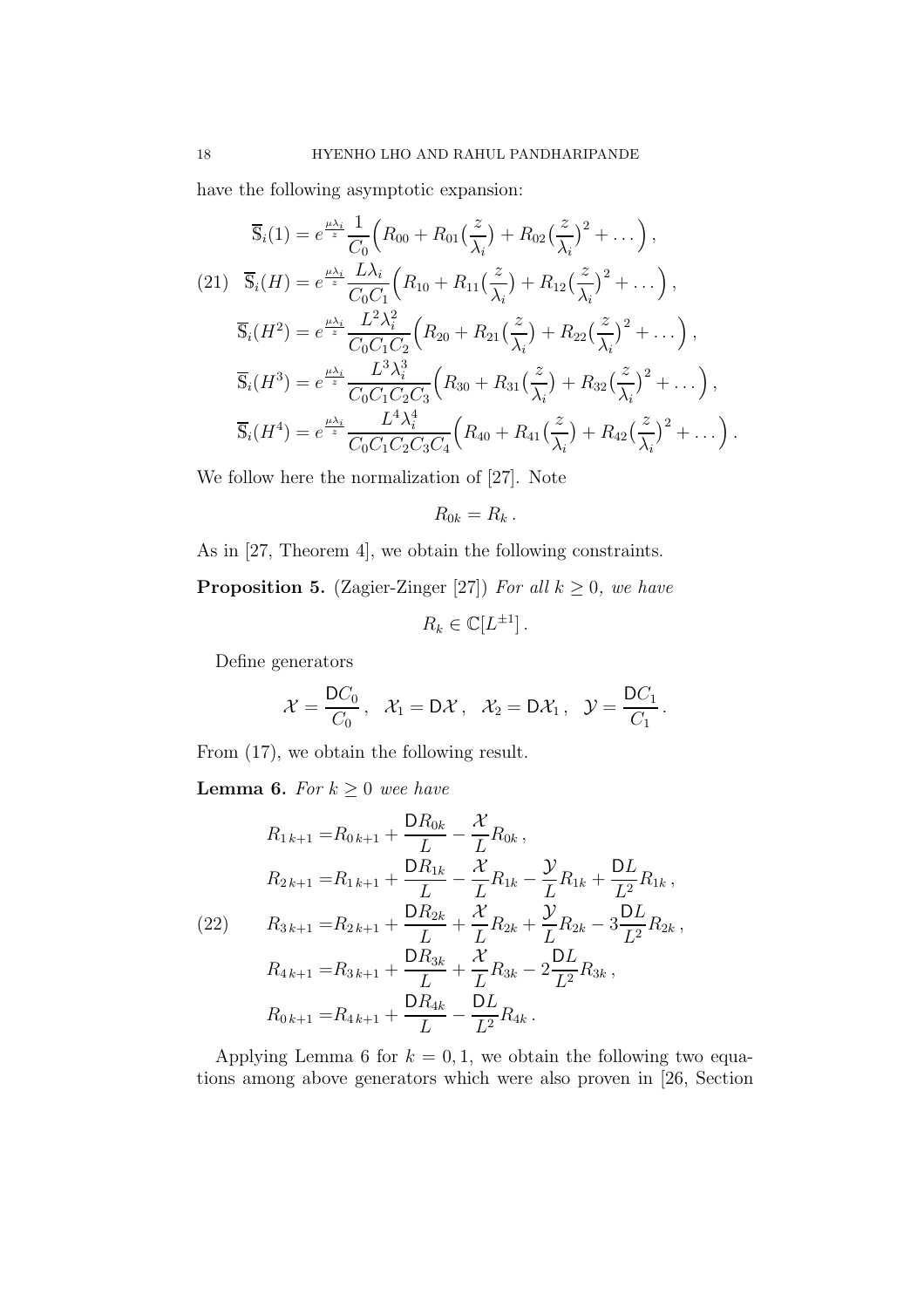3.1]. First,

(23) 
$$
D\mathcal{Y} = \frac{2}{5}(L^5 - 1) + 2(L^5 - 1)\mathcal{X} - 2\mathcal{X}^2 - 4\mathcal{X}_1 + (L^5 - 1)\mathcal{Y} - \mathcal{Y}^2 - 2\mathcal{X}\mathcal{Y}.
$$

For the second equation, define  $14$ 

$$
B_1 = -5\mathcal{X},
$$
  
\n
$$
B_2 = 5^2(\mathcal{X}_1 + \mathcal{X}^2),
$$
  
\n
$$
B_3 = -5^3(\mathcal{X}_2 + 3\mathcal{X}\mathcal{X}_1 + \mathcal{X}^3),
$$
  
\n
$$
B_4 = 5^4(D\mathcal{X}_2 + 4\mathcal{X}\mathcal{X}_2 + 3\mathcal{X}_1^2 + 6\mathcal{X}^2\mathcal{X}_1 + \mathcal{X}^4).
$$

Then, we have

(24) 
$$
B_4 = -(L^5 - 1)(10B_3 - 35B_2 + 50B_1 - 24).
$$

For the proof of first holomorphic anomaly equation, we will require the following generalization of Proposition 5.

**Proposition 7.** For all  $k \geq 0$ , we have

(i)  $R_{1k} \in \mathbb{C}[L^{\pm 1}][\mathcal{X}]$ , (ii)  $R_{2k} = Q_{2k} - \frac{R_{1k-1}}{L_{1k}}$  $\mathcal{L}_{\text{Lip}}^{k=1}$  $\mathcal{Y},$  with  $Q_{2k} \in \mathbb{C}[L^{\pm 1}][\mathcal{X}, \mathcal{X}_1]$ , (iii)  $R_{3k}, R_{4k} \in \mathbb{C}[L^{\pm 1}][\mathcal{X}, \mathcal{X}_1, \mathcal{X}_2]$ .

*Proof.* (i) Using Lemma 6, we can calculate

$$
R_{1\,k+1} = \frac{\mathsf{D}R_{0k}}{L} + R_{0\,k+1} - \frac{R_{0k}}{L}\mathcal{X}.
$$

(ii) Using Lemma 6 and relations (23), we can calculate

$$
R_{2k+2} = \frac{D^2 R_{0k}}{L^2} - \frac{R_{0k+1}}{5L} + \frac{L^4 R_{0k+1}}{5} + \frac{2DR_{0k+1}}{L} + R_{0k+2} - \frac{2DR_{0k}\mathcal{X}}{L^2} - \frac{2R_{0k+1}\mathcal{X}}{L} + \frac{R_{0k}\mathcal{X}^2}{L^2} - \frac{R_{0k}\mathcal{X}_1}{L^2} + \frac{-DR_{0k} - LR_{0k+1} + R_{0k}\mathcal{X}}{L^2} \mathcal{Y}.
$$

(iii) We can also explicitly calculate  $R_{3k}$  and  $R_{4k}$  in terms of

 $R_{0k}$ ,  $R_{0k-1}$ ,  $R_{0k-2}$ ,  $\mathcal{X}$ ,  $\mathcal{X}_1$ ,  $\mathcal{X}_2$ ,  $\mathcal{Y}$ 

using Lemma 6 and relations (23) and (24). We can check (iii) using these explicit calculations and Proposition 5. We leave the details to the reader.

 $\Box$ 

<sup>&</sup>lt;sup>14</sup>We follow here the notation of [26] for  $B_k$ .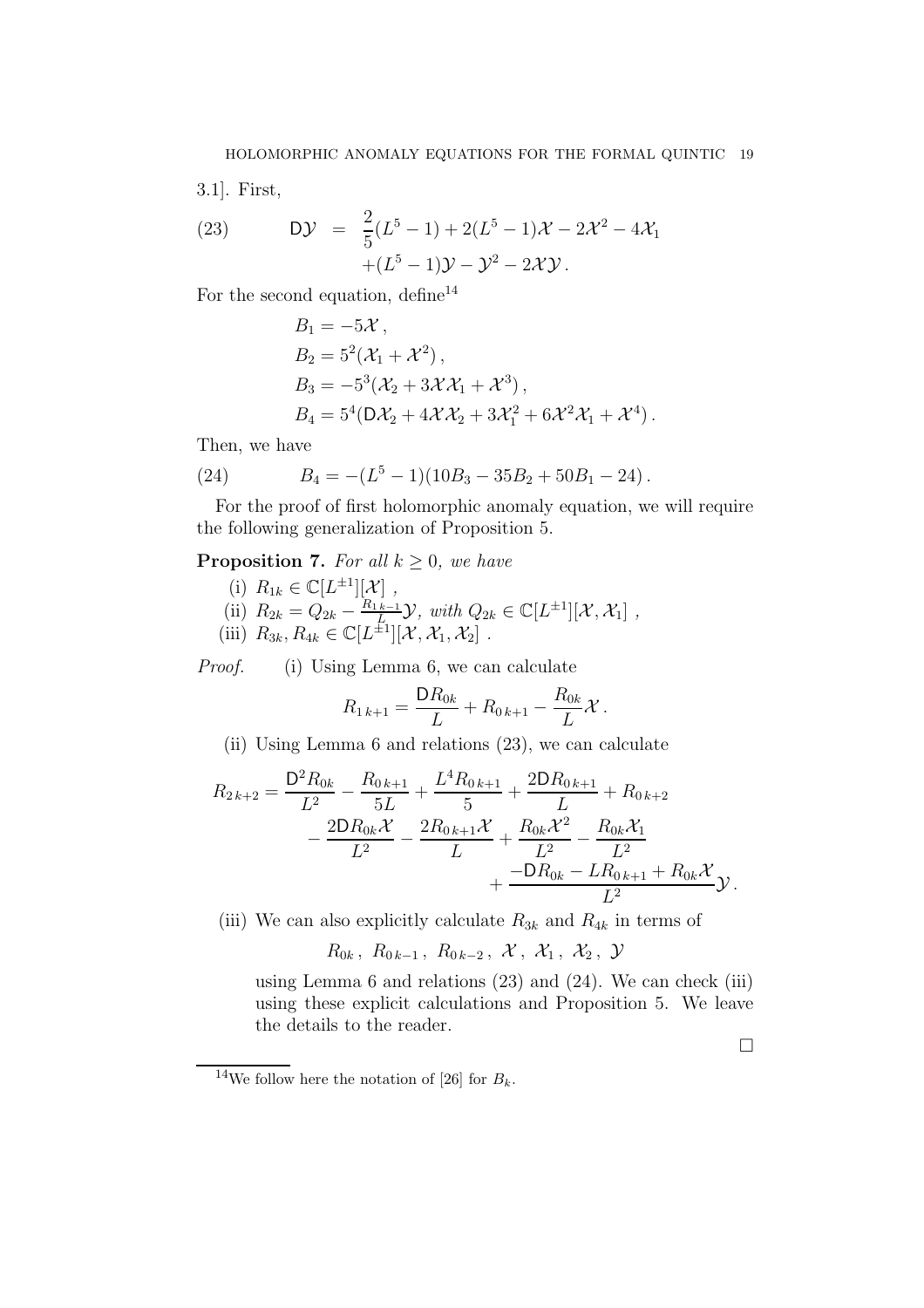For the proof of second holomorphic anomaly equation, we will require the following result.

**Proposition 8.** For all  $k \geq 0$ , we have

(i)  $R_{1k} = P_{0k} - \frac{R_{0k-1}}{L} \mathcal{X}, \text{ with } P_{0k} \in \mathbb{C}[L^{\pm 1}],$ (ii)  $R_{2k} \in \mathbb{C}[L^{\pm 1}][A_2, A_4],$ (iii)  $R_{3k} = P_{3k} - \frac{R_{2k-1}}{L} \mathcal{X}$  with  $P_{3k} \in \mathbb{C}[L^{\pm 1}][A_2, A_4, A_6],$ (iv)  $R_{4k} \in \mathbb{C}[L^{\pm 1}][A_2, A_4, A_6].$ 

Proof. The proof follows from the explicit calculations in the proof of Proposition 7 and the definition of  $A_2$ ,  $A_4$ ,  $A_6$ .

3. HIGHER GENUS SERIES ON  $\overline{M}_{q,n}$ 

3.1. Intersection theory on  $\overline{M}_{g,n}$ . We review here the now standard method used by Givental  $[15, 16, 20]$  to express genus g descendent correlators in terms of genus 0 data. We refer the reader to [22, Section 4.1] for a more leisurely treatment.

Let  $t_0, t_1, t_2, \ldots$  be formal variables. The series

$$
T(c) = t_0 + t_1 c + t_2 c^2 + \dots
$$

in the additional variable c plays a basic role. The variable c will later be replaced by the first Chern class  $\psi_i$  of a cotangent line over  $M_{g,n}$ ,

$$
T(\psi_i)=t_0+t_1\psi_i+t_2\psi_i^2+\ldots,
$$

with the index  $i$  depending on the position of the series  $T$  in the correlator.

Let  $2g - 2 + n > 0$ . For  $a_i \in \mathbb{Z}_{\geq 0}$  and  $\gamma \in H^*(\overline{M}_{g,n})$ , define the correlator

$$
\langle \langle \psi^{a_1}, \ldots, \psi^{a_n} | \gamma \rangle \rangle_{g,n} = \sum_{k \geq 0} \frac{1}{k!} \int_{\overline{M}_{g,n+k}} \gamma \psi_1^{a_1} \cdots \psi_n^{a_n} \prod_{i=1}^k T(\psi_{n+i}).
$$

Here,  $\gamma$  also denotes the pull-back of  $\gamma$  via the morphism

$$
\overline{M}_{g,n+k}\to \overline{M}_{g,n}
$$

defined by forgetting the last  $k$  points. In the above summation, the  $k = 0$  term is

$$
\int_{\overline{M}_{g,n}} \gamma \, \psi_1^{a_1} \cdots \psi_n^{a_n} \, .
$$

We also need the following correlator defined for the unstable case,

$$
\langle\langle 1,1\rangle\rangle_{0,2} = \sum_{k>0} \frac{1}{k!} \int_{\overline{M}_{0,2+k}} \prod_{i=1}^k T(\psi_{2+i}).
$$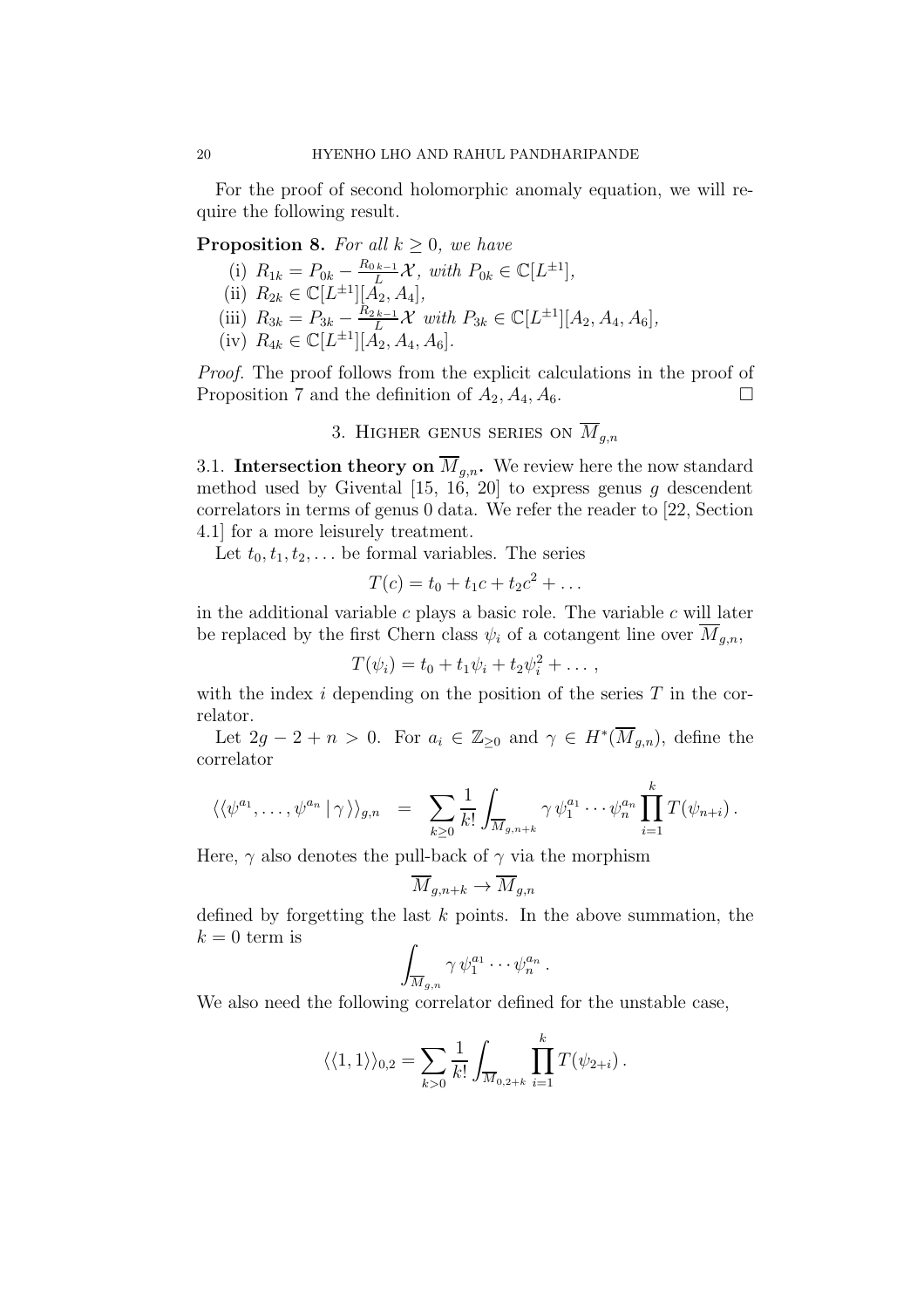### HOLOMORPHIC ANOMALY EQUATIONS FOR THE FORMAL QUINTIC 21

For formal variables  $x_1, \ldots, x_n$ , we also define the correlator

(25) 
$$
\left\langle \left\langle \frac{1}{x_1 - \psi}, \dots, \frac{1}{x_n - \psi} \right| \gamma \right\rangle_{g,n}
$$

in the standard way by expanding  $\frac{1}{x_i-\psi}$  as a geometric series. Denote by L the differential operator

$$
\mathbb{L} = \frac{\partial}{\partial t_0} - \sum_{i=1}^{\infty} t_i \frac{\partial}{\partial t_{i-1}} = \frac{\partial}{\partial t_0} - t_1 \frac{\partial}{\partial t_0} - t_2 \frac{\partial}{\partial t_1} - \dots
$$

The string equation yields the following result.

**Lemma 9.** For  $2g - 2 + n > 0$  and  $\gamma \in H^*(\overline{M}_{g,n})$ , we have  $\mathbb{L}\langle\langle 1,\ldots,1 | \gamma \rangle\rangle_{a,n} = 0$ ,

$$
\mathbb{L}\left\langle \left\langle \frac{1}{x_1 - \psi}, \dots, \frac{1}{x_n - \psi} \middle| \gamma \right\rangle \right\rangle_{g,n} = \left\langle \left( \frac{1}{x_1} + \dots + \frac{1}{x_n} \right) \left\langle \left\langle \frac{1}{x_1 - \psi}, \dots, \frac{1}{x_n - \psi} \middle| \gamma \right\rangle \right\rangle_{g,n} \right\langle g \right\rangle
$$

.

We consider  $\mathbb{C}(t_1)[t_2, t_3, \ldots]$  as Z-graded ring over  $\mathbb{C}(t_1)$  with

 $\deg(t_i) = i - 1$  for  $i > 2$ .

Define a subspace of homogeneous elements by

$$
\mathbb{C}\left[\frac{1}{1-t_1}\right][t_2,t_3,\ldots]_{\text{Hom}} \subset \mathbb{C}(t_1)[t_2,t_3,\ldots].
$$

After the restriction  $t_0 = 0$  and application of the dilaton equation, the correlators are expressed in terms of finitely many integrals (by the dimension constraints). From this, we easily see

$$
\langle \langle \psi^{a_1}, \ldots, \psi^{a_n} | \gamma \rangle \rangle_{g,n} |_{t_0=0} \in \mathbb{C} \left[ \frac{1}{1-t_1} \right] [t_2, t_3, \ldots]_{\text{Hom}}.
$$

Using the leading terms (of lowest degree in  $\frac{1}{(1-t_1)}$ ), we obtain the following result.

**Lemma 10.** The set of genus  $\theta$  correlators

$$
\left\{ \langle \langle 1,\ldots,1\rangle \rangle_{0,n} \,|_{t_0=0} \,\right\}_{n\geq 4}
$$

freely generate the ring  $\mathbb{C}(t_1)[t_2, t_3, \ldots]$  over  $\mathbb{C}(t_1)$ .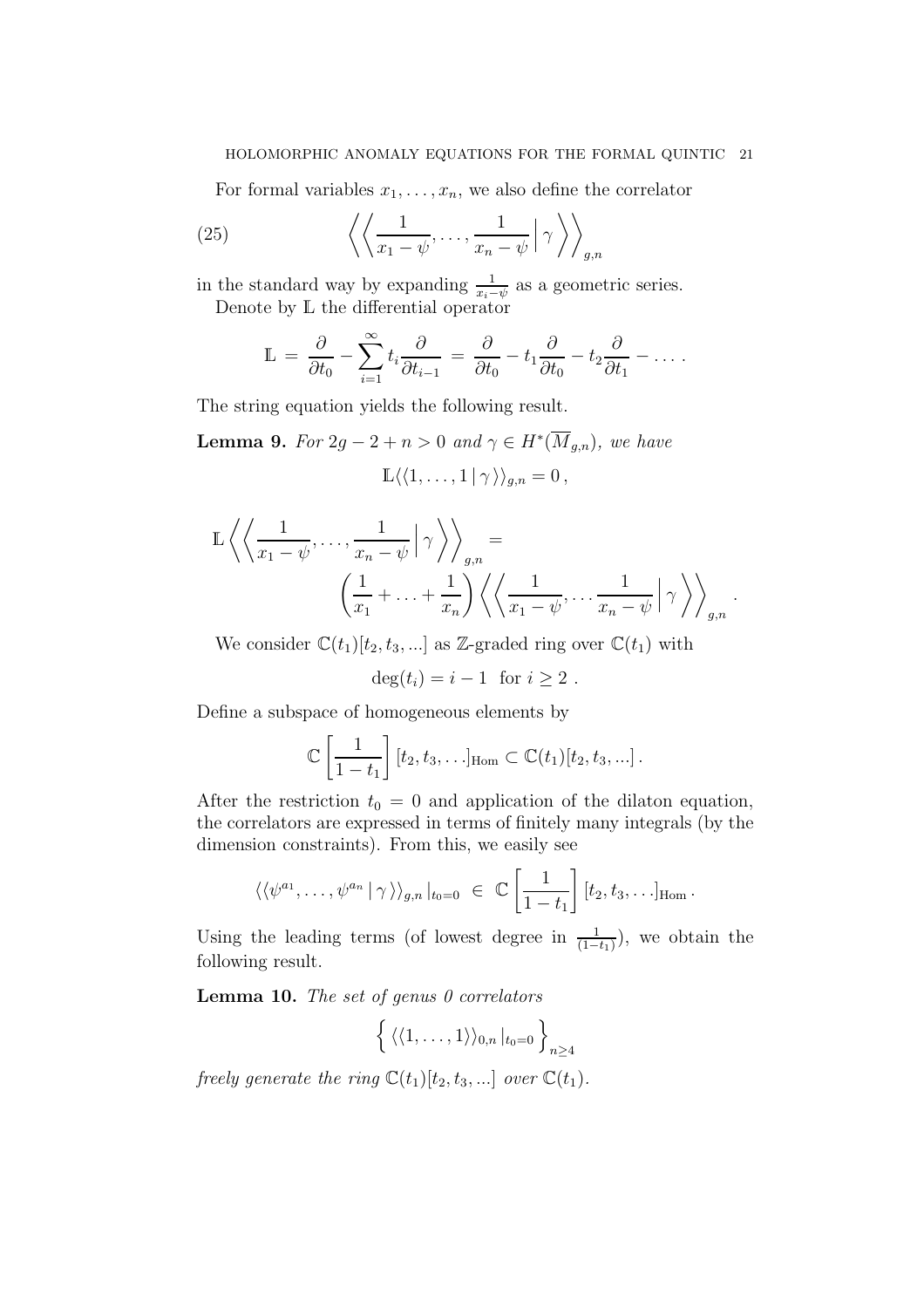**Definition 11.** For  $\gamma \in H^*(\overline{M}_{g,k})$ , let

$$
\mathsf{P}^{a_1,\ldots,a_n,\gamma}_{g,n}(s_0,s_1,s_2,\ldots) \in \mathbb{Q}(s_0,s_1,\ldots)
$$

be the unique rational function satisfying the condition

$$
\langle \langle \psi^{a_1}, \ldots, \psi^{a_n} | \gamma \rangle \rangle_{g,n} |_{t_0=0} = \mathsf{P}^{a_1, a_2, \ldots, a_n, \gamma}_{g,n} |_{s_i=\langle \langle 1, \ldots, 1 \rangle \rangle_{0, i+3} |_{t_0=0}}.
$$

By applying Lemma 9, we obtain the two following results, see [22, Section 4.1].

**Proposition 12.** For  $2g - 2 + n > 0$ , we have

$$
\langle \langle 1,\ldots,1 | \gamma \rangle \rangle_{g,n} = \mathsf{P}^{0,\ldots,0,\gamma}_{g,n} \vert_{s_i=\langle \langle 1,\ldots,1 \rangle \rangle_{0,i+3}}.
$$

Proposition 13. For  $2g - 2 + n > 0$ ,

$$
\left\langle \left\langle \frac{1}{x_1 - \psi_1}, \dots, \frac{1}{x_n - \psi_n} \middle| \gamma \right\rangle \right\rangle_{g,n} =
$$
  

$$
e^{\langle \langle 1,1 \rangle \rangle_{0,2} (\sum_i \frac{1}{x_i})} \sum_{a_1, \dots, a_n} \frac{P_{g,n}^{a_1, \dots, a_n, \gamma} |_{s_i = \langle \langle 1, \dots, 1 \rangle \rangle_{0, i+3}}{x_1^{a_1 + 1} \cdots x_n^{a_n + 1}}.
$$

$$
\mathbb{L}\langle\langle 1,1\rangle\rangle_{0,2}=1\,,\quad \ \langle\langle 1,1\rangle\rangle_{0,2}|_{t_0=0}=0\,.
$$

The definition given in (25) of the correlator is valid in the stable range

$$
2g-2+n>0.
$$

The unstable case  $(g, n) = (0, 2)$  plays a special role. We define

$$
\left\langle \left\langle \frac{1}{x_1 - \psi_1}, \frac{1}{x_2 - \psi_2} \right\rangle \right\rangle_{0,2}
$$

by adding the degenerate term

$$
\frac{1}{x_1 + x_2}
$$

to the terms obtained by the expansion of  $\frac{1}{x_i - \psi_i}$  as a geometric series. The degenerate term is associated to the (unstable) moduli space of genus 0 with 2 markings. By [22, Section 4.2], we have.

Proposition 14. We have

$$
\left\langle \left\langle \frac{1}{x_1 - \psi_1}, \frac{1}{x_2 - \psi_2} \right\rangle \right\rangle_{0,2} = e^{\langle \langle 1, 1 \rangle \rangle_{0,2} \left(\frac{1}{x_1} + \frac{1}{x_2}\right)} \left(\frac{1}{x_1 + x_2}\right).
$$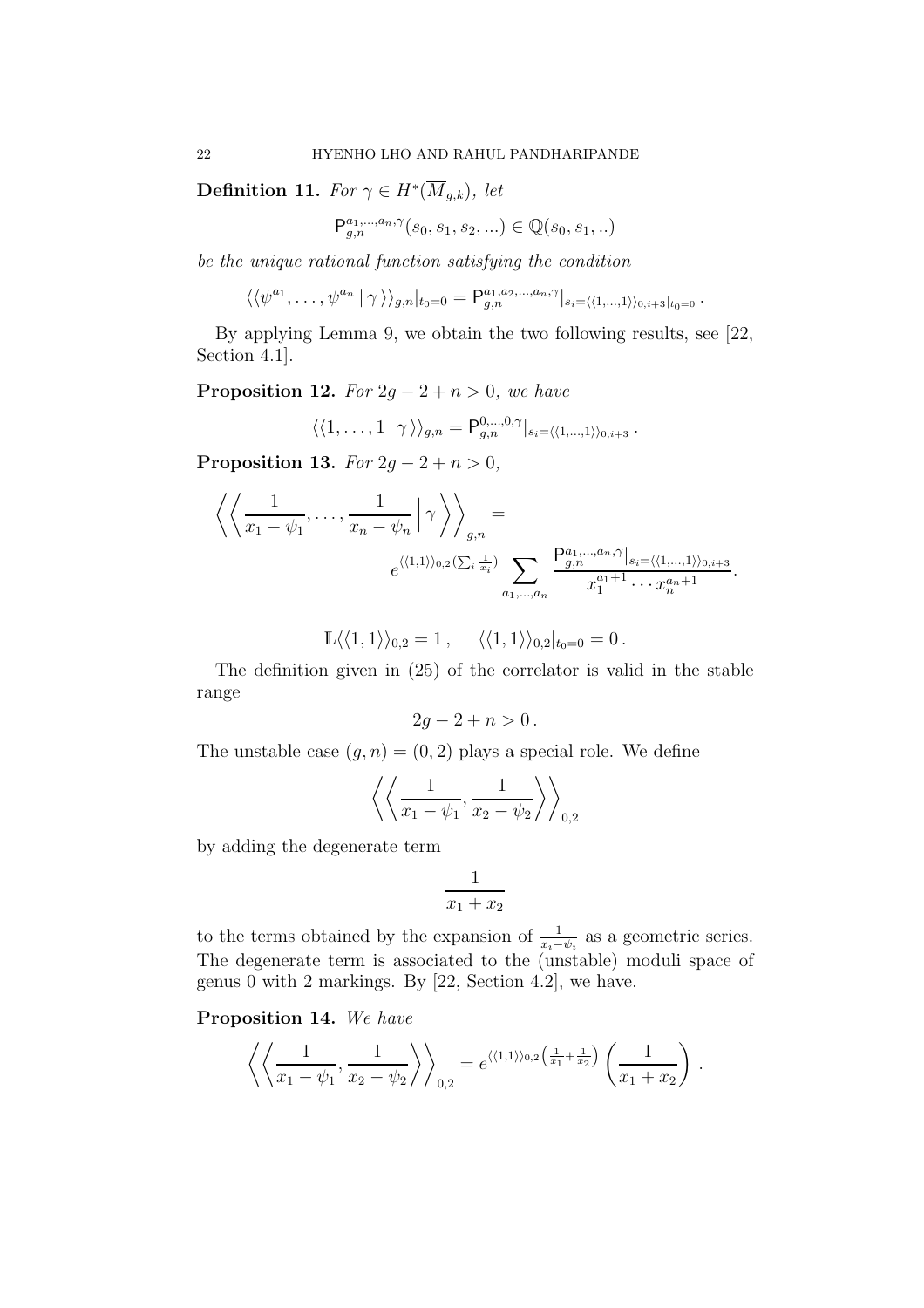3.2. Local invariants and wall crossing. The torus T acts on the moduli spaces  $\overline{M}_{g,n}(\mathbb{P}^4, d)$  and  $\overline{Q}_{g,n}(\mathbb{P}^4, d)$ . We consider here special localization contributions associated to the fixed points  $p_i \in \mathbb{P}^4$ .

Consider first the moduli of stable maps. Let

$$
\overline{M}_{g,n}({\mathbb P}^4,d)^{{\sf T},p_i}\subset \overline{M}_{g,n}({\mathbb P}^4,d)
$$

be the union of T-fixed loci which parameterize stable maps obtained by attaching  $\mathsf{T}\text{-fixed rational tails to a genus } q, n\text{-pointed Deligne-}$ Mumford stable curve contracted to the point  $p_i \in \mathbb{P}^4$ . Similarly, let

$$
\overline{Q}_{g,n}({\mathbb P}^4,d)^{{\sf T},p_i}\subset \overline{Q}_{g,n}({\mathbb P}^4,d)
$$

be the parallel T-fixed locus parameterizing stable quotients obtained by attaching base points to a genus  $q$ , *n*-pointed Deligne-Mumford stable curve contracted to the point  $p_i \in \mathbb{P}^4$ .

Let  $\Lambda_i$  denote the localization of the ring

$$
\mathbb{C}[\lambda_0^{\pm 1},\ldots,\lambda_4^{\pm 1}]
$$

at the five tangent weights at  $p_i \in \mathbb{P}^4$ . Using the virtual localization formula [17], there exist unique series

$$
S_{p_i} \in \Lambda_i[\psi][[Q]]
$$

for which the localization contribution of the T-fixed locus  $\overline{M}_{g,n}({\mathbb P}^4,d)^{\mathsf{T},p_i}$ to the equivariant Gromov-Witten invariants of formal quintic can be written as

$$
\sum_{d=0}^{\infty} Q^d \int_{[\overline{M}_{g,n}(\mathbb{P}^4,d)^{\text{T},p_i}]^{\text{vir}}} \frac{e(\text{Obs})}{e(\text{Nor})} \psi_1^{a_1} \cdots \psi_n^{a_n} =
$$

$$
\sum_{k=0}^{\infty} \frac{1}{k!} \int_{\overline{M}_{g,n+k}} H_g^{p_i} \psi_1^{a_1} \cdots \psi_n^{a_n} \prod_{j=1}^k S_{p_i}(\psi_{n+j}).
$$

Here,  $H_g^{p_i}$  is the standard vertex class,

(26) 
$$
\frac{e(\mathbb{E}_g^* \otimes T_{p_i}(\mathbb{P}^4)))}{e(T_{p_i}(\mathbb{P}^4))} \cdot \frac{(5\lambda_i)}{e(\mathbb{E}_g^* \otimes (5\lambda_i))},
$$

obtained from the Hodge bundle  $\mathbb{E}_q \to \overline{M}_{q,n+k}$ .

Similarly, the application of the virtual localization formula to the moduli of stable quotients yields classes

$$
F_{p_i,k} \in H^*(\overline{M}_{g,n|k}) \otimes_{\mathbb{C}} \Lambda_i
$$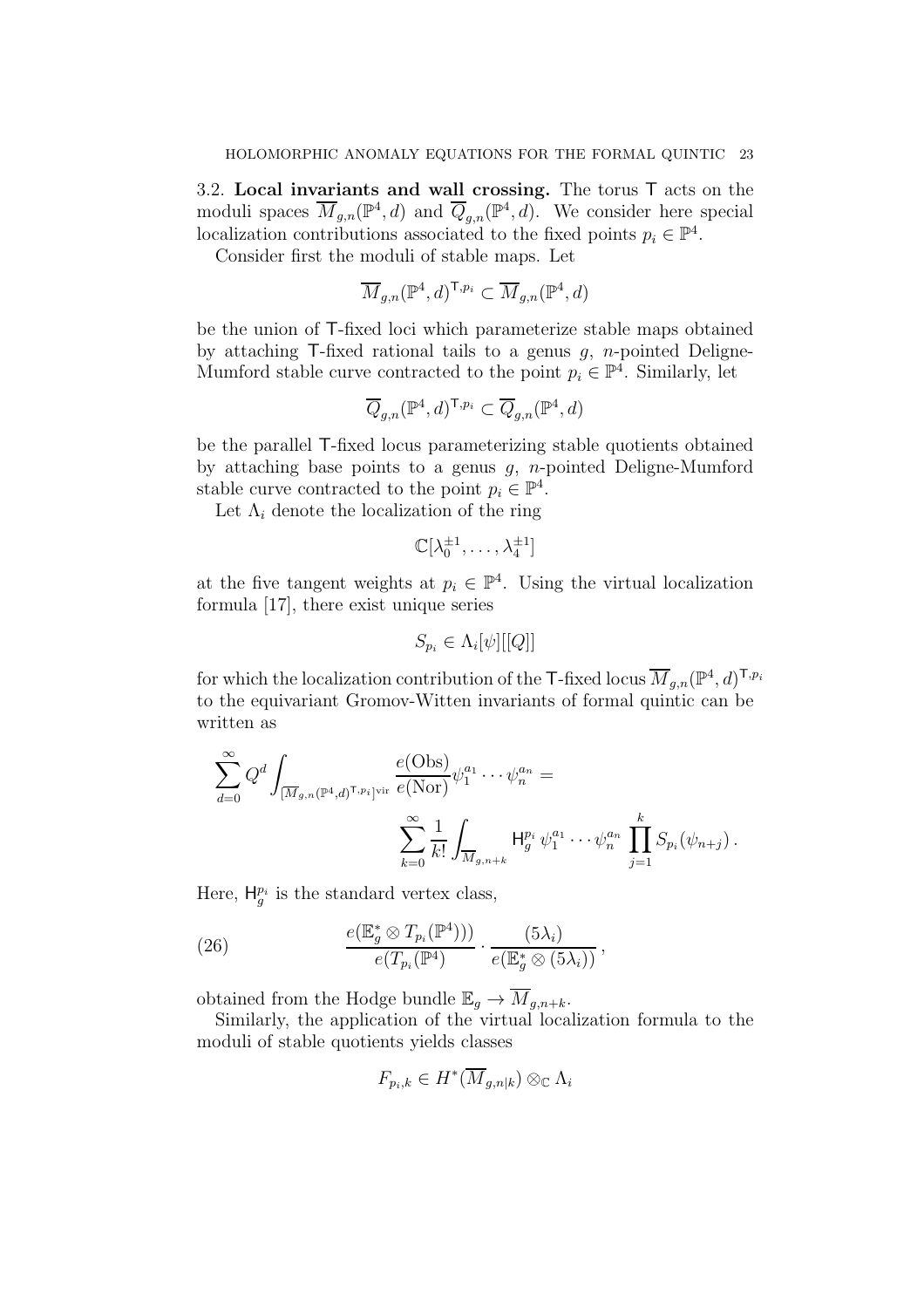for which the contribution of  $\overline{Q}_{g,n}(\mathbb{P}^4, d)^{T,p_i}$  is given by

$$
\sum_{d=0}^{\infty} q^d \int_{[\overline{Q}_{g,n}(\mathbb{P}^4,d)^{T,p_i}]^{\text{vir}}} \frac{e(\text{Obs})}{e(\text{Nor})} \psi_1^{a_1} \cdots \psi_n^{a_n} = \\ \sum_{k=0}^{\infty} \frac{q^k}{k!} \int_{\overline{M}_{g,n|k}} H_g^{p_i} \psi_1^{a_1} \cdots \psi_n^{a_n} F_{p_i,k}.
$$

Here  $\overline{M}_{g,n|k}$  is the moduli space of genus g curves with markings

 $\{p_1, \cdots, p_n\} \cup \{\hat{p}_1 \cdots \hat{p}_k\} \in C^{\text{ns}} \subset C$ 

satisfying the conditions

- (i) the points  $p_i$  are distinct,
- (ii) the points  $\hat{p}_j$  are distinct from the points  $p_i$ ,

with stability given by the ampleness of

$$
\omega_C(\sum_{i=1}^m p_i + \epsilon \sum_{j=1}^k \hat{p}_j)
$$

for every strictly positive  $\epsilon \in \mathbb{Q}$ .

The Hodge class  $H_g^{p_i}$  is given again by formula (26) using the Hodge bundle

$$
\mathbb{E}_g \to \overline{M}_{g,n|k}.
$$

**Definition 15.** For  $\gamma \in H^*(\overline{M}_{g,n})$ , let

$$
\langle \langle \psi_1^{a_1}, \dots, \psi_n^{a_n} | \gamma \rangle \rangle_{g,n}^{p_i, \infty} = \sum_{k=0}^{\infty} \frac{1}{k!} \int_{\overline{M}_{g,n+k}} \gamma \psi_1^{a_1} \cdots \psi_n^{a_n} \prod_{j=1}^k S_{p_i}(\psi_{n+j}),
$$
  

$$
\langle \langle \psi_1^{a_1}, \dots, \psi_n^{a_n} | \gamma \rangle \rangle_{g,n}^{p_i,0+} = \sum_{k=0}^{\infty} \frac{q^k}{k!} \int_{\overline{M}_{g,n|k}} \gamma \psi_1^{a_1} \cdots \psi_n^{a_n} F_{p_i,k}.
$$

**Proposition 16** (Ciocan-Fontanine, Kim [8]). For  $2g - 2 + n > 0$ , we have the wall crossing relation

$$
\langle \langle \psi_1^{a_1}, \dots, \psi_n^{a_n} | \gamma \rangle \rangle_{g,n}^{p_i, \infty}(Q(q)) = (I_0^{\mathbf{Q}})^{2g-2+n} \langle \langle \psi_1^{a_1}, \dots, \psi_n^{a_n} | \gamma \rangle \rangle_{g,n}^{p_i, 0+}(q)
$$

where  $Q(q)$  is the mirror map

$$
Q(q) = \exp\left(\frac{I_1^{\mathsf{Q}}(q)}{I_0^{\mathsf{Q}}(q)}\right).
$$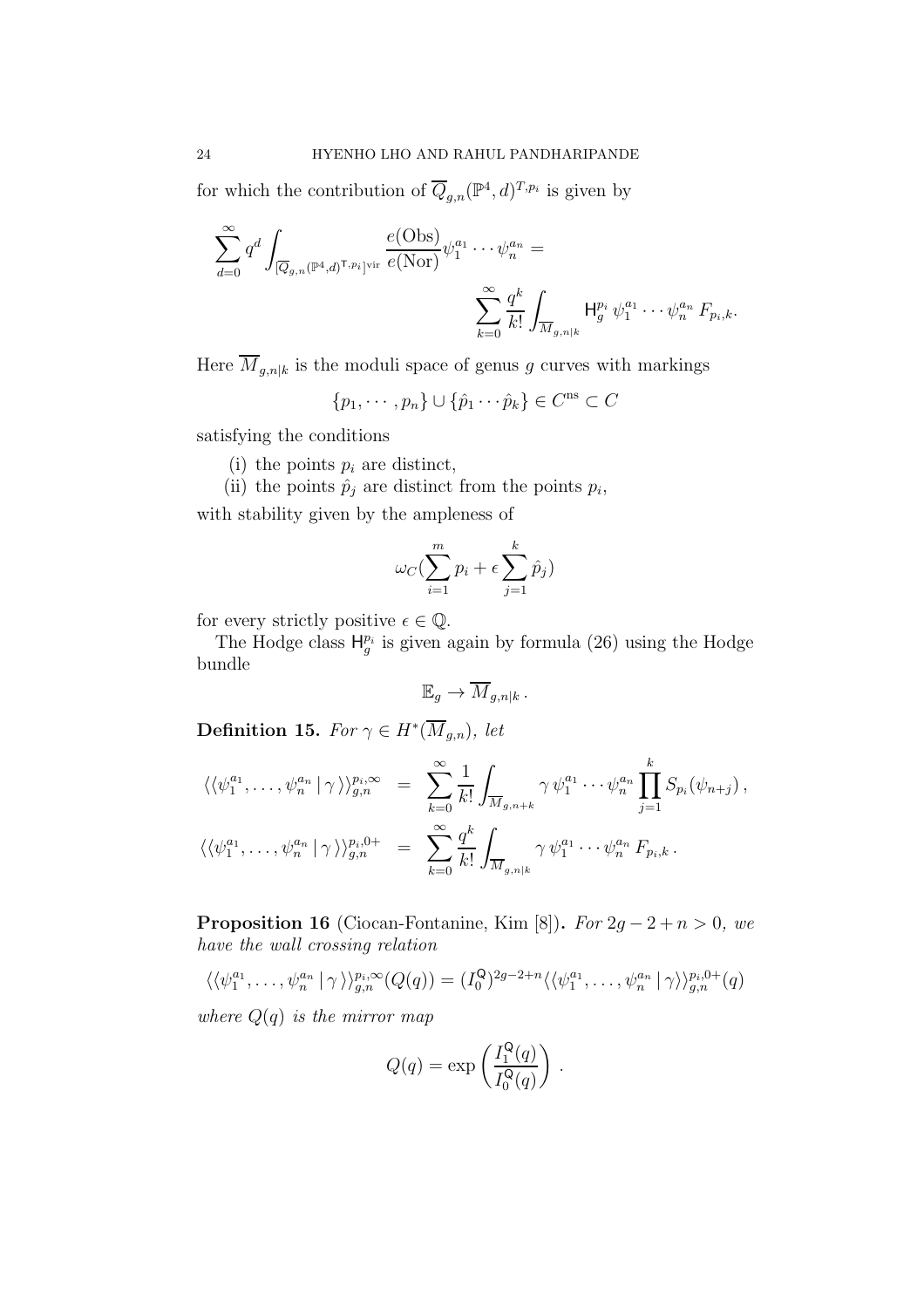Proposition 16 is a consequence of [8, Lemma 5.5.1]. The mirror map here is the mirror map for quintic discussed in Section 0.1. Propositions 12 and 16 together yield

$$
\langle\langle 1,\ldots,1|\,\gamma\rangle\rangle_{g,n}^{p_i,\infty} = \mathsf{P}_{g,n}^{0,\ldots,0,\gamma}(\langle\langle 1,1,1\rangle\rangle_{0,3}^{p_i,\infty},\langle\langle 1,1,1,1\rangle\rangle_{0,4}^{p_i,\infty},\ldots),
$$
  

$$
\langle\langle 1,\ldots,1|\,\gamma\rangle\rangle_{g,n}^{p_i,0+} = \mathsf{P}_{g,n}^{0,\ldots,0,\gamma}(\langle\langle 1,1,1\rangle\rangle_{0,3}^{p_i,0+},\langle\langle 1,1,1,1\rangle\rangle_{0,4}^{p_i,0+},\ldots).
$$

Similarly, using Propositions 13 and 16, we obtain

$$
\left\langle \left\langle \frac{1}{x_1 - \psi}, \dots, \frac{1}{x_n - \psi} \middle| \gamma \right\rangle \right\rangle_{g,n}^{p_i, \infty} =
$$
\n
$$
e^{\langle \langle 1,1 \rangle \rangle_{0,2}^{p_i, \infty}} \left( \sum_i \frac{1}{x_i} \right) \sum_{a_1, \dots, a_n} \frac{P_{g,n}^{a_1, \dots, a_n, \gamma} \left( \langle \langle 1,1,1 \rangle \rangle_{0,3}^{p_i, \infty}, \langle \langle 1,1,1,1 \rangle \rangle_{0,4}^{p_i, \infty}, \dots \right)}{x_1^{a_1 + 1} \cdots x_n^{a_n + 1}},
$$

$$
(27) \ \ \left\langle \left\langle \frac{1}{x_1 - \psi}, \dots, \frac{1}{x_n - \psi} \middle| \gamma \right\rangle \right\rangle_{g,n}^{p_i,0+} =
$$
  

$$
e^{\langle \langle 1,1 \rangle \rangle_{0,2}^{p_i,0+} \left( \sum_i \frac{1}{x_i} \right)} \sum_{a_1, \dots, a_n} \frac{P_{g,n}^{a_1, \dots, a_n, \gamma} \left( \langle \langle 1,1,1 \rangle \rangle_{0,3}^{p_i,0+}, \langle \langle 1,1,1,1 \rangle \rangle_{0,4}^{p_i,0+}, \dots \right)}{x_1^{a_1+1} \cdots x_n^{a_n+1}}.
$$

#### 4. Higher genus series on the formal quintic

4.1. Overview. We apply Givental's the localization strategy [15, 16, 20] for Gromov-Witten theory to the stable quotient invariants of formal quintic. The contribution  $Cont_\Gamma(q)$  discussed in Section 1 of a graph  $\Gamma \in \mathsf{G}_g(\mathbb{P}^4)$  can be separated into vertex and edge contributions. We express the vertex and edge contributions in terms of the series  $\mathbb{S}_i$ and  $V_{ij}$  of Section 2.3. Our treatment here follows our study of  $K\mathbb{P}^2$ in [22, Section 5]

4.2. Edge terms. Recall the definition<sup>15</sup> of  $V_{ij}$  given in Section 2.3,

.

(28) 
$$
\mathbb{V}_{ij} = \left\langle \left\langle \frac{\phi_i}{x - \psi}, \frac{\phi_j}{y - \psi} \right\rangle \right\rangle_{0,2}^{0+,0+}
$$

Let  $\overline{V}_{ij}$  denote the restriction of  $V_{ij}$  to  $t = 0$ . Via formula (9),  $\overline{V}_{ij}$ is a summation of contributions of fixed loci indexed by a graph Γ consisting of two vertices connected by a unique edge. Let  $w_1$  and  $w_2$ be T-weights. Denote by

$$
\overline{\mathbb{V}}^{w_1,w_2}_{ij}
$$

<sup>&</sup>lt;sup>15</sup>We use the variables  $x_1$  and  $x_2$  here instead of x and y.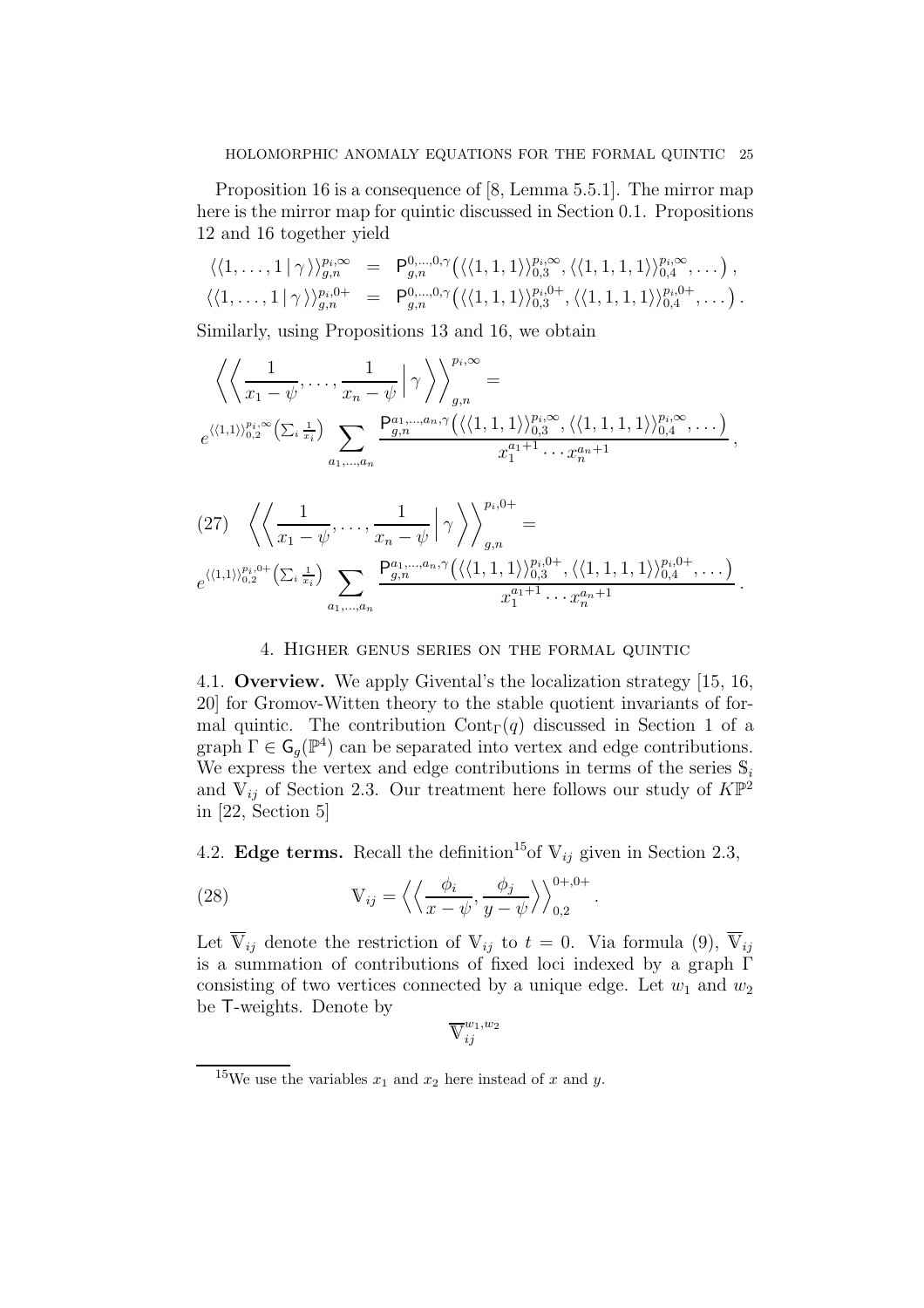the summation of contributions of T-fixed loci with tangent weights precisely  $w_1$  and  $w_2$  on the first rational components which exit the vertex components over  $p_i$  and  $p_j$ .

The series  $\overline{V}_{ij}^{w_1,w_2}$  includes *both* vertex and edge contributions. By definition (28) and the virtual localization formula, we find the following relationship between  $\overline{V}_{ij}^{w_1,w_2}$  and the corresponding pure edge contribution  $\mathsf{E}_{ij}^{w_1,w_2}$ ,

$$
e_i \overline{V}_{ij}^{w_1, w_2} e_j = \left\langle \left\langle \frac{1}{w_1 - \psi}, \frac{1}{x_1 - \psi} \right\rangle \right\rangle_{0,2}^{p_i, 0+} E_{ij}^{w_1, w_2} \left\langle \left\langle \frac{1}{w_2 - \psi}, \frac{1}{x_2 - \psi} \right\rangle \right\rangle_{0,2}^{p_j, 0+}
$$
  

$$
= \frac{e^{\frac{\langle (1,1)\rangle_{0,2}^{p_i, 0+}}{w_1} + \frac{\langle (1,1)\rangle_{0,2}^{p_i, 0+}}{x_1}}{w_1 + x_1} E_{ij}^{w_1, w_2} \frac{e^{\frac{\langle (1,1)\rangle_{0,2}^{p_j, 0+}}{w_2} + \frac{\langle (1,1)\rangle_{0,2}^{p_j, 0+}}{x_2}}{w_2 + x_2}
$$

$$
=\sum_{a_1,a_2}e^{\frac{\langle (1,1)\rangle_{0,2}^{p_i,0+}}{x_1}+\frac{\langle (1,1)\rangle_{0,2}^{p_i,0+}}{w_1}}e^{\frac{\langle (1,1)\rangle_{0,2}^{p_j,0+}}{x_2}+\frac{\langle (1,1)\rangle_{0,2}^{p_j,0+}}{w_2}}(-1)^{a_1+a_2}\frac{\mathsf{E}^{w_1,w_2}_{ij}}{w_1^{a_1}w_2^{a_2}}x_1^{a_1-1}x_2^{a_2-1}\,.
$$

After summing over all possible weights, we obtain

$$
e_i\left(\overline{\mathbb{V}}_{ij}-\frac{\delta_{ij}}{e_i(x_1+x_2)}\right)e_j=\sum_{w_1,w_2}e_i\overline{\mathbb{V}}_{ij}^{w_1,w_2}e_j.
$$

The above calculations immediately yield the following result.

# Lemma 17. We have

$$
\left[e^{-\frac{\langle\langle 1,1\rangle\rangle_{0,2}^{p_i,0+}}{x_1}}e^{-\frac{\langle\langle 1,1\rangle\rangle_{0,2}^{p_j,0+}}{x_2}}e_i\left(\overline{V}_{ij}-\frac{\delta_{ij}}{e_i(x_1+x_2)}\right)e_j\right]_{x_1^{a_1-1}x_2^{a_2-1}} = \sum_{w_1,w_2} e^{\frac{\langle\langle 1,1\rangle\rangle_{0,2}^{p_i,0+}}{w_1}}e^{\frac{\langle\langle 1,1\rangle\rangle_{0,2}^{p_j,0+}}{w_2}}(-1)^{a_1+a_2}\frac{E_{ij}^{w_1,w_2}}{w_1^{a_1}w_2^{a_2}}.
$$

The notation  $[\ldots]_{x_1^{a_1-1}x_2^{a_2-1}}$  in Lemma 17 denotes the coefficient of  $x_1^{a_1-1}x_2^{a_2-1}$  in the series expansion of the argument.

4.3. A simple graph. Before treating the general case, we present the localization formula for a simple graph<sup>16</sup>. Let  $\Gamma \in \mathsf{G}_g(\mathbb{P}^4)$  consist of two vertices and one edge,

$$
v_1, v_2 \in \Gamma(V), \quad e \in \Gamma(E)
$$

<sup>16</sup>We follow here the notation of Section 1.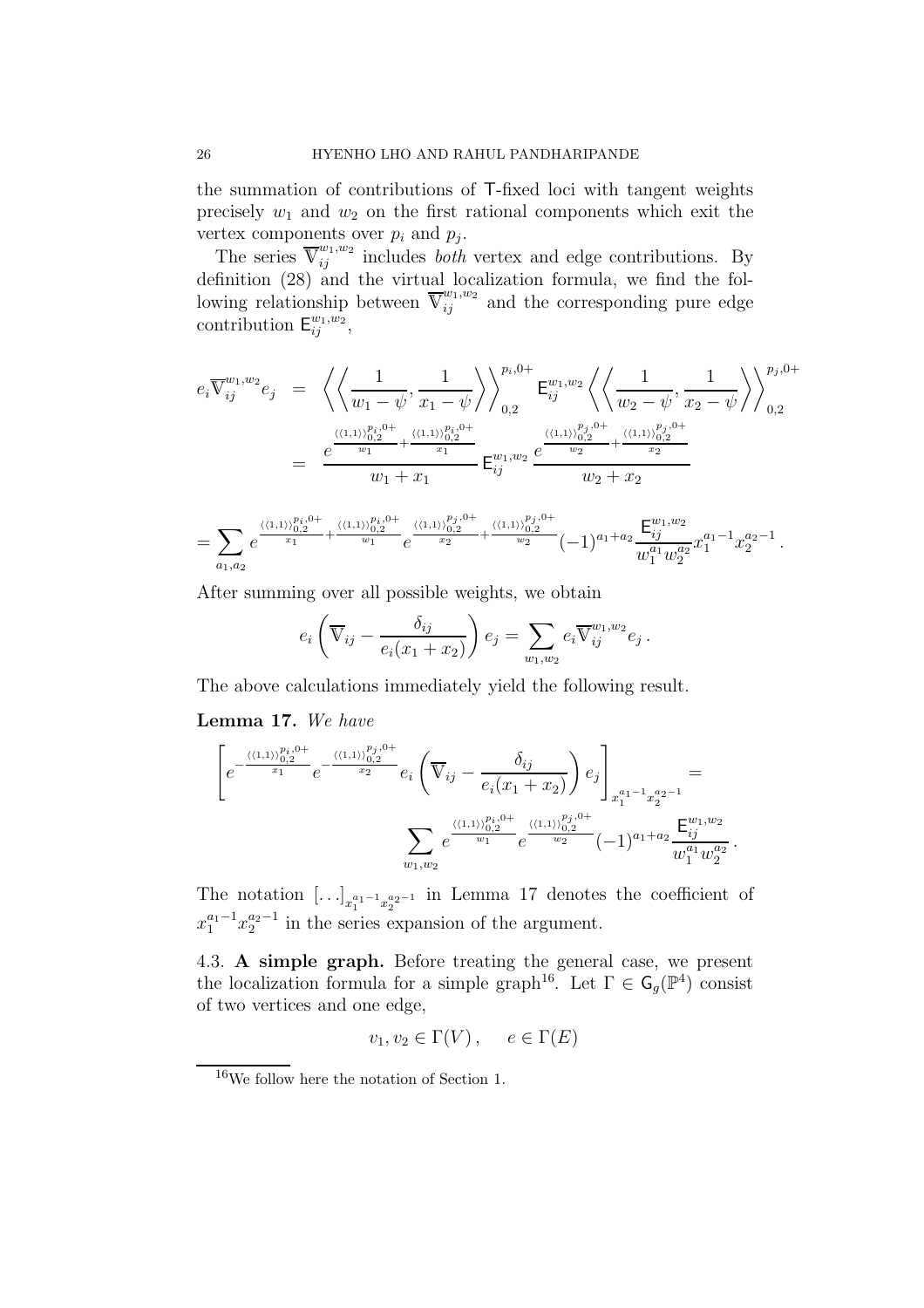with genus and T-fixed point assignments

$$
\mathsf{g}(v_i) = g_i\,, \quad \mathsf{p}(v_i) = p_i\,.
$$

Let  $w_1$  and  $w_2$  be tangent weights at the vertices  $p_1$  and  $p_2$  respectively. Denote by  $\text{Cont}_{\Gamma,w_1,w_2}$  the summation of contributions to

(29) 
$$
\sum_{d>0} q^d \left( e(\text{Obs}) \cap \left[ \overline{Q}_g(\mathbb{P}^4, d) \right]^{\text{vir}} \right)
$$

of T-fixed loci with tangent weights precisely  $w_1$  and  $w_2$  on the first rational components which exit the vertex components over  $p_1$  and  $p_2$ . We can express the localization formula for (29) as

$$
\left\langle \left\langle \frac{1}{w_1 - \psi} \middle| H_{g_1}^{p_1} \right\rangle \right\rangle_{g_1,1}^{p_1,0+} E_{12}^{w_1,w_2} \left\langle \left\langle \frac{1}{w_2 - \psi} \middle| H_{g_2}^{p_2} \right\rangle \right\rangle_{g_2,1}^{p_2,0+}
$$

which equals

$$
\sum_{a_1, a_2} e^{\frac{\langle \langle 1, 1 \rangle \rangle ^{p_1, 0+}_{0, 2}}{w_1}} \frac{\mathsf{P}\left[ \psi^{a_1-1} \left| \mathsf{H}^{p_1}_{g_1} \right]^{p_1, 0+}_{g_1, 1}}{w_1^{a_1}} \mathsf{E}^{w_1, w_2}_{12} e^{\frac{\langle \langle 1, 1 \rangle \rangle ^{p_2, 0+}_{0, 2}}{w_2}} \frac{\mathsf{P}\left[ \psi^{a_2-1} \left| \mathsf{H}^{p_2}_{g_2} \right]^{p_2, 0+}_{g_2, 1}}{w_2^{a_2}} \right]}{\mathsf{W}^{a_2}_{2}}
$$

where  $H_{g_i}^{p_i}$  is the Hodge class (26). We have used here the notation

$$
P\left[\psi_1^{k_1},\ldots,\psi_n^{k_n}\middle|\mathsf{H}_{h}^{p_i}\right]_{h,n}^{p_i,0+}=\n P_{h,1}^{k_1,\ldots,k_n,\mathsf{H}_{h}^{p_i}}\left(\langle\langle 1,1,1\rangle\rangle_{0,3}^{p_i,0+},\langle\langle 1,1,1,1\rangle\rangle_{0,4}^{p_i,0+},\ldots\right)
$$

and applied (27).

After summing over all possible weights  $w_1, w_2$  and applying Lemma 17, we obtain the following result for the full contribution

$$
\mathrm{Cont}_\Gamma = \sum_{w_1,w_2} \mathrm{Cont}_{\Gamma,w_1,w_2}
$$

of  $\Gamma$  to  $\sum_{d\geq 0} q^d (e(\text{Obs}) \cap \left[\overline{Q}_g(\mathbb{P}^4, d)\right]^{\text{vir}}).$ 

Proposition 18. We have

$$
\text{Cont}_{\Gamma} = \sum_{a_1, a_2 > 0} \mathsf{P} \left[ \psi^{a_1 - 1} \middle| \mathsf{H}_{g_1}^{p_i} \right]_{g_1, 1}^{p_i, 0+} \mathsf{P} \left[ \psi^{a_2 - 1} \middle| \mathsf{H}_{g_2}^{p_j} \right]_{g_2, 1}^{p_j, 0+}
$$

$$
\cdot (-1)^{a_1 + a_2} \left[ e^{-\frac{\langle \langle 1, 1 \rangle \rangle_{0, 2}^{p_i, 0+}}{x_1} e^{-\frac{\langle \langle 1, 1 \rangle \rangle_{0, 2}^{p_j, 0+}}{x_2} e_i \left( \overline{\mathbb{V}}_{ij} - \frac{\delta_{ij}}{e_i (x_1 + x_2)} \right) e_j \right]_{x_1^{a_1 - 1} x_2^{a_2 - 1}}
$$

.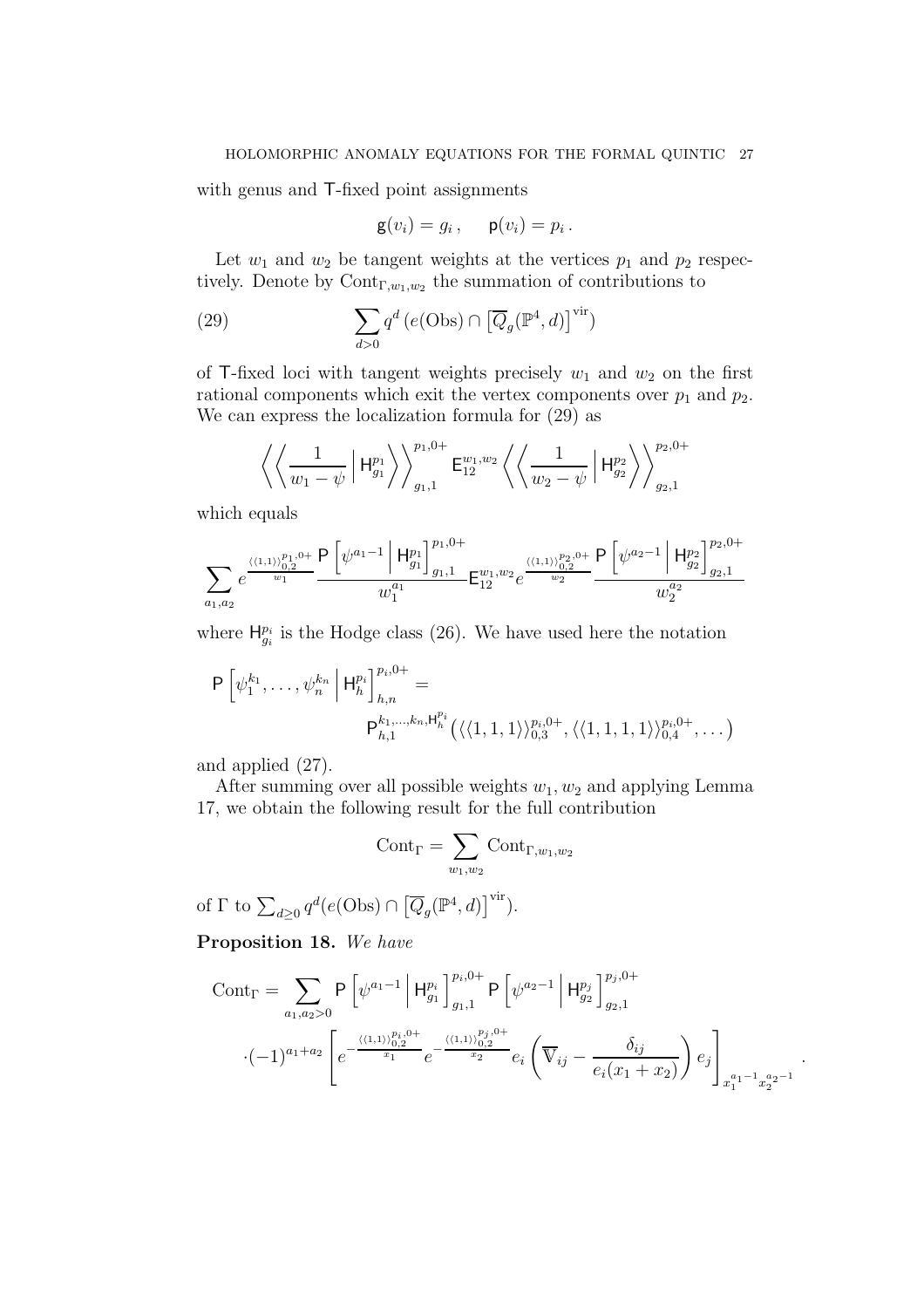4.4. A general graph. We apply the argument of Section 4.3 to obtain a contribution formula for a general graph Γ.

Let  $\Gamma \in \mathsf{G}_{g,0}(\mathbb{P}^4)$  be a decorated graph as defined in Section 1. The flags of  $\Gamma$  are the half-edges<sup>17</sup>. Let  $\overline{\Gamma}$  be the set of flags. Let

$$
w:F\to\operatorname{Hom}(T,\mathbb{C}^*)\otimes_{\mathbb{Z}}\mathbb{Q}
$$

be a fixed assignment of T-weights to each flag.

We first consider the contribution  $Cont_{\Gamma,\mathbf{w}}$  to

$$
\sum_{d\geq 0} q^d (e(\text{Obs}) \cap \left[\overline{Q}_g(\mathbb{P}^4, d)\right]^{\text{vir}})
$$

of the T-fixed loci associated  $\Gamma$  satisfying the following property: the tangent weight on the first rational component corresponding to each  $f \in F$  is exactly given by  $w(f)$ . We have

(30) 
$$
\text{Cont}_{\Gamma,\mathsf{w}} = \frac{1}{|\text{Aut}(\Gamma)|} \sum_{\mathsf{A}\in\mathbb{Z}_{>0}^{\mathsf{F}}} \prod_{v\in\mathsf{V}} \text{Cont}_{\Gamma,\mathsf{w}}^{\mathsf{A}}(v) \prod_{e\in\mathsf{E}} \text{Cont}_{\Gamma,\mathsf{w}}^{\mathsf{A}}(e) .
$$

The terms on the right side of (30) require definition:

• The sum on the right is over the set  $\mathbb{Z}_{>0}^{\mathsf{F}}$  of all maps

$$
A:F\to\mathbb{Z}_{>0}
$$

corresponding to the sum over  $a_1, a_2$  in Proposition 18.

• For  $v \in V$  with *n* incident flags with w-values  $(w_1, \ldots, w_n)$  and A-values  $(a_1, a_2, ..., a_n)$ ,

$$
Cont_{\Gamma,w}^{\mathsf{A}}(v) = \frac{\mathsf{P}\left[\psi_1^{a_1-1}, \dots, \psi_n^{a_n-1} \middle| \mathsf{H}_{\mathsf{g}(v)}^{\mathsf{p}(v)}\right]_{\mathsf{g}(v),n}^{\mathsf{p}(v),0+}}{w_1^{a_1} \cdots w_n^{a_n}}.
$$

• For  $e \in \mathsf{E}$  with assignments  $(\mathsf{p}(v_1), \mathsf{p}(v_2))$  for the two associated vertices<sup>18</sup> and w-values  $(w_1, w_2)$  for the two associated flags,

$$
\mathrm{Cont}_{\Gamma, \mathsf{w}}(e) = e^{\frac{\langle \langle 1, 1 \rangle \rangle_{0, 2}^{\mathsf{p}(v_1), 0+}}{w_1}} e^{\frac{\langle \langle 1, 1 \rangle \rangle_{0, 2}^{\mathsf{p}(v_2), 0+}}{w_2}} \mathsf{E}_{\mathsf{p}(v_1), \mathsf{p}(v_2)}^{w_1, w_2}.
$$

The localization formula then yields (30) just as in the simple case of Section 4.3.

By summing the contribution (30) of  $\Gamma$  over all the weight functions w and applying Lemma 17, we obtain the following result which generalizes Proposition 18.

<sup>&</sup>lt;sup>17</sup>Flags are either half-edges or markings.

<sup>&</sup>lt;sup>18</sup>In case *e* is self-edge,  $v_1 = v_2$ .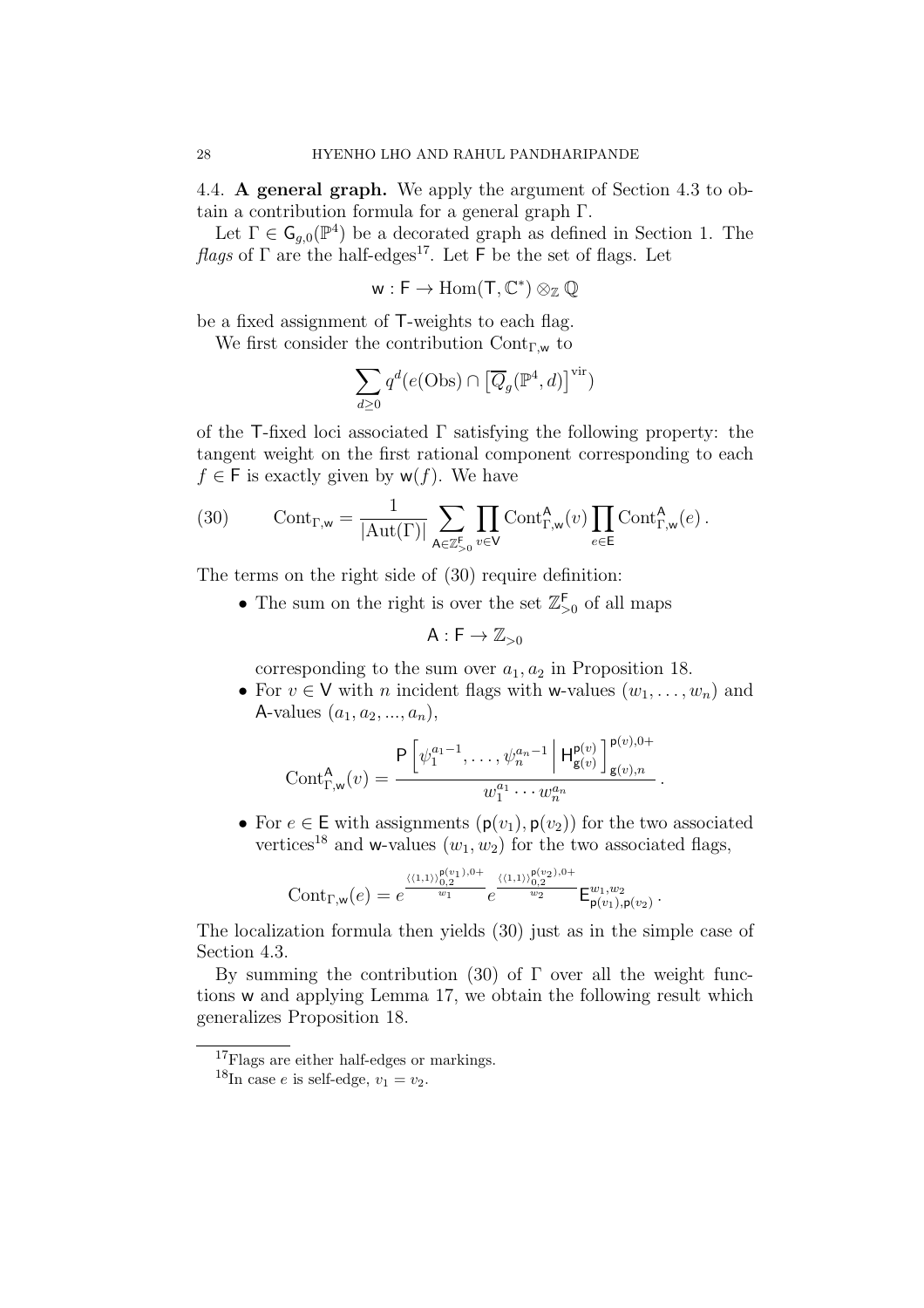### Proposition 19. We have

$$
\text{Cont}_{\Gamma} = \frac{1}{|\text{Aut}(\Gamma)|} \sum_{\mathsf{A} \in \mathbb{Z}_{>0}^{\mathsf{F}}} \prod_{v \in \mathsf{V}} \text{Cont}_{\Gamma}^{\mathsf{A}}(v) \prod_{e \in \mathsf{E}} \text{Cont}_{\Gamma}^{\mathsf{A}}(e) ,
$$

where the vertex and edge contributions with incident flag A-values  $(a_1, \ldots, a_n)$  and  $(b_1, b_2)$  respectively are

$$
\text{Cont}_{\Gamma}^{\mathsf{A}}(v) = \mathsf{P}\left[\psi_1^{a_1-1}, \dots, \psi_n^{a_n-1} \middle| \mathsf{H}_{\mathsf{g}(v)}^{\mathsf{p}(v)}\right]_{\mathsf{g}(v),n}^{\mathsf{p}(v),0+},
$$
\n
$$
\text{Cont}_{\Gamma}^{\mathsf{A}}(e) = (-1)^{b_1+b_2} \left[ e^{-\frac{\langle \langle 1,1 \rangle \rangle_{0,2}^{\mathsf{p}(v_1),0+}}{x_1}} e^{-\frac{\langle \langle 1,1 \rangle \rangle_{0,2}^{\mathsf{p}(v_2),0+}}{x_2}} e_i \left( \overline{\mathbb{V}}_{ij} - \frac{1}{e_i(x_1+x_2)} \right) e_j \right]_{x_1^{b_1-1} x_2^{b_2-1}},
$$

where  $p(v_1) = p_i$  and  $p(v_2) = p_j$  in the second equation.

4.5. Legs. Let  $\Gamma \in \mathsf{G}_{g,n}(\mathbb{P}^4)$  be a decorated graph with markings. While no markings are needed to define the stable quotient invariants of formal quintic, the contributions of decorated graphs with markings will appear in the proof of the holomorphic anomaly equation. The formula for the contribution  $\text{Cont}_{\Gamma}(H^{k_1},\ldots,H^{k_n})$  of  $\Gamma$  to

$$
\sum_{d\geq 0} q^d \prod_{j=0}^n \mathrm{ev}^*(H^{k_j}) \cdot e(\mathrm{Obs}) \cap \left[\overline{Q}_g(\mathbb{P}^4, d)\right]^{\mathrm{vir}}
$$

is given by the following result.

## Proposition 20. We have

$$
Cont_{\Gamma}(H^{k_1}, \ldots, H^{k_n}) = \frac{1}{|\mathrm{Aut}(\Gamma)|} \sum_{\mathbf{A} \in \mathbb{Z}_{>0}^{\mathsf{F}}} \prod_{v \in \mathsf{V}} Cont_{\Gamma}^{\mathbf{A}}(v) \prod_{e \in \mathsf{E}} Cont_{\Gamma}^{\mathbf{A}}(e) \prod_{l \in \mathsf{L}} Cont_{\Gamma}^{\mathbf{A}}(l),
$$

where the leg contribution is

$$
\text{Cont}^{\mathsf{A}}_{\Gamma}(l) = (-1)^{\mathsf{A}(l)-1} \left[ e^{-\frac{\langle \langle 1,1\rangle \rangle^{\mathsf{B}(l),0+}_{0,2}}{z}} \overline{\mathbb{S}}_{\mathsf{p}(l)}(H^{k_l}) \right]_{z^{\mathsf{A}(l)-1}}.
$$

The vertex and edge contributions are same as before.

The proof of Proposition 20 follows the vertex and edge analysis. We leave the details as an exercise for the reader. The parallel statement for Gromov-Witten theory can be found in [15, 16, 20].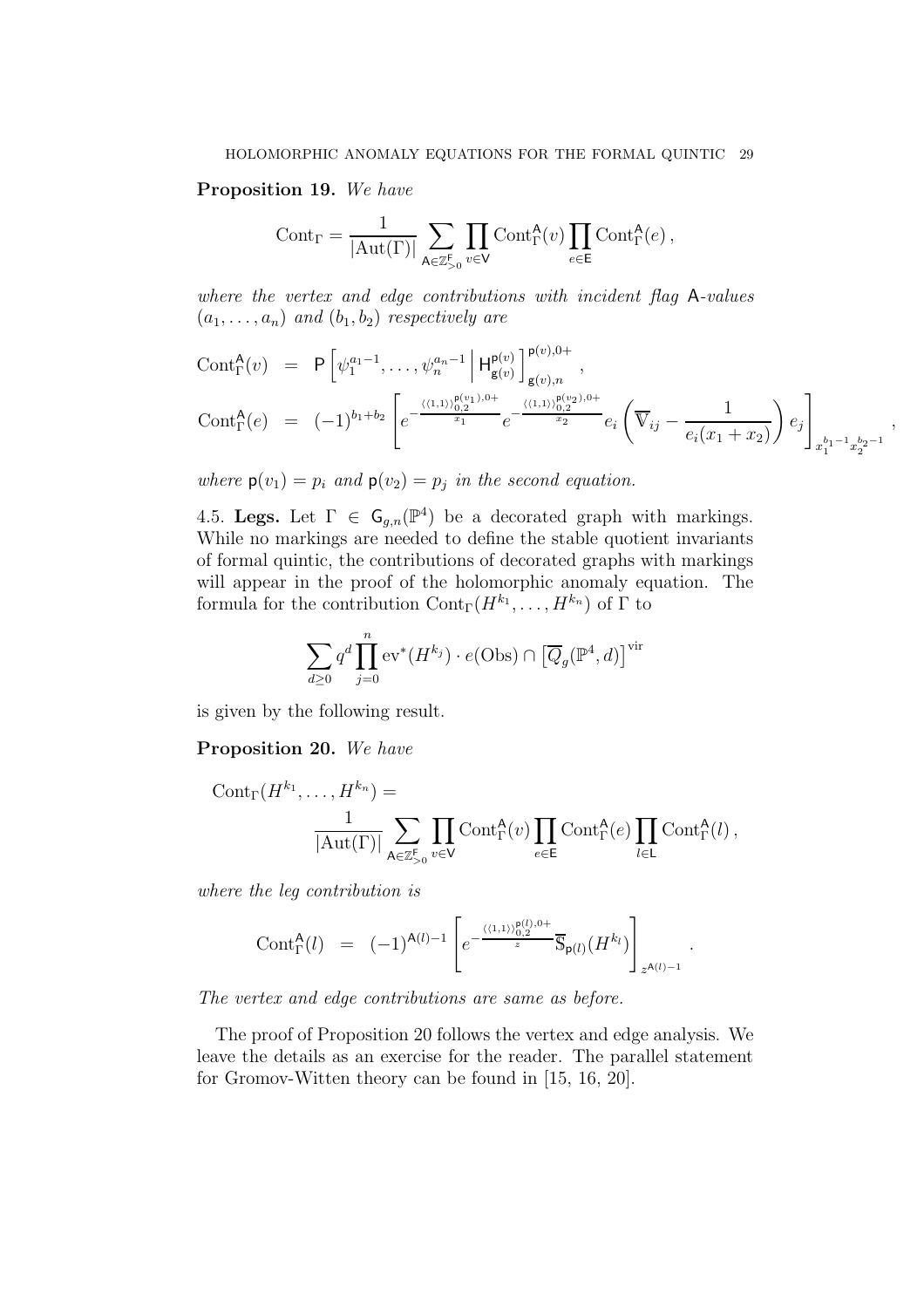#### 5. Vertices, edges, and legs

5.1. Overview. Following the analysis of  $K\mathbb{P}^2$  in [22, Section 6] which uses results of Givental  $[15, 16, 20]$  and the wall-crossing of  $[8]$ , we calculate here the vertex and edge contributions in terms of the function  $R_k$  of Section 2.4.4.

5.2. Calculations in genus 0. We follow the notation introduced in Section 3.1. Recall the series

$$
T(c) = t_0 + t_1 c + t_2 c^2 + \dots
$$

**Proposition 21.** (Givental [15, 16, 20]) For  $n \geq 3$ , we have

$$
\langle \langle 1, \ldots, 1 \rangle \rangle_{0,n}^{p_i, \infty} =
$$
  

$$
(\sqrt{\Delta_i})^{2g-2+n} \left( \sum_{k \ge 0} \frac{1}{k!} \int_{\overline{M}_{0,n+k}} T(\psi_{n+1}) \cdots T(\psi_{n+k}) \right) \Big|_{t_0=0, t_1=0, t_j \ge 2} = (-1)^j \frac{Q_{j-1}}{\lambda_j^{j-1}}
$$

where the functions  $\sqrt{\Delta_i}$ ,  $Q_l$  are defined by

$$
\overline{\mathbb{S}}_i^{\infty}(1) = e_i \left\langle \left\langle \frac{\phi_i}{z - \psi}, 1 \right\rangle \right\rangle_{0,2}^{p_i, \infty} = \frac{e^{\frac{\left\langle (1,1)\right\rangle_{0,2}^{p_i, \infty}}{z}}}{\sqrt{\Delta_i}} \left(1 + \sum_{l=1}^{\infty} Q_l \left(\frac{z}{\lambda_i}\right)^l\right).
$$

From (21) and Proposition 16, we have

$$
\langle \langle 1, 1 \rangle \rangle_{0,2}^{p_i, \infty} = \mu \lambda_i ,
$$

$$
\sqrt{\Delta_i} = \frac{C_0}{R_0},
$$

$$
Q_k = \frac{R_k}{R_0}.
$$

Using Proposition 16 again, we have proven the following result. **Proposition 22.** For  $n \geq 3$ , we have

$$
\langle \langle 1, \ldots, 1 \rangle \rangle_{0,n}^{p_i, 0+} =
$$
  

$$
R_0^{2-n} \left( \sum_{k \ge 0} \frac{1}{k!} \int_{\overline{M}_{0,n+k}} T(\psi_{n+1}) \cdots T(\psi_{n+k}) \right) \Big|_{t_0=0, t_1=0, t_j \ge 2} = (-1)^j \frac{R_j-1}{\lambda_i^{j-1} R_0}.
$$

Proposition 22 immediately implies the evaluation

(31) 
$$
\langle \langle 1, 1, 1 \rangle \rangle_{0,3}^{p_i, 0+} = \frac{1}{R_0}.
$$

Another simple consequence of Proposition 22 is the following basic property.

**Corollary 23.** For  $n \ge 3$ , we have  $\langle (1, ..., 1) \rangle_{0,n}^{p_i,0+} \in \mathbb{C}[R_0^{\pm 1}, R_1, R_2, ...][\lambda_i^{-1}]$  $\begin{bmatrix} -1 \\ i \end{bmatrix}$ .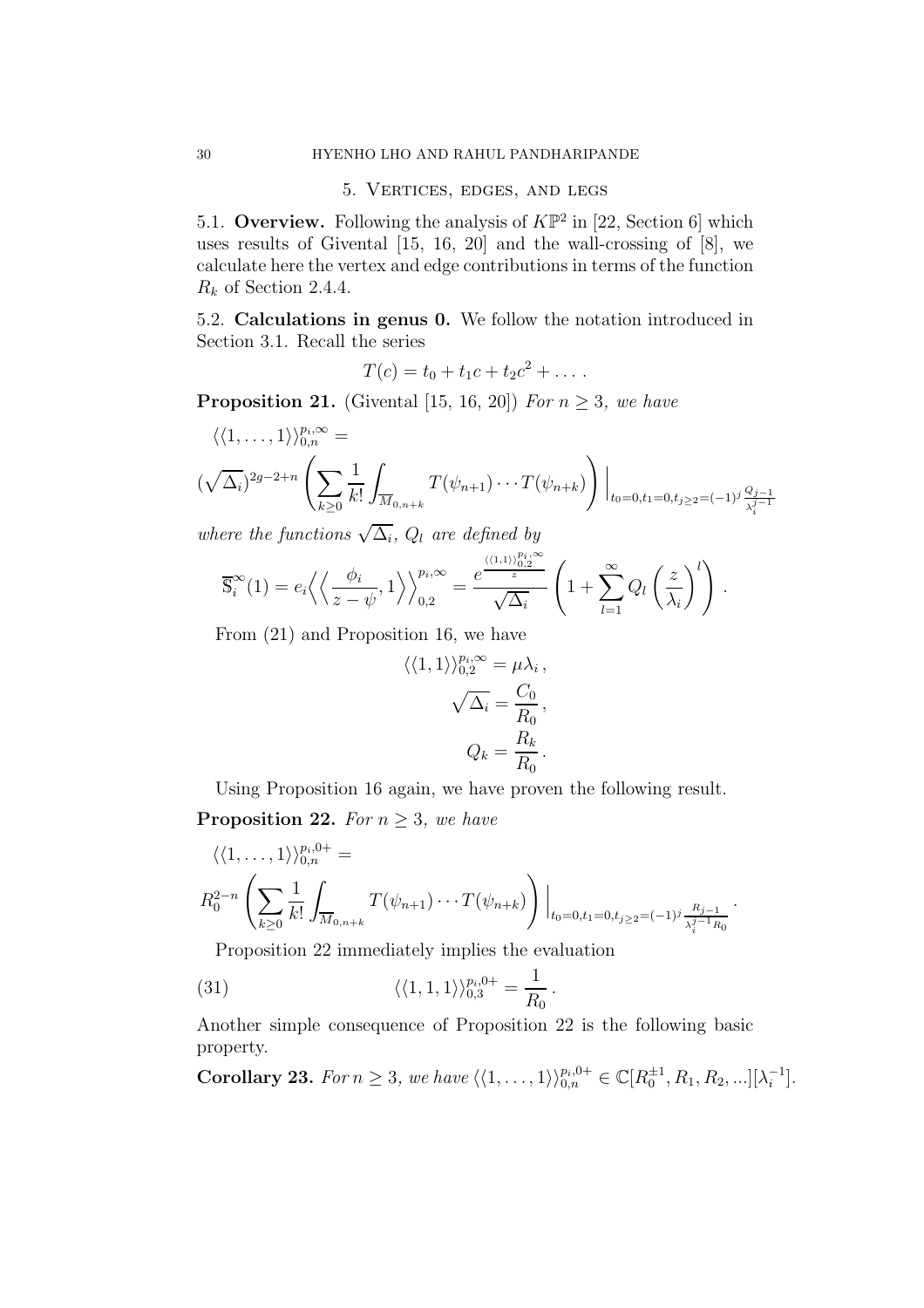5.3. Vertex and edge analysis. By Proposition 19, we have decomposition of the contribution to  $\Gamma \in \mathsf{G}_g(\mathbb{P}^4)$  to the stable quotient theory of formal quintic into vertex terms and edge terms

$$
\mathrm{Cont}_\Gamma=\frac{1}{|\mathrm{Aut}(\Gamma)|}\sum_{\mathsf{A}\in\mathbb{Z}_{>0}^\mathsf{F}}\prod_{v\in\mathsf{V}}\mathrm{Cont}^\mathsf{A}_\Gamma(v)\prod_{e\in\mathsf{E}}\mathrm{Cont}^\mathsf{A}_\Gamma(e)\,.
$$

**Lemma 24.** We have Cont ${}_{\Gamma}^{A}(v) \in \mathbb{C}(\lambda_0, \ldots, \lambda_4)[L^{\pm 1}].$ 

Proof. By Proposition 19,

$$
\text{Cont}^{\mathsf{A}}_{\Gamma}(v) = \mathsf{P}\left[\psi_1^{a_1-1}, \ldots, \psi_n^{a_n-1} \, \middle| \, \mathsf{H}^{\mathsf{p}(v)}_{\mathsf{g}(v)}\right]^{\mathsf{p}(v), 0+}_{\mathsf{g}(v), n}
$$

.

The right side of the above formula is a polynomial in the variables

$$
\frac{1}{\langle\langle 1,1,1\rangle\rangle_{0,3}^{\mathsf{p}(v),0+}} \quad \text{and} \quad \left\{ \langle\langle 1,\ldots,1\rangle\rangle_{0,n}^{\mathsf{p}(v),0+} |_{t_0=0} \right\}_{n\geq 3}
$$

with coefficients in  $\mathbb{C}(\lambda_0,\ldots,\lambda_4)$ . The Lemma then follows from the evaluation (31), Corollary 23, and Proposition 5.

Both the positive and the negative powers of  $\langle \langle 1, 1, 1 \rangle \rangle_{0,3}^{p(v),0+}$  are required here, since  $R_0^{\pm 1}$  occurs in Corollary 23.

Let  $e \in \mathsf{E}$  be an edge connecting the T-fixed points  $p_i, p_j \in \mathbb{P}^4$ . Let the A-values of the respective half-edges be  $(k, l)$ .

**Lemma 25.** We have  $Cont^{\mathsf{A}}_{\Gamma}(e) \in \mathbb{C}(\lambda_0, \ldots, \lambda_4)[L^{\pm 1}, \mathcal{X}, \mathcal{X}_1, \mathcal{X}_2, \mathcal{Y}]$  and

- the degree of Cont $f(e)$  with respect to  $\mathcal Y$  is 1,
- the coefficient of  $\mathcal Y$  in Cont $_{\Gamma}^{\mathsf{A}}(e)$  is

$$
(-1)^{k+l+1} \frac{R_{1k-1}R_{1l-1}}{5L^3 \lambda_i^{k-2} \lambda_j^{l-2}}.
$$

Proof. By Proposition 19,

$$
\text{Cont}_{\Gamma}^{\mathsf{A}}(e) = (-1)^{k+l} \left[ e^{-\frac{\mu \lambda_i}{x} - \frac{\mu \lambda_j}{y}} e_i \left( \overline{\nabla}_{ij} - \frac{\delta_{ij}}{e_i (x+y)} \right) e_j \right]_{x^{k-1} y^{l-1}}.
$$

Using also the equation

$$
e_i \overline{\mathbb{V}}_{ij}(x, y) e_j = \frac{\sum_{r=0}^4 \overline{\mathbb{S}}_i(\phi_r)|_{z=x} \overline{\mathbb{S}}_j(\phi^r)|_{z=y}}{x+y},
$$

we write  $\text{Cont}_{\Gamma}^{\mathsf{A}}(e)$  as

$$
\left[(-1)^{k+l}e^{-\frac{\mu\lambda_i}{x}-\frac{\mu\lambda_j}{y}}\sum_{r=0}^4\overline{\mathbb{S}}_i(\phi_r)|_{z=x}\,\overline{\mathbb{S}}_j(\phi^r)|_{z=y}\right]_{x^ky^{l-1}-x^{k+1}y^{l-2}+\ldots+(-1)^{k-1}x^{k+l-1}}
$$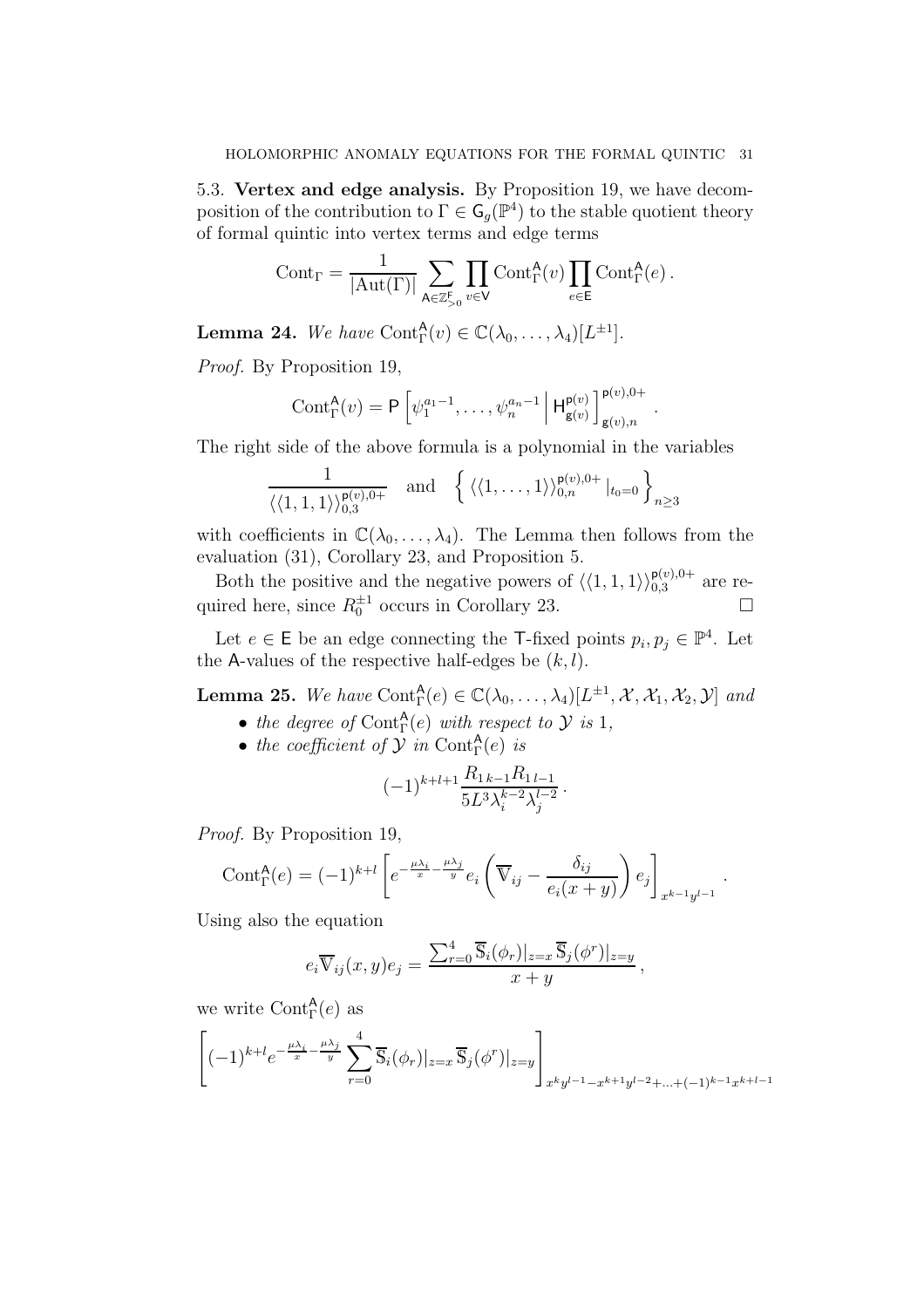where the subscript signifies a (signed) sum of the respective coefficients. If we substitute the asymptotic expansions (21) for

$$
\overline{\mathbb{S}}_i(1)
$$
,  $\overline{\mathbb{S}}_i(H)$ ,  $\overline{\mathbb{S}}_i(H^2)$ ,  $\overline{\mathbb{S}}_i(H^3)$ ,  $\overline{\mathbb{S}}_i(H^4)$ 

in the above expression, the Lemma follows from Proposition 7.  $\Box$ 

Similarly, we obtain the following result using Proposition 8.

**Lemma 26.** We have Cont $_{\Gamma}^{A}(e) \in \mathbb{C}(\lambda_0, \ldots, \lambda_4)[L^{\pm 1}, \mathcal{X}, A_2, A_4, A_6]$  and

- the degree of Cont $^{\mathsf{A}}_{\Gamma}$  with respect to X is 1,
- the coefficient of  $\mathcal X$  in Cont $_{\Gamma}^{\mathsf{A}}$  is

$$
(-1)^{k+l+1} \left( \frac{R_{0\,k-1}R_{2\,l-1}}{5L^3 \lambda_i^{k-1} \lambda_j^{l-3}} + \frac{R_{2\,k-1}R_{0\,l-1}}{5L^3 \lambda_i^{k-3} \lambda_j^{l-1}} \right) .
$$

5.4. Legs. Using the contribution formula of Proposition 20,

$$
\text{Cont}_{\Gamma}^{\mathsf{A}}(l) = (-1)^{\mathsf{A}(l)-1} \left[ e^{-\frac{\langle \langle 1,1 \rangle \rangle_{0,2}^{\mathsf{p}(l),0+}}{z}} \overline{\mathbb{S}}_{\mathsf{p}(l)}(H^{k_l}) \right]_{z^{\mathsf{A}(l)-1}},
$$

we easily conclude

• when the insertion at the marking  $l$  is  $H^0$ ,

$$
C_0 \cdot \text{Cont}^{\mathsf{A}}_{\Gamma}(l) \in \mathbb{C}(\lambda_0, \ldots, \lambda_4)[L^{\pm 1}],
$$

• when the insertion at the marking  $l$  is  $H^1$ ,

$$
C_0C_1\cdot \text{Cont}^{\mathsf{A}}_{\Gamma}(l)\in \mathbb{C}(\lambda_0,\ldots,\lambda_4)[L^{\pm 1},\mathcal{X}],
$$

• when the insertion at the marking  $l$  is  $H^2$ ,

$$
C_0C_1C_2\cdot \text{Cont}^{\mathsf{A}}_{\Gamma}(l)\in\mathbb{C}(\lambda_0,\ldots,\lambda_4)[L^{\pm 1},\mathcal{X},\mathcal{X}_1,\mathcal{Y}],
$$

• when the insertion at the marking  $l$  is  $H^3$ ,

$$
C_0C_1C_2C_3 \cdot \text{Cont}^{\mathsf{A}}_{\Gamma}(l) \in \mathbb{C}(\lambda_0,\ldots,\lambda_4)[L^{\pm 1},\mathcal{X},\mathcal{X}_1,\mathcal{X}_2],
$$

• when the insertion at the marking  $l$  is  $H^4$ ,

$$
C_0C_1C_2C_3C_4\cdot\text{Cont}^{\mathsf{A}}_{\Gamma}(l)\in\mathbb{C}(\lambda_0,\ldots,\lambda_4)[L^{\pm 1},\mathcal{X},\mathcal{X}_1,\mathcal{X}_2].
$$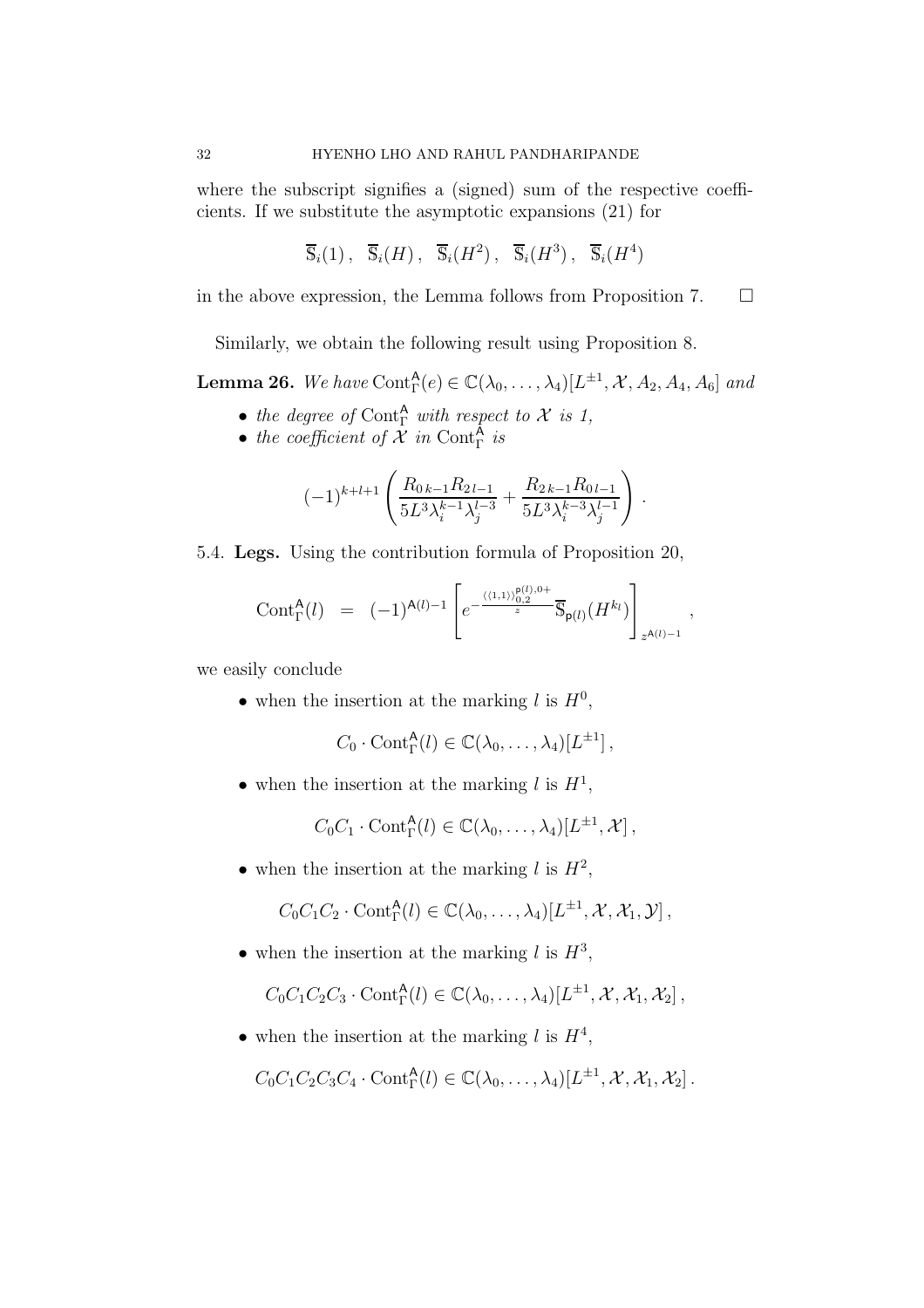# 6. Holomorphic anomaly for the formal quintic

6.1. Proof of Theorem 1. By definition, we have

$$
K_2(q) = -\frac{1}{L^5} \mathcal{X},
$$
  
\n
$$
A_2(q) = \frac{1}{L^5} \left( -\frac{1}{5} \mathcal{Y} - \frac{2}{5} \mathcal{X} - \frac{3}{25} \right),
$$
  
\n
$$
A_4(q) = \frac{1}{L^{10}} \left( -\frac{1}{25} \mathcal{X}^2 - \frac{1}{25} \mathcal{X} \mathcal{Y} + \frac{1}{25} \mathcal{X}_1 + \frac{2}{25^2} \right),
$$
  
\n
$$
A_6(q) = \frac{1}{10 \cdot 5^5 L^{15}} \left( 4 + 125 \mathcal{X}_1 + 50 \mathcal{X} (1 + 10 \mathcal{X}_1) - 5L^5 (1 + 10 \mathcal{X} + 25 \mathcal{X}^2 + 25 \mathcal{X}_1) + 125 \mathcal{X}_2 - 125 \mathcal{X}^2 (\mathcal{Y} - 1) \right).
$$

Hence, statement (i),

$$
\widetilde{\mathcal{F}}_g^{\mathsf{B}}(q) \in \mathbb{C}[L^{\pm 1}][C_0^{\pm 1}, K_2, A_2, A_4, A_6],
$$

follows from Proposition 7, 8, 19 and Lemmas 24 - 26.

Since

$$
\frac{\partial}{\partial T} = \frac{q}{C_1} \frac{\partial}{\partial q},
$$

statement (ii),

(32) 
$$
\frac{\partial^k \widetilde{\mathcal{F}}_g^{\mathsf{B}}}{\partial T^k}(q) \in \mathbb{C}[L^{\pm 1}][C_0^{\pm 1}, C_1^{-1}, K_2, A_2, A_4, A_6],
$$

follows since the ring

$$
\mathbb{C}[L^{\pm 1}][C_0^{\pm 1}, C_1^{-1}, K_2, A_2, A_4, A_6] = \mathbb{C}[L^{\pm 1}][C_0^{\pm 1}, C_1^{-1}, \mathcal{X}, \mathcal{X}_1, \mathcal{X}_2, \mathcal{Y}]
$$

is closed under the action of the differential operator

$$
\mathsf{D}=q\frac{\partial}{\partial q}
$$

by (23). The degree of  $C_1^{-1}$  in (32) is 1 which yields statement (iii).  $\Box$ 

Remark 27. The proof of Theorem 1 actually yields:

$$
C_0^{2-2g} \cdot \widetilde{\mathcal{F}}_g^{\mathsf{B}}, \quad C_0^{2-2g} C_1^k \cdot \frac{\partial^k \widetilde{\mathcal{F}}_g^{\mathsf{B}}}{\partial T^k} \in \mathbb{C}[L^{\pm 1}][A_2, A_4, A_6, K_2].
$$

6.2. Proof of Theorem 2: first equation. Let  $\Gamma \in \mathsf{G}_g(\mathbb{P}^4)$  be a decorated graph. Let us fix an edge  $f \in E(\Gamma)$ :

• if  $\Gamma$  is connected after deleting f, denote the resulting graph by

$$
\Gamma_f^0 \in \mathsf{G}_{g-1,2}(\mathbb{P}^4)\,,
$$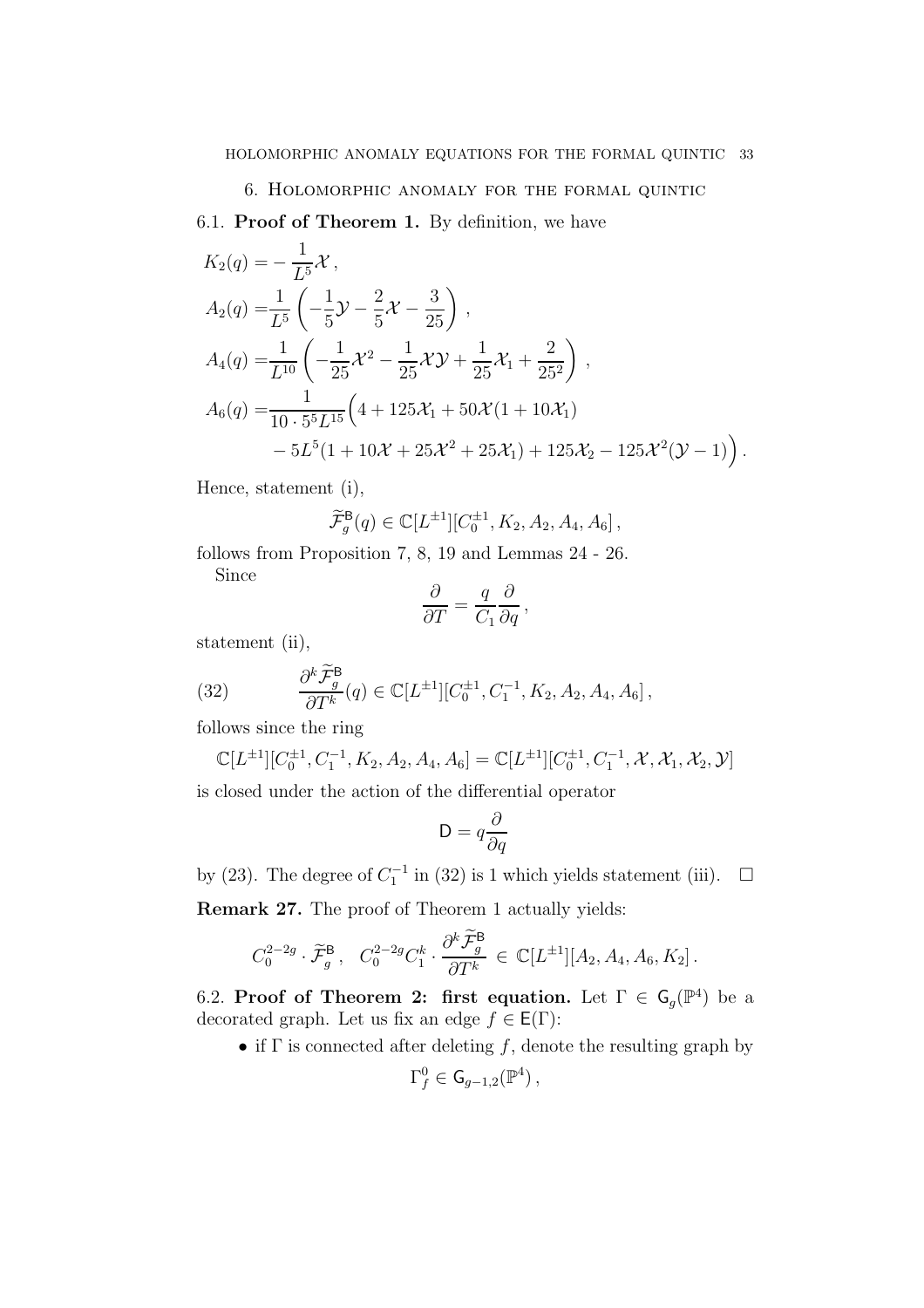•• if  $\Gamma$  is disconnected after deleting f, denote the resulting two graphs by

$$
\Gamma_f^1 \in \mathsf{G}_{g_1,1}(\mathbb{P}^4) \quad \text{and} \quad \Gamma_f^2 \in \mathsf{G}_{g_2,1}(\mathbb{P}^4)
$$

where  $g = g_1 + g_2$ .

There is no canonical order for the 2 new markings. We will always sum over the 2 labellings. So more precisely, the graph  $\Gamma_f^0$  in case  $\bullet$ should be viewed as sum of 2 graphs

$$
\Gamma^0_{f,(1,2)} + \Gamma^0_{f,(2,1)} \, .
$$

Similarly, in case  $\bullet\bullet$ , we will sum over the ordering of  $g_1$  and  $g_2$ . As usually, the summation will be later compensated by a factor of  $\frac{1}{2}$  in the formulas.

By Proposition 19, we have the following formula for the contribution of the graph  $\Gamma$  to the theory of the formal quintic,

$$
Cont_{\Gamma} = \frac{1}{|\mathrm{Aut}(\Gamma)|} \sum_{\mathsf{A} \in \mathbb{Z}_{\geq 0}^{\mathsf{F}}} \prod_{v \in \mathsf{V}} \mathrm{Cont}_{\Gamma}^{\mathsf{A}}(v) \prod_{e \in \mathsf{E}} \mathrm{Cont}_{\Gamma}^{\mathsf{A}}(e) .
$$

Let f connect the T-fixed points  $p_i, p_j \in \mathbb{P}^4$ . Let the A-values of the respective half-edges be  $(k, l)$ . By Lemma 25, we have

(33) 
$$
\frac{\partial \text{Cont}_{\Gamma}^{\mathsf{A}}(f)}{\partial \mathcal{Y}} = (-1)^{k+l+1} \frac{R_{1\,k-1} R_{1\,l-1}}{5L^3 \lambda_i^{k-2} \lambda_j^{l-2}}.
$$

• If  $\Gamma$  is connected after deleting f, we have

$$
\frac{1}{|\mathrm{Aut}(\Gamma)|} \sum_{\mathsf{A}\in\mathbb{Z}_{\geq 0}^{\mathsf{F}}}\left(-\frac{5L^{5}}{C_{0}^{2}C_{1}^{2}}\right) \frac{\partial \mathrm{Cont}_{\Gamma}^{\mathsf{A}}(f)}{\partial \mathcal{Y}} \prod_{v\in\mathsf{V}} \mathrm{Cont}_{\Gamma}^{\mathsf{A}}(v) \prod_{e\in\mathsf{E}, e\neq f} \mathrm{Cont}_{\Gamma_{f}^{0}}^{\mathsf{A}}(e)\\ =\mathrm{Cont}_{\Gamma_{f}^{0}}(H,H)\,.
$$

The derivation is simply by using (33) on the left and Proposition 20 on the right.

•• If  $\Gamma$  is disconnected after deleting  $f$ , we obtain

$$
\frac{1}{|\mathrm{Aut}(\Gamma)|} \sum_{\mathsf{A}\in\mathbb{Z}_{\geq 0}^{\mathsf{F}}} \left(-\frac{5L^5}{C_0^2C_1^2}\right) \frac{\partial \mathrm{Cont}^{\mathsf{A}}_{\Gamma}(f)}{\partial \mathcal{Y}} \prod_{v\in\mathsf{V}} \mathrm{Cont}^{\mathsf{A}}_{\Gamma}(v) \prod_{e\in\mathsf{E}, e\neq f} \mathrm{Cont}^{\mathsf{A}}_{\Gamma}(e)\\ = \mathrm{Cont}_{\Gamma_f^1}(H)\, \mathrm{Cont}_{\Gamma_f^2}(H)
$$

by the same method.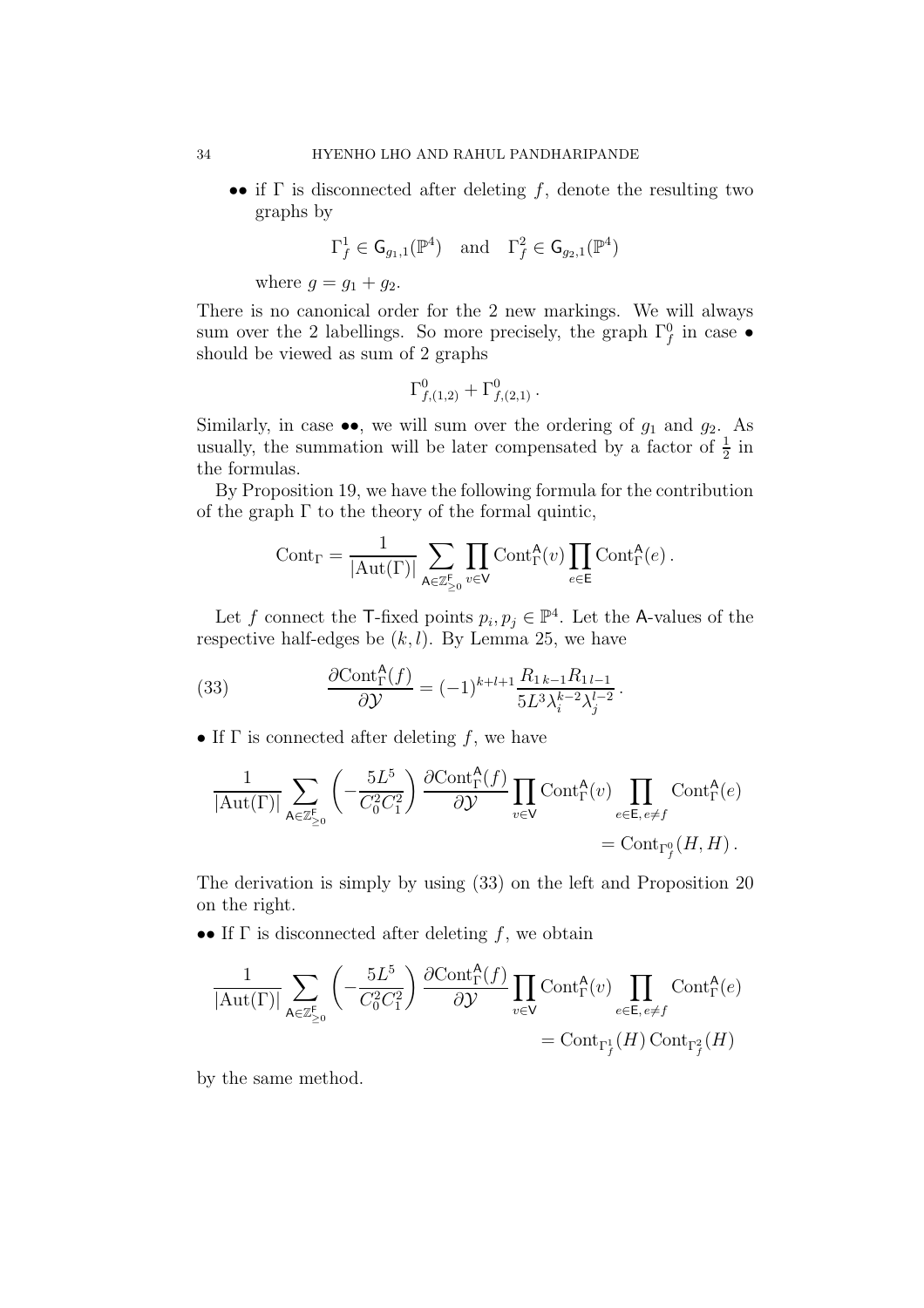By combining the above two equations for all the edges of all the graphs  $\Gamma \in \mathsf{G}_g(\mathbb{P}^4)$  and using the vanishing

$$
\frac{\partial \text{Cont}^{\mathsf{A}}_{\Gamma}(v)}{\partial \mathcal{Y}} = 0
$$

of Lemma 24, we obtain

$$
(34) \quad \left(-\frac{L^5}{5C_0^2C_1^2}\right)\frac{\partial}{\partial y}\langle\rangle_{g,0}^{\mathsf{SQ}} = \frac{1}{2}\sum_{i=1}^{g-1} \langle H \rangle_{g-i,1}^{\mathsf{SQ}} \langle H \rangle_{i,1}^{\mathsf{SQ}} + \frac{1}{2} \langle H, H \rangle_{g-1,2}^{\mathsf{SQ}}.
$$

We have followed here the notation of Section 0.1.

By definition of  $A_2$ ,  $A_4$ ,  $A_6$ , we have following equations.

$$
\left(\frac{1}{C_1^2}\frac{\partial}{\partial A_2} - \frac{K_2}{5C_1^2}\frac{\partial}{\partial A_4} + \frac{K_2^2}{50C_1^2}\frac{\partial}{\partial A_6}\right)\mathcal{Y} = -5L^5,
$$
  

$$
\left(\frac{1}{C_1^2}\frac{\partial}{\partial A_2} - \frac{K_2}{5C_1^2}\frac{\partial}{\partial A_4} + \frac{K_2^2}{50C_1^2}\frac{\partial}{\partial A_6}\right)\mathcal{X}_1 = 0,
$$
  

$$
\left(\frac{1}{C_1^2}\frac{\partial}{\partial A_2} - \frac{K_2}{5C_1^2}\frac{\partial}{\partial A_4} + \frac{K_2^2}{50C_1^2}\frac{\partial}{\partial A_6}\right)\mathcal{X}_2 = 0.
$$

Since  $I_0^{2g-2}$  $\int_{0}^{2g-2} \langle \rangle_{g}^{\mathsf{SQ}} = \widetilde{\mathcal{F}}_{g}^{\mathsf{B}}$ , the left side of (34) after multiplication by  $I_{0}^{2g-2}$ 0 is, by the chain rule,

$$
\frac{1}{C_0^2 C_1^2} \frac{\partial \widetilde{\mathcal{F}}_g^{\mathsf{B}}}{\partial A_2} - \frac{K_2}{5 C_0^2 C_1^2} \frac{\partial \widetilde{\mathcal{F}}_g^{\mathsf{B}}}{\partial A_4} + \frac{K_2^2}{50 C_0^2 C_1^2} \frac{\partial \widetilde{\mathcal{F}}_g^{\mathsf{B}}}{\partial A_6} \in \mathbb{C}[L^{\pm 1}][C_0^{\pm 1}, C_1^{-1}, K_2, A_2, A_4, A_6].
$$

On the right side of (34), we have

$$
I_0^{2(g-i)-2+1} \langle H \rangle^{\mathsf{SQ}}_{g-i,1} = \widetilde{\mathcal{F}}^{\mathsf{B}}_{g-i,1}(q) = \widetilde{\mathcal{F}}^{\mathsf{GW}}_{g-i,1}(Q(q)),
$$

where the first equality is by definition and the second is by wallcrossing (6). Then,

$$
\widetilde{\mathcal{F}}_{g-i,1}^{\mathsf{GW}}(Q(q)) = \frac{\partial \widetilde{\mathcal{F}}_{g-i}^{\mathsf{GW}}}{\partial T}(Q(q)) = \frac{\partial \widetilde{\mathcal{F}}_{g-i}^{\mathsf{B}}}{\partial T}(q)
$$

where the first equality is by the divisor equation in Gromov-Witten theory and the second is again by wall-crossing (6). So we conclude

(35) 
$$
I_0^{2(g-i)-2+1} \langle H \rangle_{g-i,1}^{\mathsf{SQ}} = \frac{\partial \widetilde{\mathcal{F}}_{g-i}^{\mathsf{B}}}{\partial T}(q) \in \mathbb{C}[[q]]\,.
$$

Similarly, we obtain

(36) 
$$
I_0^{2(g-i)-2+1} \langle H \rangle_{i,1}^{\mathsf{SQ}} = \frac{\partial \widetilde{\mathcal{F}}_i^{\mathsf{B}}}{\partial T}(q) \in \mathbb{C}[[q]],
$$

(37) 
$$
I_0^{2(g-1)-2+2} \langle H, H \rangle_{g-1,2}^{\mathsf{SQ}} = \frac{\partial^2 \mathcal{F}_{g-1}^{\mathsf{B}}}{\partial T^2}(q) \in \mathbb{C}[[q]].
$$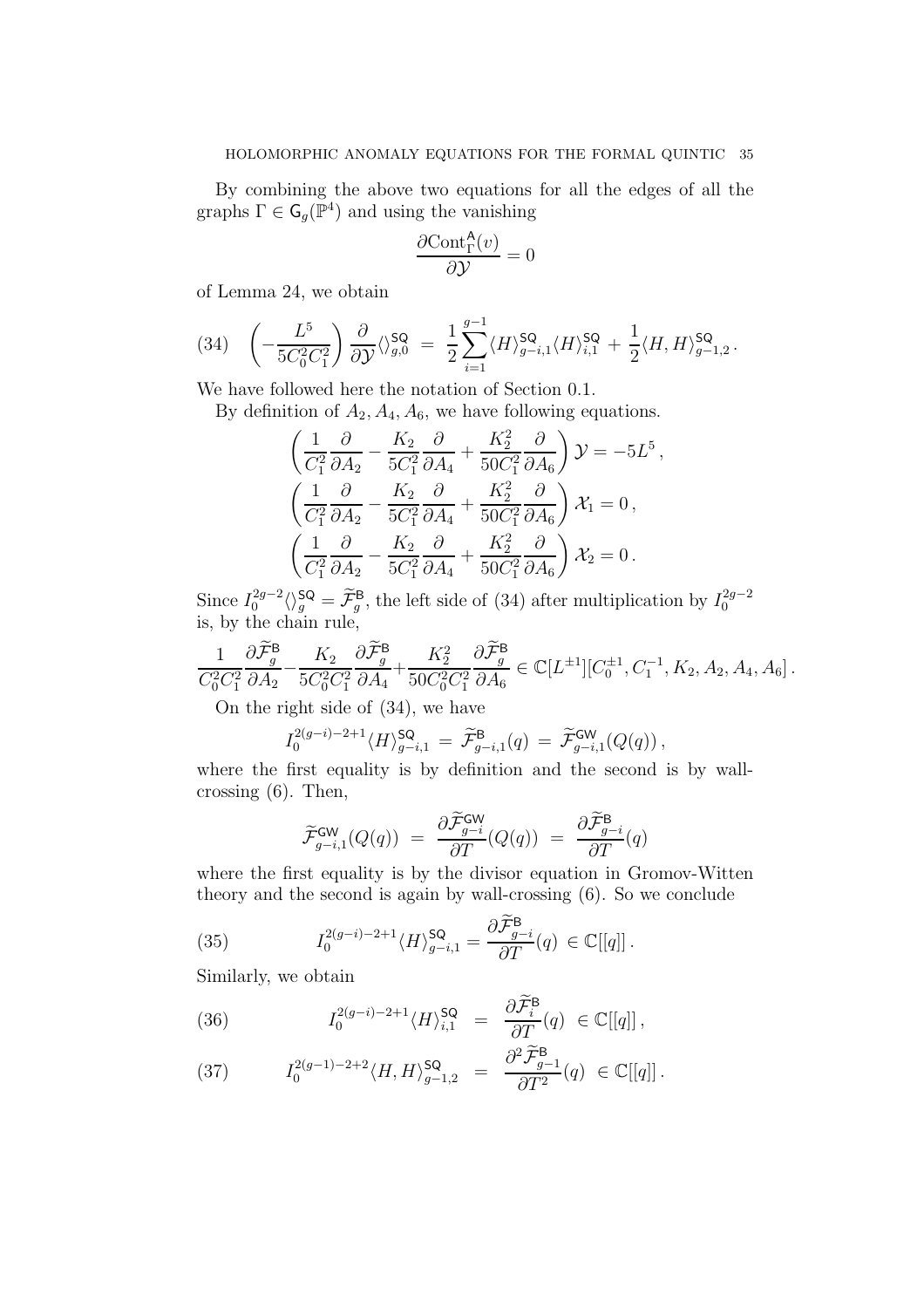The above equations transform (34), after multiplication by  $I_0^{2g-2}$  $_0^{2g-2}$ , to exactly the first holomorphic anomaly equation of Theorem 2,

$$
\frac{1}{C_0^2 C_1^2} \frac{\partial \widetilde{\mathcal{F}}_g^{\mathsf{B}}}{\partial A_2} - \frac{1}{5C_0^2 C_1^2} \frac{\partial \widetilde{\mathcal{F}}_g^{\mathsf{B}}}{\partial A_4} K_2 + \frac{1}{50C_0^2 C_1^2} \frac{\partial \widetilde{\mathcal{F}}_g^{\mathsf{B}}}{\partial A_6} K_2^2 = \frac{1}{2} \sum_{i=1}^{g-1} \frac{\partial \widetilde{\mathcal{F}}_{g-i}^{\mathsf{B}}}{\partial T} \frac{\partial \widetilde{\mathcal{F}}_g^{\mathsf{B}}}{\partial T} + \frac{1}{2} \frac{\partial^2 \widetilde{\mathcal{F}}_{g-1}^{\mathsf{B}}}{\partial T^2}
$$

as an equality in  $\mathbb{C}[[q]]$ .

In order to lift the first holomorphic anomaly equation to the ring

$$
\mathbb{C}[L^{\pm 1}][A_2, A_4, A_6, C_0^{\pm 1}, C_1^{-1}, K_2],
$$

we must lift the equalities  $(35)-(37)$ . The proof is identical to the parallel lifting for  $K\mathbb{P}^2$  given in [22, Section 7.3].

6.3. Proof of Theorem 2: second equation. By Proposition 19, we have the following formula for the contribution of the graph  $\Gamma$  to the stable quotient theory of formal quintic,

$$
Cont_{\Gamma} = \frac{1}{|\mathrm{Aut}(\Gamma)|} \sum_{\mathsf{A} \in \mathbb{Z}_{\geq 0}^{\mathsf{F}}} \prod_{v \in \mathsf{V}} \mathrm{Cont}_{\Gamma}^{\mathsf{A}}(v) \prod_{e \in \mathsf{E}} \mathrm{Cont}_{\Gamma}^{\mathsf{A}}(e) .
$$

Let f connect the T-fixed points  $p_i, p_j \in \mathbb{P}^4$ . Let the A-values of the respective half-edges be  $(k, l)$ . By Lemma 26, we have

(38) 
$$
\frac{\partial \text{Cont}_{\Gamma}^{\mathsf{A}}(f)}{\partial \mathcal{X}} = (-1)^{k+l+1} \left( \frac{R_{0,k-1}R_{2l-1}}{5L^3 \lambda_i^{k-1} \lambda_j^{l-3}} + \frac{R_{2k-1}R_{0l-1}}{5L^3 \lambda_i^{k-3} \lambda_j^{l-1}} \right).
$$

• If  $\Gamma$  is connected after deleting f, we have

$$
\frac{1}{|\mathrm{Aut}(\Gamma)|} \sum_{\mathsf{A}\in\mathbb{Z}_{\geq 0}^{\mathsf{F}}} \left(-\frac{5L^5}{C_1^2}\right) \frac{\partial \mathrm{Cont}^{\mathsf{A}}_{\Gamma}(f)}{\partial \mathcal{X}} \prod_{v\in\mathsf{V}} \mathrm{Cont}^{\mathsf{A}}_{\Gamma}(v) \prod_{e\in\mathsf{E}, e\neq f} \mathrm{Cont}^{\mathsf{A}}_{\Gamma}(e) = \mathrm{Cont}_{\Gamma_f^0}(1, H^2) .
$$

The derivation is simply by using (38) on the left and Proposition 20 on the right.

•• If  $\Gamma$  is disconnected after deleting  $f$ , we obtain

$$
\frac{1}{|\mathrm{Aut}(\Gamma)|} \sum_{\mathbf{A} \in \mathbb{Z}_{\geq 0}^{\mathsf{F}}} \left( -\frac{5L^5}{C_1^2} \right) \frac{\partial \mathrm{Cont}^{\mathbf{A}}_{\Gamma}(f)}{\partial \mathcal{X}} \prod_{v \in \mathsf{V}} \mathrm{Cont}^{\mathbf{A}}_{\Gamma}(v) \prod_{e \in \mathsf{E}, e \neq f} \mathrm{Cont}^{\mathbf{A}}_{\Gamma}(e) = \mathrm{Cont}_{\Gamma_f^2}(1) \, \mathrm{Cont}_{\Gamma_f^2}(H^2)
$$

by the same method.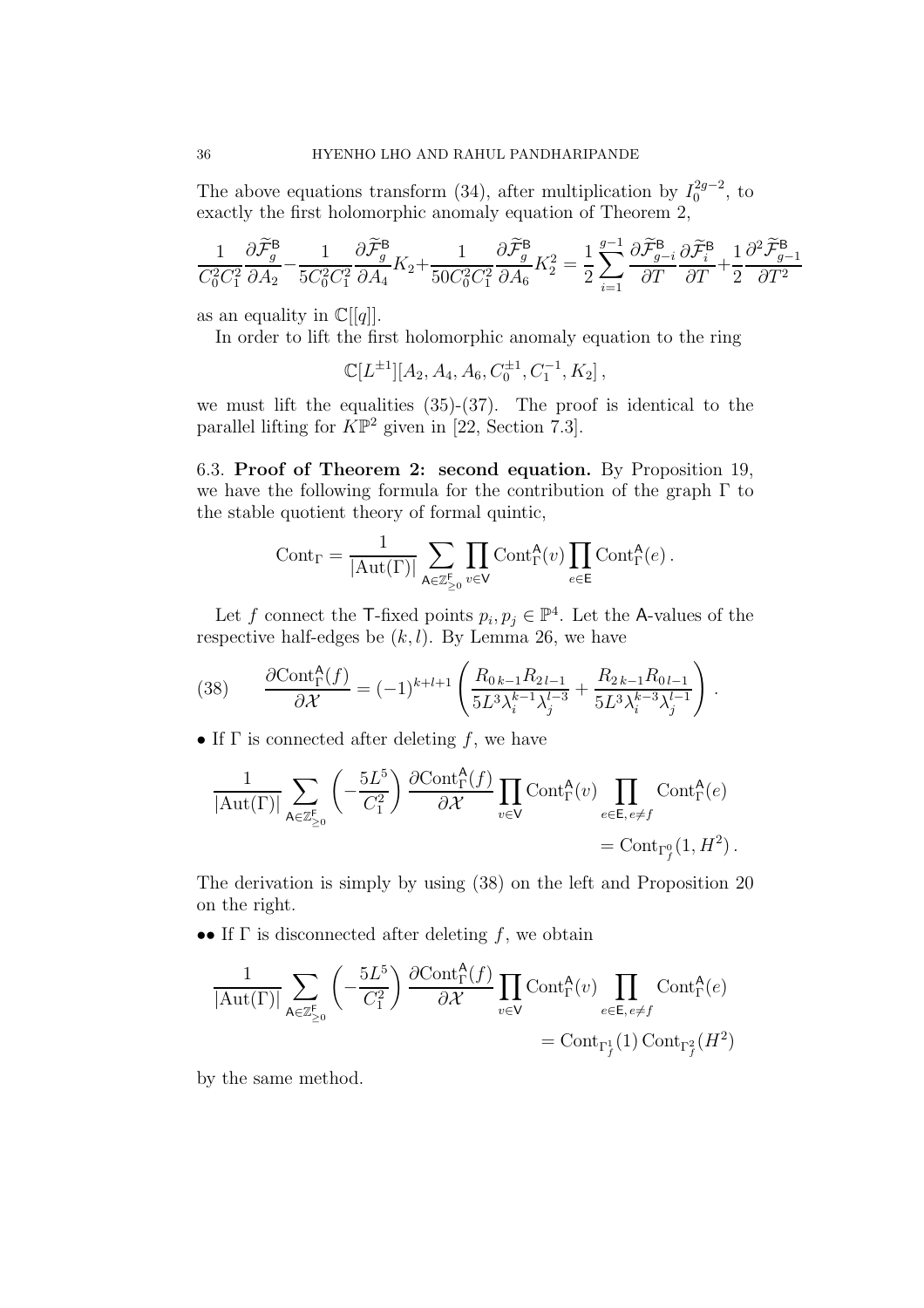By combining the above two equations for all the edges of all the graphs  $\Gamma \in \mathsf{G}_g(\mathbb{P}^4)$  and using the vanishing

$$
\frac{\partial \text{Cont}^{\mathsf{A}}_{\Gamma}(v)}{\partial \mathcal{X}} = 0
$$

of Lemma 24, we obtain

$$
(39) \quad \left(-\frac{5L^5}{C_1^2}\right) \frac{\partial}{\partial x} \langle \rangle_{g,0}^{\mathsf{SQ}} = \sum_{i=1}^{g-1} \langle 1 \rangle_{g-i,1}^{\mathsf{SQ}} \langle H^2 \rangle_{i,1}^{\mathsf{SQ}} + \langle 1, H^2 \rangle_{g-1,2}^{\mathsf{SQ}} = 0.
$$

The second equality in the above equations follow from the string equation for formal stable quotient invariants. Since

$$
K_2 = -\frac{1}{L^5} \mathcal{X},
$$

the equation (39) is equivalent to the second holomorphic anomaly equation of Theorem 2 as an equality in  $\mathbb{C}[[q]]$ .

In order to lift the second holomorphic anomaly equation to the ring

$$
\mathbb{C}[L^{\pm 1}][A_2, A_4, A_6, C_0^{\pm 1}, C_1^{-1}, K_2],
$$

we must lift the equalities

$$
\langle 1 \rangle^{\mathsf{SQ}}_{g-i,1} = 0, \langle 1, H^2 \rangle^{\mathsf{SQ}}_{g-1,2} = 0.
$$

The proof follows from the properties of the unit 1 in a CohFT. Specifically, the method of the proof of [25, Proposition 2.12] is used. We leave the details to the reader.

6.4. Genus one invariants. We do not study the genus 1 unpointed series  $\widetilde{\mathcal{F}}_1^{\mathsf{B}}(q)$  in the paper, so we take

$$
I_0 \cdot \langle H \rangle_{1,1}^{\mathsf{SQ}} = \frac{\partial \widetilde{\mathcal{F}}_1^{\mathsf{B}}}{\partial T},
$$

$$
I_0^2 \cdot \langle H, H \rangle_{1,2}^{\mathsf{SQ}} = \frac{\partial^2 \widetilde{\mathcal{F}}_1^{\mathsf{B}}}{\partial T^2}.
$$

as definitions of the right side in the genus 1 case. There is no difficulty in calculating these series explicitly using Proposition 20,

$$
\frac{\partial \widetilde{\mathcal{F}}_1^{\mathsf{B}}}{\partial T} = \frac{L^5}{C_1} \left( \frac{1}{2} A_2 + \frac{19}{24} K_2 + \frac{1}{12} - \frac{19}{120} \frac{1}{L^5} \right), \n\frac{\partial^2 \widetilde{\mathcal{F}}_1^{\mathsf{B}}}{\partial T^2} = \frac{1}{C_1} \mathsf{D} \left( \frac{L^5}{C_1} \left( \frac{1}{2} A_2 + \frac{19}{24} K_2 + \frac{1}{12} - \frac{19}{120} \frac{1}{L^5} \right) \right).
$$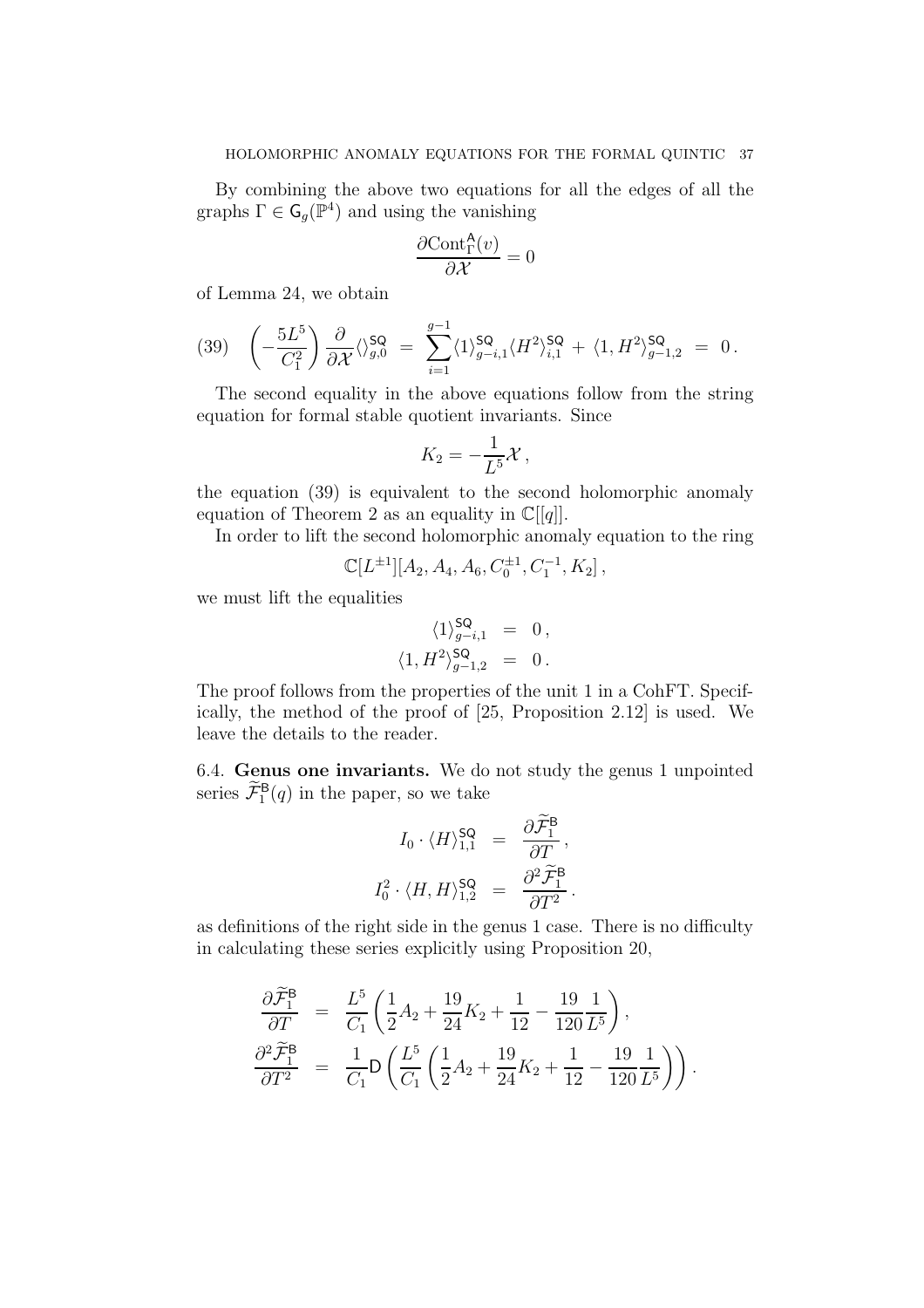6.5. Bounding the degree. For the holomorphic anomaly equation for  $K\mathbb{P}^2$ , the integration constants can be bounded [22, Section 7.5]. A parallel result hold for the formal quintic.

The degrees in L of the term of

$$
\widetilde{\mathcal{F}}_g^{\mathsf{SQ}} \in \mathbb{C}[L^{\pm 1}][A_2, A_4, A_6, K_2]
$$

for formal quintic always fall in the range

$$
(40) \t[15-15g, 10g-10]
$$

In particular, the constant (in  $A_2, A_4, A_6, K_2$ ) term of  $\mathcal{F}_g^{\mathsf{SQ}}$  missed by the holomorphic anomaly equation for formal quintic is a Laurent polynomial in  $L$  with degree in the range (40). The bound (40) is a consequence of Proposition 19, the vertex and edge analysis of Section 5, and the following result.

**Lemma 28.** The degrees in L of  $R_{ip}$  fall in the range

$$
[-i, 4p+1].
$$

*Proof.* The proof for the functions  $R_{0p}$  follows from the arguments of [27]. The proof for the other  $R_{ip}$  follows from Lemma 17.

#### **REFERENCES**

- [1] M. Alim, E. Scheidegger, S.-T. Yau, J. Zhou, Special polynomial rings, quasi modular forms and duality of topological strings, Adv. Theor. Math. Phys. 18 (2014), 401–467.
- [2] K. Behrend, B. Fantechi, The intrinsic normal cone, Invent. Math. 128 (1997), 45–88.
- [3] M. Bershadsky, S. Cecotti, H. Ooguri, and C. Vafa, Holomorphic anomalies in topological field theories, Nucl. Phys. B405 (1993), 279–304.
- [4] I. Ciocan-Fontanine and B. Kim, *Moduli stacks of stable toric quasimaps*, Adv. in Math. 225 (2010), 3022–3051.
- [5] I. Ciocan-Fontanine and B. Kim, Wall-crossing in genus zero quasimap theory and mirror maps, Algebr. Geom. 1 (2014), 400–448.
- [6] I. Ciocan-Fontanine and B. Kim, Big I-functions in Development of moduli theory Kyoto 2013, 323–347, Adv. Stud. Pure Math. 69, Math. Soc. Japan, 2016.
- [7] I. Ciocan-Fontanine and B. Kim, Quasimap wallcrossings and mirror symmetry, arXiv:1611.05023.
- [8] I. Ciocan-Fontanine and B. Kim, Higher genus quasimap wall-crossing for semi-positive targets, JEMS 19 (2017), 2051-2102.
- [9] I. Ciocan-Fontanine, B. Kim, and D. Maulik, Stable quasimaps to GIT quotients, J. Geom. Phys. 75 (2014), 17–47.
- [10] E. Clader, F. Janda, and Y. Ruan, Higher genus quasimap wall-crossing via localization, arXiv:1702.03427.
- [11] Y. Cooper and A. Zinger, *Mirror symmetry for stable quotients invariants*, Michigan Math. J. 63 (2014), 571–621.